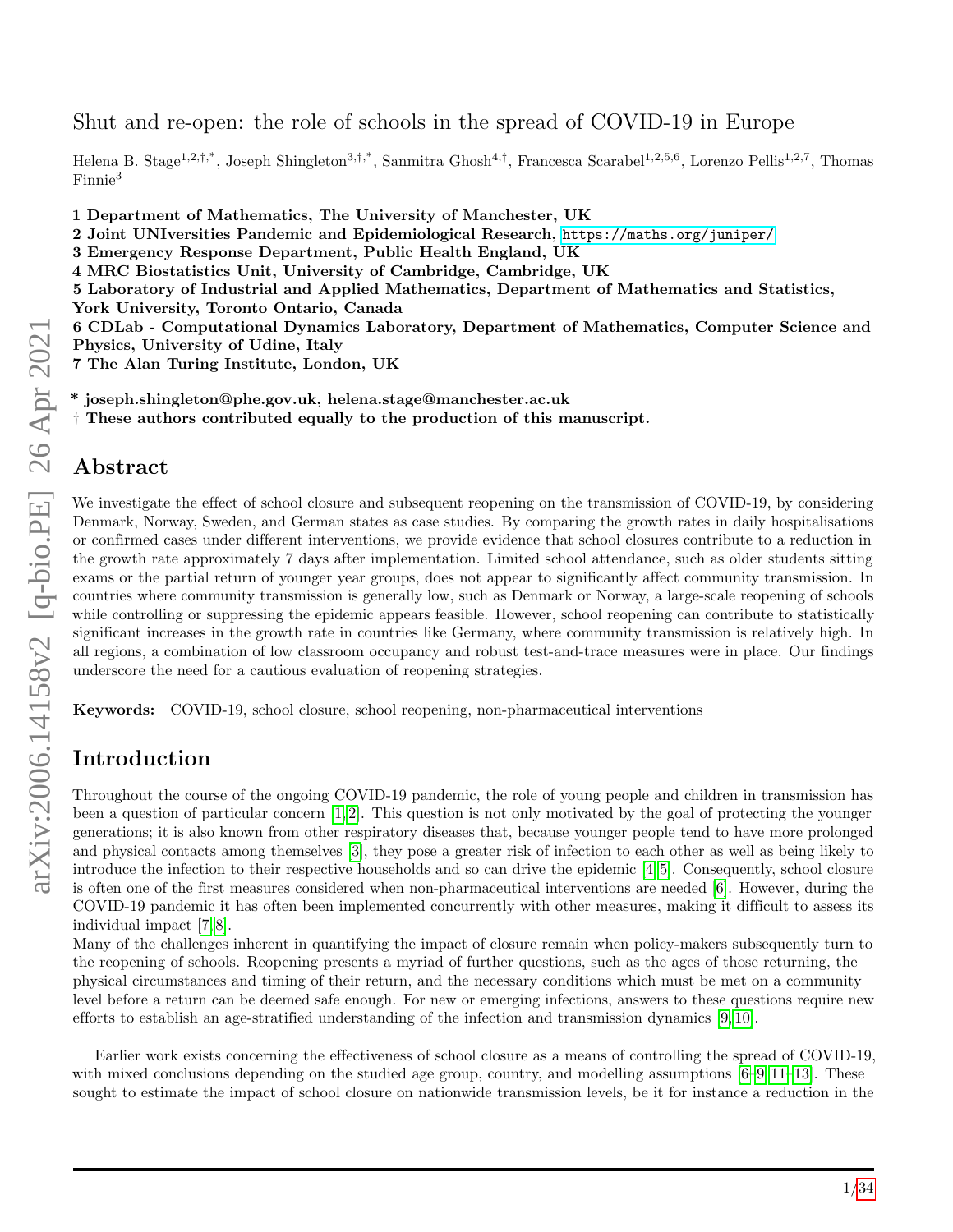peak number of cases or the timing thereof. The challenges and questions related to school reopening have also been addressed from a theoretical or modelling perspective of scenario planning [\[14–](#page-15-1)[16\]](#page-15-2), estimating the number of new or severely ill cases resulting from school reopening. These use varying assumptions of the underlying community transmission, and consider various scenarios of the ages and timing of students returning to school. While such models are valuable means of quantifying the expected impact of measures without increasing the risk of exposing the wider community to infection, their inclusion of other interventions is necessarily limited. The times surrounding school closure and reopening have seen a myriad of other non-pharmaceutical interventions being implemented. Through social contact patterns, observed changes in community transmission are the result of non-trivial, underlying interactions between current interventions. We believe our work fills an important knowledge gap in the literature by addressing the context of school interventions alongside other measures, and the de facto impact of schools in a broader framework of non-pharmaceutical interventions.

School closure and reopening not only affect transmission occurring on school premises; they also affect (and are affected by) community transmission, transmission within households with young children, and wider measures taken to monitor and curb an outbreak. In addition to the well-being of children, school interventions also impact a nation's workforce via the time dedicated to childcare. It must be remembered that the observed effects of these interventions are a product of underlying testing, reporting, and isolation (or other physical or social distancing) measures.

The aim of this work is to carry out a comparative analysis of school interventions, making use of the diversity of available data streams, to serve as a complement to theoretical modelling efforts. Ours is a data-driven approach which seeks not to establish the individual role of schools interventions on outbreak management, but instead assesses their impact in the context of wider societal interventions. Specifically, we wish to examine roles in transmission played by a) the different age cohorts of students, b) the timing of the school interventions (closure and reopening), and c) the background or community incidence. We hope these results can serve as a series of lessons learned from nations which have already reopened schools.

For school closure, we address these questions by estimating the time between intervention and a response being observed in the recorded data, as well as the changes in the growth rate pre- and post-intervention. For school reopening, we track the growth rate in cases over the intervention timeline and search for correlations between these interventions and changes in the growth rate.

# Methods

## Data selection criteria

We consider four countries: Denmark, Germany, Norway, and Sweden due to their geographic proximity, demographic similarities, and the relative timing and scope of their interventions to allow for a better comparison. We distinguish between countries with medium-to-high (Germany and Sweden) and low (Denmark and Norway) levels of community transmission on the basis of daily COVID-19 cases, rather than cases per capita [\[17\]](#page-15-3). This is motivated by the feasibility of testing, tracing, and isolating cases, which need not scale with population size. At the time of school closure, we saw the following cumulative cases: 800 (Denmark), 6500 (Germany), 1100 (Norway), and 1400 (Sweden). By the time schools started reopening, the total cases had risen to: 7000 (Denmark), 158000 (Germany), 7200 (Norway), and 19400 (Sweden on the day German schools first reopened). Only German states with at least 50 cases at the point of school closure, and at least 10 days of non-zero daily cases prior to closures, have been selected for analysis.

We considered hospital admissions as the primary data source in our analyses, where the numbers were available and sufficiently large to do so. All studied countries expanded their hospital surge capacities to accommodate patients to a sufficient degree that we are not aware of instances of COVID-19 patients being turned away. Since clinically ill patients are unlikely not to present themselves for treatment at hospital, admissions data are a practical measure of community infection and, unlike confirmed cases, are not as susceptible to variable testing rates in the wider population. However, by studying only a subset of the entire population, the data will be biased toward older and sicker individuals which may for example lengthen the delay from an intervention to a visible signal in the data.

Confirmed cases were used in situations where hospitalisation data were not available or insufficient to reliably infer the effect of interventions - this was particularly relevant in the case of school reopening, which has predominantly been recommended in communities with significantly reduced daily incidence (and hence hospitalisation) counts. Although we do not correct for variable testing rates in the confirmed cases, we have sought out data sets where there was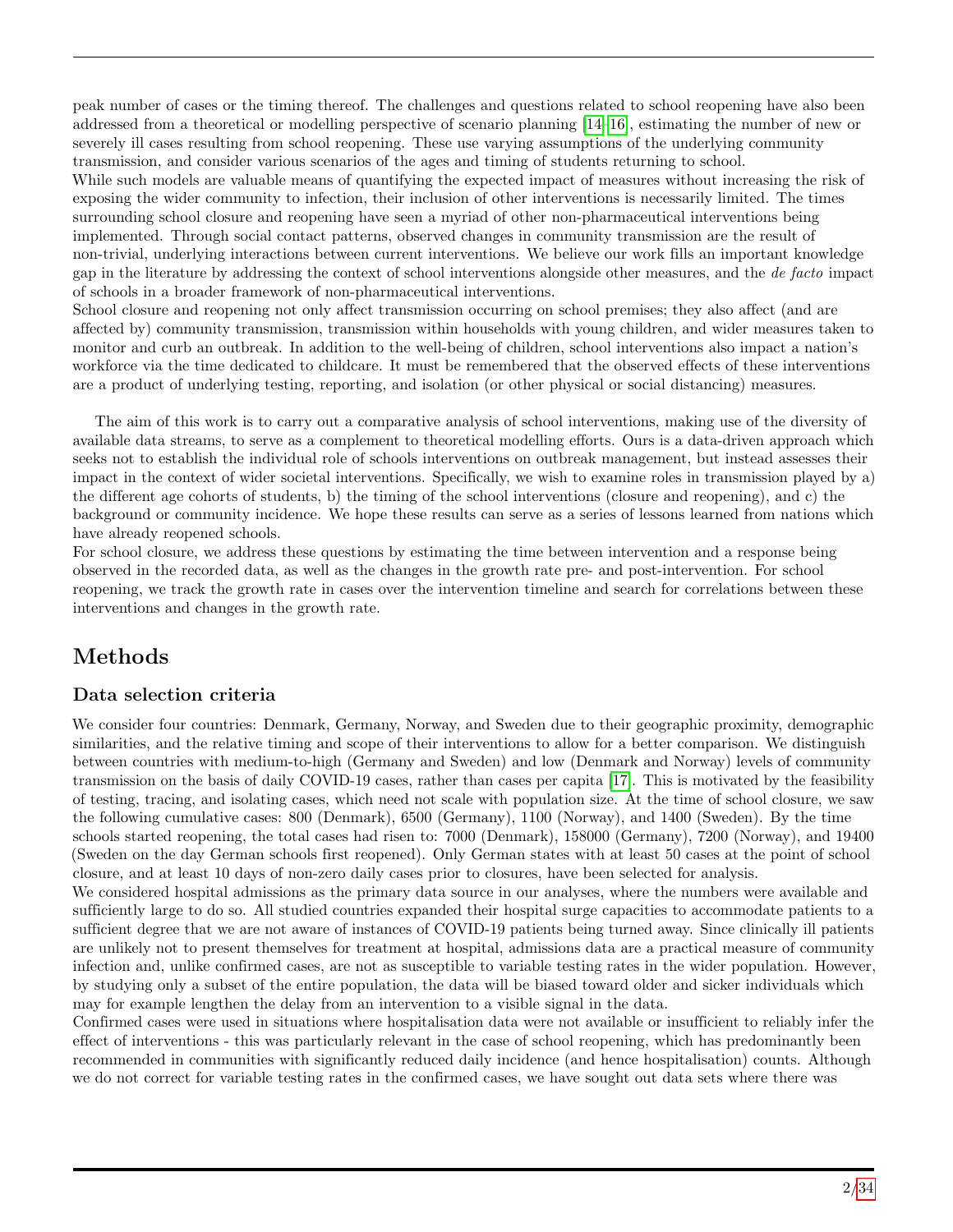evidence of consistent and thorough testing. However, we acknowledge this was a challenge for most countries in early March. We document the number of tests carried out and comment further on the reliability of confirmed cases as representative of the community epidemic in the Supplementary Material (S3, Testing data).

Consistent test numbers for both Germany and Norway around the time of school reopening (see Supplementary Material, S3) suggest that the confirmed number of cases is less prone to biases than earlier in the pandemic. We are therefore less concerned about using these data streams in a reopening context.

## National data streams

The effect of school closure was estimated using hospitalisation data for Denmark and Norway, and daily confirmed cases for Germany and Sweden. Given other interventions were implemented after school closure and their effect is hard to disentangle, it is implicitly assumed that the inversion of epidemic trend from growing to declining is not solely a result of school closure. Therefore, the analysis of the impact of school closure is restricted to data before the peak in reported cases or hospital admissions.

Denmark reopened schools quickly enough following sweeping nationwide interventions that hospitalisation data could still be used, though we cross-checked these findings by analysing confirmed cases. Official estimates at the time suggest a delay from infection to hospitalisation of 10 to 14 days [\[18\]](#page-15-4). Official Norwegian estimates suggest this same delay to be 14 days [\[19\]](#page-15-5). As Norwegian hospitalisation data were too sparse to reliably infer the effect of school reopening, daily confirmed cases were analysed instead.

In Germany, daily confirmed cases are reported specifically for students under 18 in schools, kindergartens, holiday camps, after school clubs, etc. as well as for the staff working in these facilities. We used these numbers, and national hospital admissions, to analyse school reopening instead of population aggregates on the state or federal level. References for each data stream, together with further discussion on their limitations, are provided in the Supplementary Material (S1, Data availability).

## Estimating the effect of school closure by simulating the early epidemic

Our aim is to assess the impact of school closure on transmission dynamics. This includes any associated changes in behaviour (e.g. parents not accompanying children to school or working from home due to caring responsibilities), as well as all other interventions (if any) occurring on the same day, which cannot be disentangled from school closure. The impact is assessed by comparing differences in the growth rate of cases or hospitalisations before and after the intervention.

Rather than naïvely comparing the growth rate at different points in time, we follow a more sophisticated procedure with the aim of separating the decrease in growth rate due to interventions implemented before school closure, and the impact of school closure itself. This is achieved by generating a counterfactual projection of daily cases or hospital admissions, which accounts inasmuch as possible for events prior to, but excluding, school closure, and identifying when there is a clear deviation between the real data and such a projection. We then compare the growth rate observed in the real data and in the modelled counterfactual at the time when this deviation is detected, and interpret this difference as the likely impact of school closure.

To construct the counterfactual, we use a compartmental ODE model fitted to the pre-intervention data. However, fitting a model to data from the earlier part of the epidemic is extremely challenging since the observations are generally scarce, noisy and coloured through various reporting issues, in particular systematic ones, such as a strong weekend effect.

Fitting a simple compartmental model without accounting for these factors will result in parameter estimates that are systematically biased [\[20\]](#page-15-6). These inaccuracies in parameter estimates propagate to any projection drawn from the model. Mitigating this model discrepancy in the fitting process is an area of active research; see [\[21\]](#page-15-7) for a recent review. Generating a counterfactual projection using a compartmental model, without compensating for such discrepancies, will erroneously understate or overstate the effect of the intervention.

To alleviate the challenges brought on by scarce and noisy data we argue that, given the 4.8 day mean incubation period for SARS-CoV-2 [\[22\]](#page-15-8), we expect the impact of any intervention to be delayed by at least 5 days, and in particular we expect cases on the first 5 days following school closure to predominantly reflect only earlier interventions (whether imposed or not, e.g. spontaneous physical distancing). We then use a two-step approach for fitting an ODE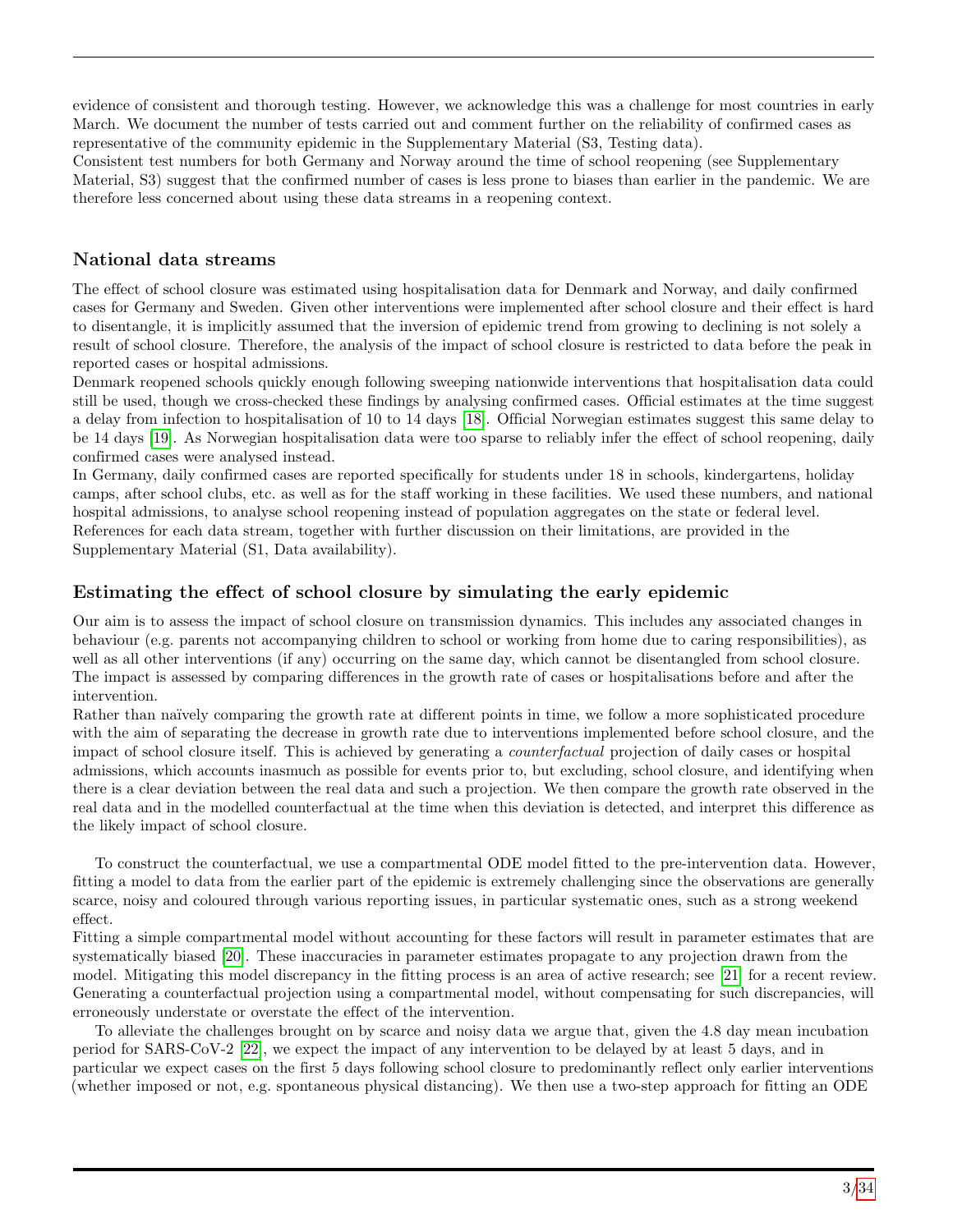model and correcting for the discrepancy between model and data as follows. In the first step, a selection of sample trajectories are generated via Approximate Bayesian Computation (ABC) fitting of the ODE from the first day of data until 5 days after school closure. In a second post-processing step, a Bayesian regression model is then trained on the same data used to fit the ODE model, while using the sampled trajectories as the covariates (inputs). Essentially, the regression model attempts to capture the structural part of the discrepancy between ODE simulations and the observed data (predominantly, potential deviation from exponential growth and weekend effects). We formulate this regression model as a Gaussian process (GP) with a Negative Binomial likelihood. Once trained, the regression model is used to project the trajectory of cases for the time period following the 5 days after school closure. This projection is then treated as the desired counterfactual.

We identify the first day on which there is a clear and sustained deviation from the modelled data, hereafter referred to as the response date. Such a deviation must (a) occur more than 5 days after the date of school closure, (b) fall outside of the 75th percentile of the projected data, and (c) persist in doing so for at least 5 days. The time window from school closure to response date defines the lag time (Table [1,](#page-4-0) column 2), which runs from the date of closure (acting as the zeroth day) up to but not including the response date.

The growth rates are obtained as point estimates (see following description of the instantaneous growth rate) at the time of school closure, for the observed data  $(r_{pre}^{obs},$  Table [1,](#page-4-0) column 3), and at the response date for both the modelled  $(r_{post}^{mod}$ , Table [1,](#page-4-0) column 4) and the observed data  $(r_{post}^{obs}$ , Table 1, column 5). The relative changes in the estimated growth rates between modelled and observed data at the response date can be used to assess the impact of school closure. The observed growth rate at the time of school closure can be used to cross-check the growth rate in the modelled data; these could be significantly different if the impact of interventions prior to school closure had a strong effect on transmission which the GP was able to capture in the counterfactual projection. However, a causal link cannot be established between the interventions and the growth rates, calling for a cautious interpretation of the specific values of the growth rates and the reductions therein.

The ABC fitting of the SEIR model was carried out using the PyGOM package for Python [\[23\]](#page-15-9). The GP regression method, devised as a Bayesian latent variable approach, was carried out using the PyMC3 probabilistic programming package for Python [\[24\]](#page-15-10). Further details about the introduced methods can be found in the Supplementary Material (S2, Numerical methods).

#### Estimating the effect of closure and reopening using the instantaneous growth rate

With the number of sequential changes in interventions and loosened restrictions on personal movement and the operation of businesses, it is misleading to estimate a constant growth rate in new cases before and after schools reopened. We therefore consider a method whereby the growth rate can be quantified following successive changed measures. A smoother  $\rho(t)$  is applied to the data over time t, such that the instantaneous growth rate is  $\rho'(t)$  (cf. a constant value in a phase of pure exponential growth or decline). It is assumed that the daily new confirmed cases (or daily new hospital admissions)  $c(t)$  grow or decay exponentially, with noise added to account for small case numbers, i.e.  $c(t) \propto e^{\rho(t)}$ . To estimate  $\rho'(t)$  we adapt a General Additive Model (GAM) from the R package mgcv, using a Negative Binomial family with canonical link [\[25\]](#page-15-11). Smoothing is achieved using default thin plate regression splines. Where case numbers are sufficiently high, and there is a clear weekend effect in the reporting of data, a weekend effect has been accounted for in the GAM by the addition of a fixed effect on those days of the week. Specifically, we add a quantity  $\omega_d$  for each day of the week  $d \in [1, 7]$ , such that cases follow  $c(t) \propto e^{\omega_d + \rho(t)}$ . Setting  $\omega_d = 0$  for all but two days yields a weekend-specific description, and  $\omega_d = 0 \forall d$  recovers the GAM with no day-of-week effects. This method has previously been used in [\[22\]](#page-15-8).

In the case of school closure, the GAM approach with a weekend effect has been used to estimate the instantaneous growth rate at different points in time. In the case of school reopening, the instantaneous growth rate with a day-of-week effect has been used to identify trends in the data. Our aim here is to assess if there is any correlation between changes in the growth rate, and the timing of school reopening.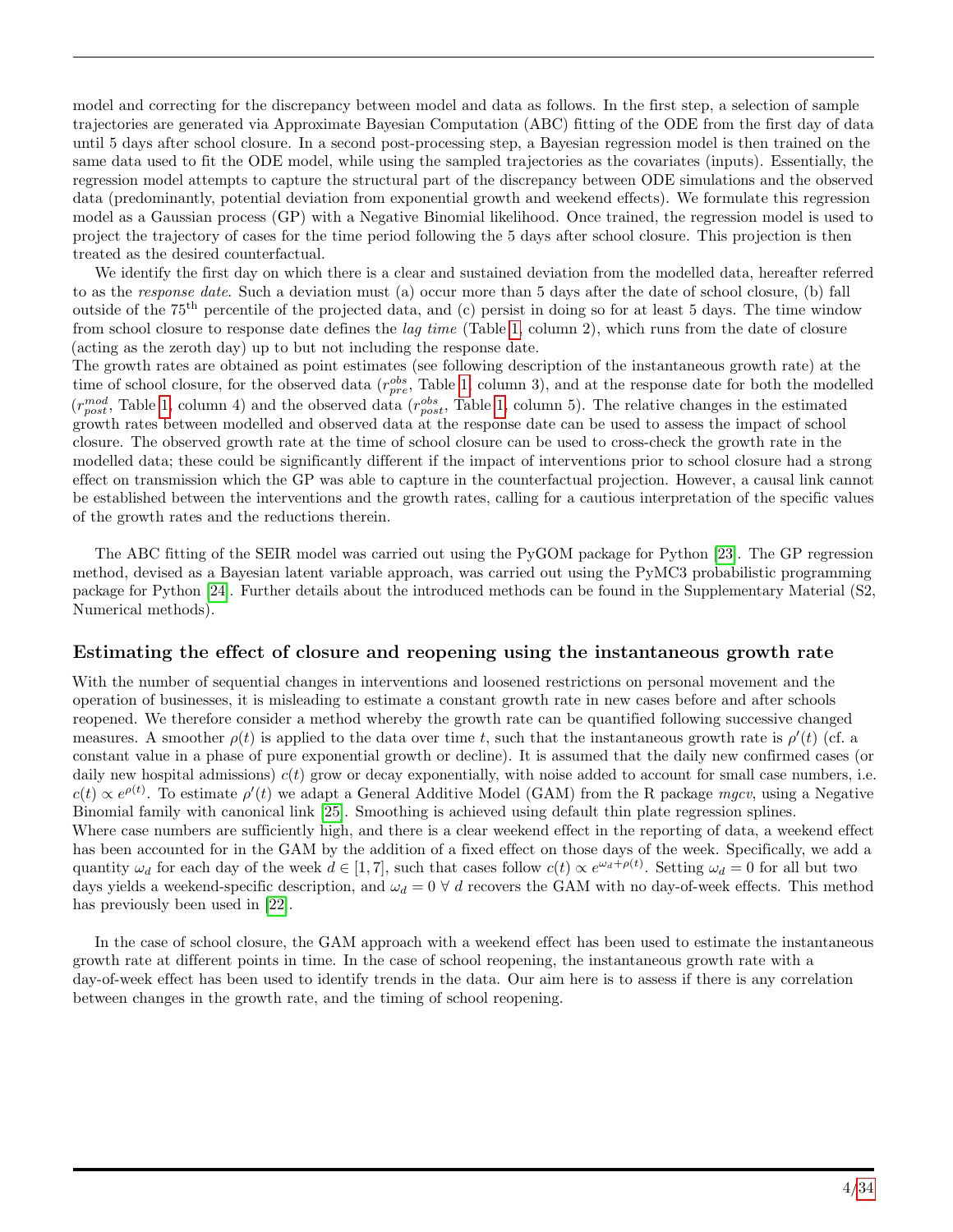# Results

As many of our findings are based on the premise of analysing interventions at different points in time, or in different geographical regions, all results are inherently conditional on the assumptions of stability and homogeneity. Firstly, in order to make comparisons throughout the same time series, we assume that the only changes to behaviour are those directed by changing public guidelines, and that adherence to these is constant throughout (stability). Secondly, in order to compare different regions of the same country, we must assume that there are no fundamental differences in adherence, testing, implementation of national policies, or similar such aspects (homogeneity). Deviations from these assumptions are taken to be too small to affect the data in a way to qualitatively alter our conclusions.

# Closing of schools in Germany

We consider the date of school closure as the first day on which all schools in a state were closed as a response to state or national government intervention. In most cases, however, there were local school closures prior to enforced closures. Furthermore, most primary schools continued to be open to both vulnerable children and the children of key workers after national and state closures.

<span id="page-4-0"></span>State Lag time  $(days)$  $_{pre}^{obs}$  (day<sup>-1</sup> )  $r_{post}^{mod}$  (day<sup>-1</sup>) )  $r_{post}^{obs}$  (day<sup>-1</sup>)  $)$  1 –  $r_{post}^{obs}/r_{post}^{mod}$ Baden-Württemberg 8 0.143  $(0.104 - 0.182)$ 0.167  $(0.148 - 0.185)$ 0.051  $(0.013 - 0.089)$ 69%  $(40 - 93)$ Bavaria  $8^{0.216}$  $(0.176 - 0.255)$ 0.214  $(0.208 - 0.221)$ 0.109  $(0.072 - 0.146)$ 49%  $(29 - 67)$ Berlin –∗ 0.145  $(0.103 - 0.187)$ Hesse  $\frac{0.251}{7}$  $(0.195 - 0.308)$ 0.274  $(0.265 - 0.283)$ 0.067  $(0.017 - 0.117)$ 75% (56 - 94) Lower Saxony  $\begin{array}{ccc} 7 & 0.223 \\ 7 & 6.178 \end{array}$  $(0.179 - 0.267)$ 0.229  $(0.213 - 0.244)$ 0.069  $(0.032 - 0.107)$ 70% (50 - 87) North Rhine-Westphalia 6 0.192  $(0.156 - 0.228)$ 0.206  $(0.200 - 0.213)$ 0.061  $(0.026 - 0.096)$ 70% (52 - 88) Rhineland-Palatinate  $\begin{array}{cc} 0.257 \\ 7 \end{array}$  (2.257)  $(0.205 - 0.310)$ 0.235  $(0.211 - 0.259)$ 0.043  $(0.001 - 0.086)$ 82% (59 - 100)

Table 1 provides an overview of the observed changes in the daily growth rates in the period during and after school closures. These growth rates are consistent with previous estimates [\[26\]](#page-15-12).

Table 1. Estimated lag time and pre- and post-intervention (and for the latter, modelled and observed) daily growth rates in different German states, and relative change between the modelled and observed growth rate. The 95% credible intervals (CrI) are given in brackets. Their equivalent formulation as doubling times can be found in the Supplementary Material (Table S3). Sensitivity analysis of the training period on the lag time suggests these can vary by up to two days (see Supplementary Material, S2.7). The overlapping CrIs between the pre-intervention and the post-intervention modelled growth rates suggest a limited deviation from exponential growth between the day of school closure and the end of the training window.

<sup>∗</sup>The peak in daily incidence is reached before a response is seen in the data. A lag time which may be attributable to school closures therefore cannot be determined.

All states in Germany saw a reduction in growth rate after the closure of schools, typically after a delay of 7 days, or about 1.2 generations [\[27\]](#page-15-13). With the exception of Baden-W¨urttemberg and Berlin, all German states closed schools on March  $16<sup>th</sup>$ . As this was a Monday, we set the effective date of school closures as Saturday March  $14<sup>th</sup>$ , under the assumption that school activity is significantly reduced on weekends. Schools in Baden-W¨urttemberg and Berlin closed on Tuesday March 17th. It should be noted that all states experienced further interventions around the same time as school closures. The presence of concurrent interventions makes it difficult to attribute the fall in cases solely to the closure of schools, and it is likely that a combination of factors contributed to the observed decay in growth rate.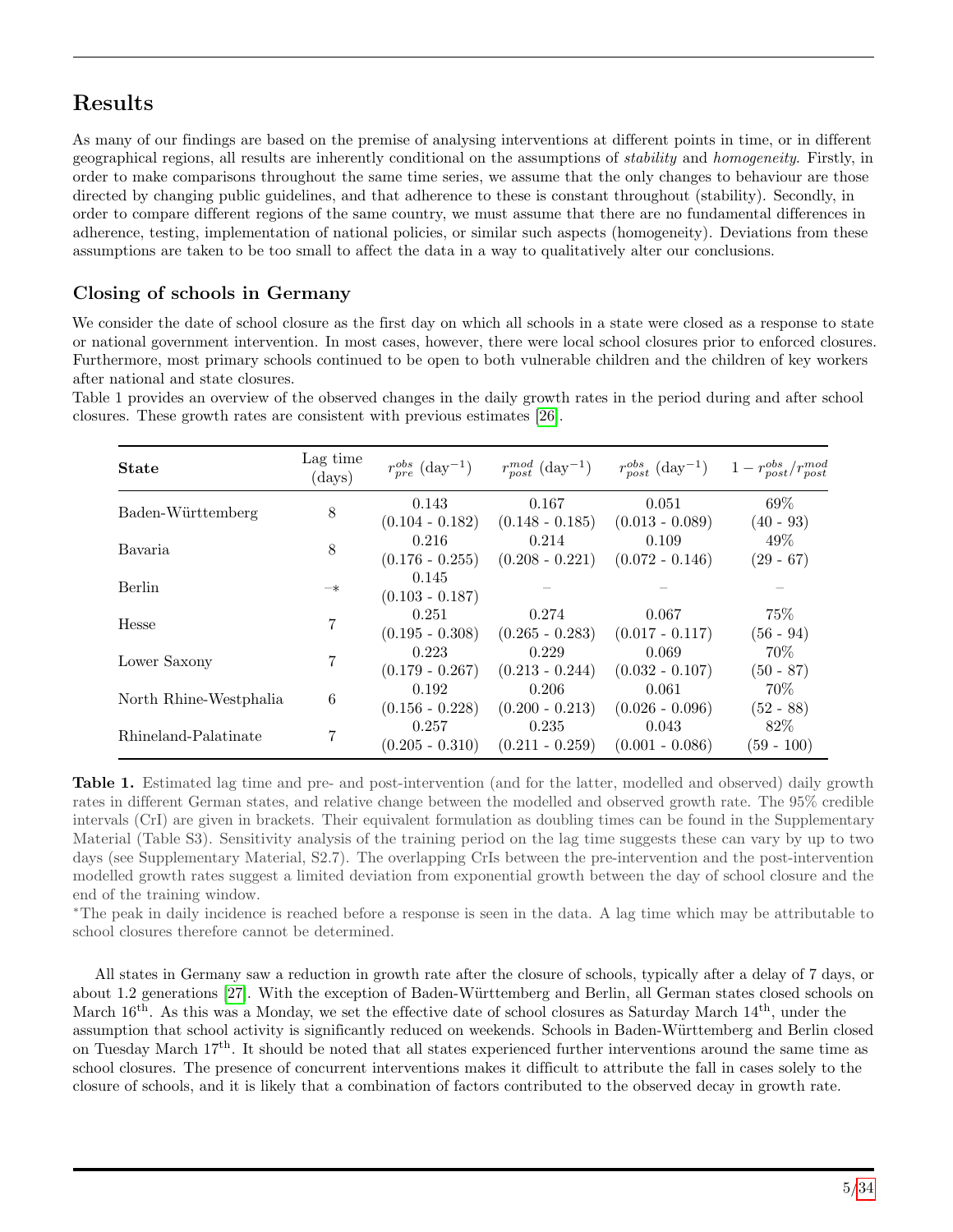However, comparison between Baden-W¨urttemberg and North Rhine-Westphalia, which saw similar case numbers, yields comparable lags and overall trajectories of the epidemic curves when accounting for the three-day delay in school closures in Baden-W¨urttenberg (see Supplementary Material, Figure S9). This is indicative of school closures being at least partially responsible for the reduction in growth rate.

The reduction between the modelled and observed post-response growth rates serves as a measure of the overall effectiveness of interventions (Table [1,](#page-4-0) column 6). Overall, lower relative reductions in the growth rate are weakly correlated with states which had higher (daily and cumulative) incidence counts at the time of intervention (Baden-W¨urttemberg, Bavaria, and North Rhine-Westphalia). This supports the generally held expectation that non-pharmaceutical interventions are more effective when implemented early, capable of breaking transmission chains while community transmission is relatively low.

The states of Hesse and Rhineland-Palatinate allowed students aged 18-19 to sit in-school examinations in late March, under strict social distancing measures and other precautions. Neither of the states permitting examinations saw any less evident reduction in growth rates compared to states which had similar case numbers prior to school closure, but where exams did not take place during this time period (e.g. Lower Saxony). Further, the largest reduction in the growth rate was observed in Rhineland-Palatinate. Assuming stability and homogeneity, this suggests that under controlled conditions with limited social interaction, the beginning of the examination period for older students was likely not a significant driver of epidemic growth. We cannot comment on the full effect of the entire examination period. We include the detailed results from the highlighted German states in Figure [1](#page-6-0) and a timeline of key interventions from [\[28\]](#page-15-14) below, with the remaining states detailed in the Supplementary Material (S4, School closures analyses).

- $10/03$  Banned gatherings of more than 1000 people (DE-G1).
- 14/03 Hesse, Lower Saxony, and Rhineland-Palatinate closed schools (effective date, DE-S1).
- 16/03 Shut borders with France (FR), Switzerland (CH), Austria (AT), Denmark (DK) and Luxembourg (LU) (DE-B1); closure of non-essential business and public service (DE-P1).
- 17/03 Baden-Württemberg closed schools (DE-S2); shut borders with EU (DE-B2).
- 22/03 National stay at home orders, with exceptions for essential trips, and banned gatherings of more than 2 people (DE-G2); banned all social events and gatherings (DE-P2); closure of non-essential retail and leisure, with exceptions for restaurant takeout (DE-R1).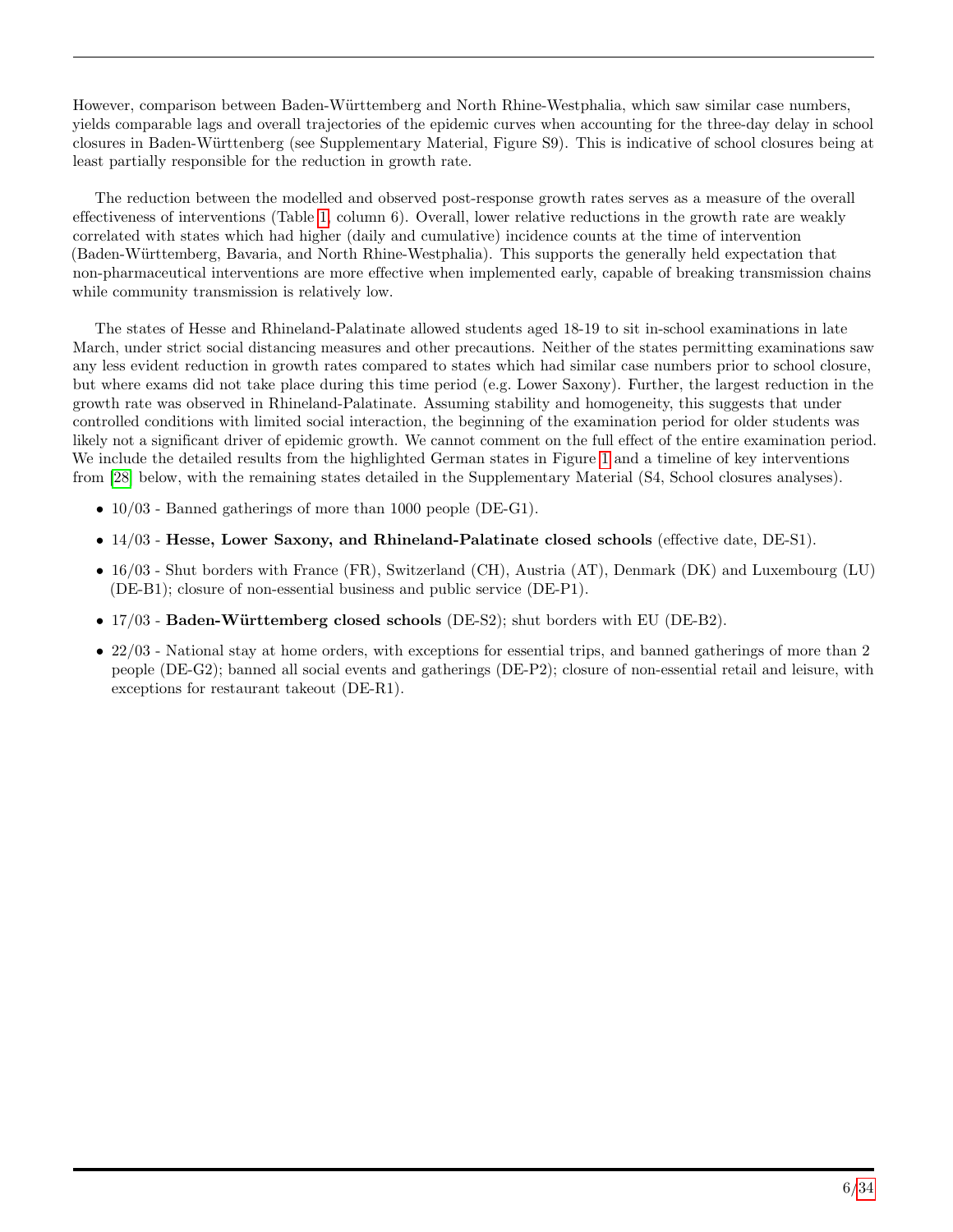<span id="page-6-0"></span>

Figure 1. Modelled and observed cases in (a) Baden-Württemberg, (b) Hesse, (c) Lower Saxony, and (d) Rhineland-Palatinate. Hesse and Rhineland-Palatinate (Figure [1](#page-6-0) (b), (d)), where final year high school exams took place in late March, saw a similar response to interventions as other German states with moderate incidence (Figure [1](#page-6-0)  $(c)$ ) where exams did not take place at that time. While there is insufficient scope in the data to assess the effect of the full examination period, we should in principle be able to detect a signal related to the beginning of the examination period. Assuming stability and homogeneity across states, and given the lack of such a signal, it is unlikely that these exams significantly contributed to the overall outbreak.

#### Closing of schools in Denmark, Norway, and Sweden

In all three countries there were provisions in place to allow key workers' children to continue attending school. Hospital admissions were analysed for Denmark and Norway, as testing was deemed too variable during this time period (see Supplementary Material, S3) to reliably use confirmed cases. However, the expected lag time from infection to hospital admission in Denmark and Norway is 10-14 days [\[18,](#page-15-4) [19\]](#page-15-5), whereby any signal observed in the data is too early to be attributable to school closures. For completeness, we include the fits to daily hospital admissions in the Supplementary Material (S4, School closure analyses).

Sweden's school closures were less restrictive than other countries', with only educational establishments for students aged 16 or over being required to close. Despite no official nationwide closing of primary or secondary schools in Sweden, there were local closures in response to outbreaks within the community. There is no evidence of a sustained reduction in the growth rate within a time period attributable to school closures (Figure [2\)](#page-7-0). It is notable, however, that the limited closures in Sweden were imposed in the absence of large-scale social restrictions. This indicates that school closures affecting older students without more widespread social interventions are unlikely to have significant national effects, and that school closures are most effective when implemented concurrently with other interventions. It is notable that there was an increase in weekly testing between March  $30<sup>th</sup>$  and April  $6<sup>th</sup>$ , which may have

contributed to the apparent limited reduction in growth rate during this time. However, this falls outside of the time window in which we would expect to see a response attributable to school closures.

Sweden saw the following interventions introduced around the same time as school closures:

• 11/03 - Banned gatherings of more than 500 people (SE-G1).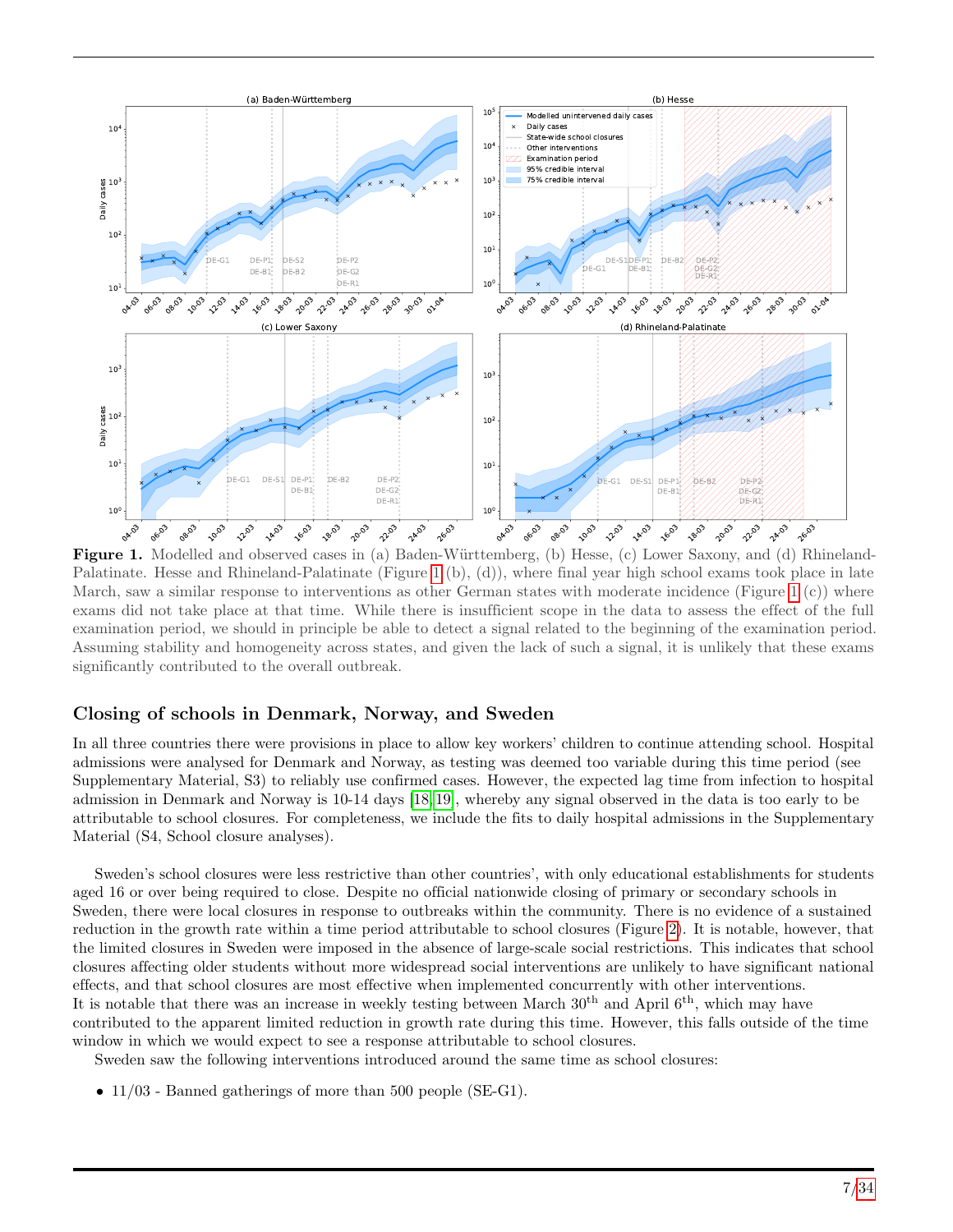<span id="page-7-0"></span>

Figure 2. Modelled and observed daily cases in Sweden.

- 14/03 Advice against non-essential travel (SE-G2).
- 16/03 Social distancing advised but not enforced (SE-P1).
- 18/03 Closed all education for students aged 16 or over (SE-S1).
- 19/03 Restrictions on international travel (SE-B1); advice against national travel (SE-P2).
- 27/03 Banned gatherings of more than 50 people (SE-G3).

#### Reopening of schools

#### Germany

The following key interventions, sourced from [\[28\]](#page-15-14), are possible confounders for the effects of school reopening:

- 20/04 Opening of some retail venues (DE-R2).
- 22/04 Mandatory mask wearing in certain public spaces (DE-P3).
- 27/04 Return of Year 10, final year exam students (ages 15, 18-19) (DE-S3).
- 29/04 Extension of mask-wearing requirements (DE-P4).
- 03/05 Expiry of stay-at-home order (DE-G3).
- 04/05 Return of Year 4 primary schools students (age 9) (DE-S4); opening of retail (DE-R3) and public spaces (DE-P5).
- 11/05 Return of primary and secondary school students (ages 9, 15, 17-19) (DE-S5).
- 15/05 Relaxation of border controls (DE-B3).
- 18/05 Staggered return of primary and secondary school students (ages 9-11, 15-19) (DE-S6); meeting of two households allowed (DE-G4).
- 29/05 Gatherings of up to 10 people allowed (DE-G5).
- $02/06$  Pubs reopen (DE-R4).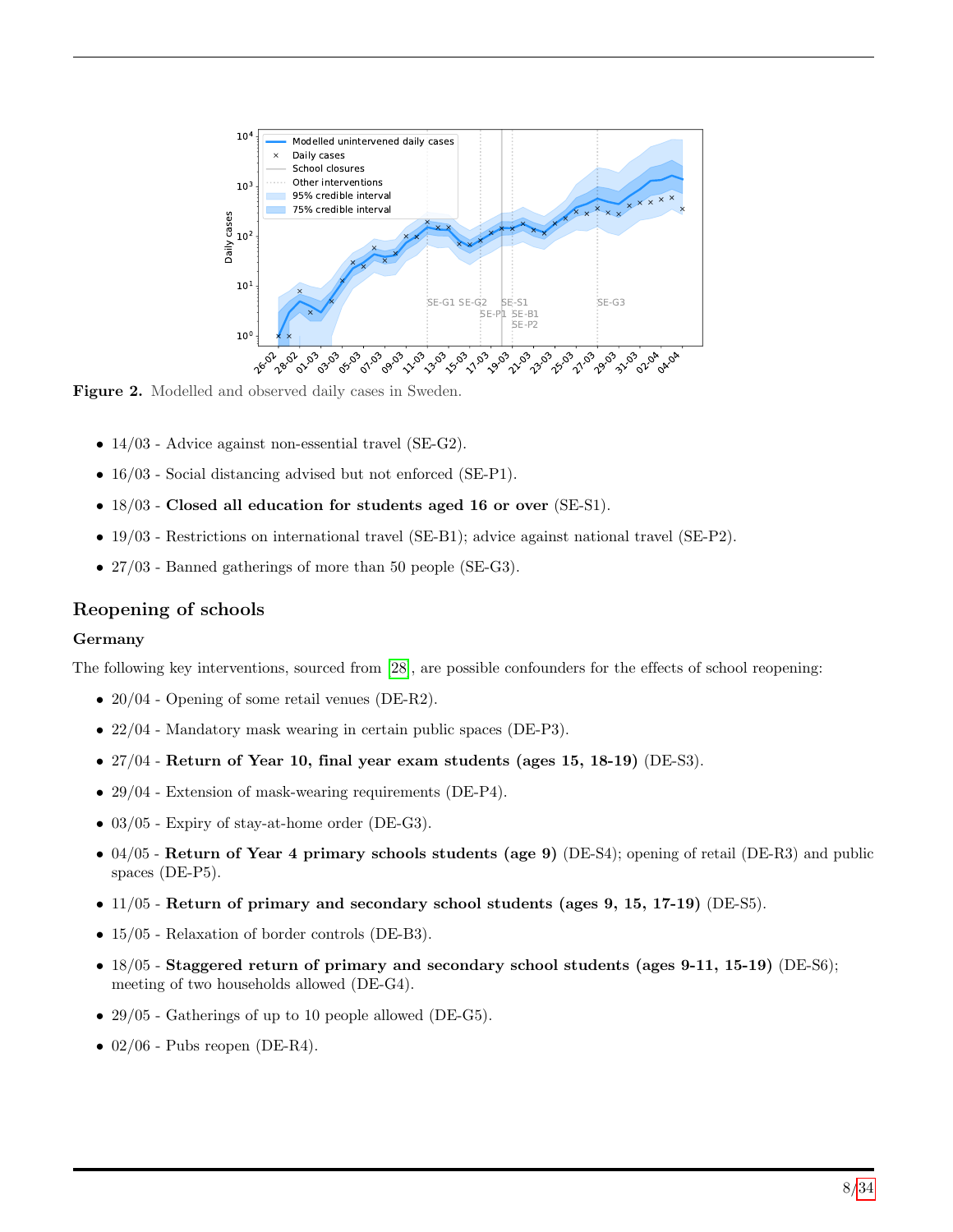Due to differing policies across German states, the dates of school reopening and the ages of students returning were variable. Where an age group appears over multiple dates, the return of students in this age group took place in different states. We present a summary of the overall national trend, as our data only distinguish between staff and students on the national scale. On three occasions the recorded cases were inconsistently reported, and values were imputed using cases reported on preceding and proceeding days. Our findings do not change significantly upon exclusion of these data points. We contrast these demographically specific findings by comparison with national hospital admissions.

<span id="page-8-0"></span>

Figure 3. Confirmed cases in staff (red) and students (blue) in schools, kindergartens, holiday camps, and other educational facilities for under-18s (age distribution not known) in Germany. Left shows daily new confirmed cases, and right shows the instantaneous growth rate (shaded regions are 95% confidence intervals). Solid vertical lines indicate when students returned to school, and dashed lines indicate other changes to public measures. In April and early May with small numbers of primary school or exam students returning, there was no notable difference between the incidence among students and staff. Accounting for the lag time, the incidence among students was higher than that of staff following May  $18^{th}$ .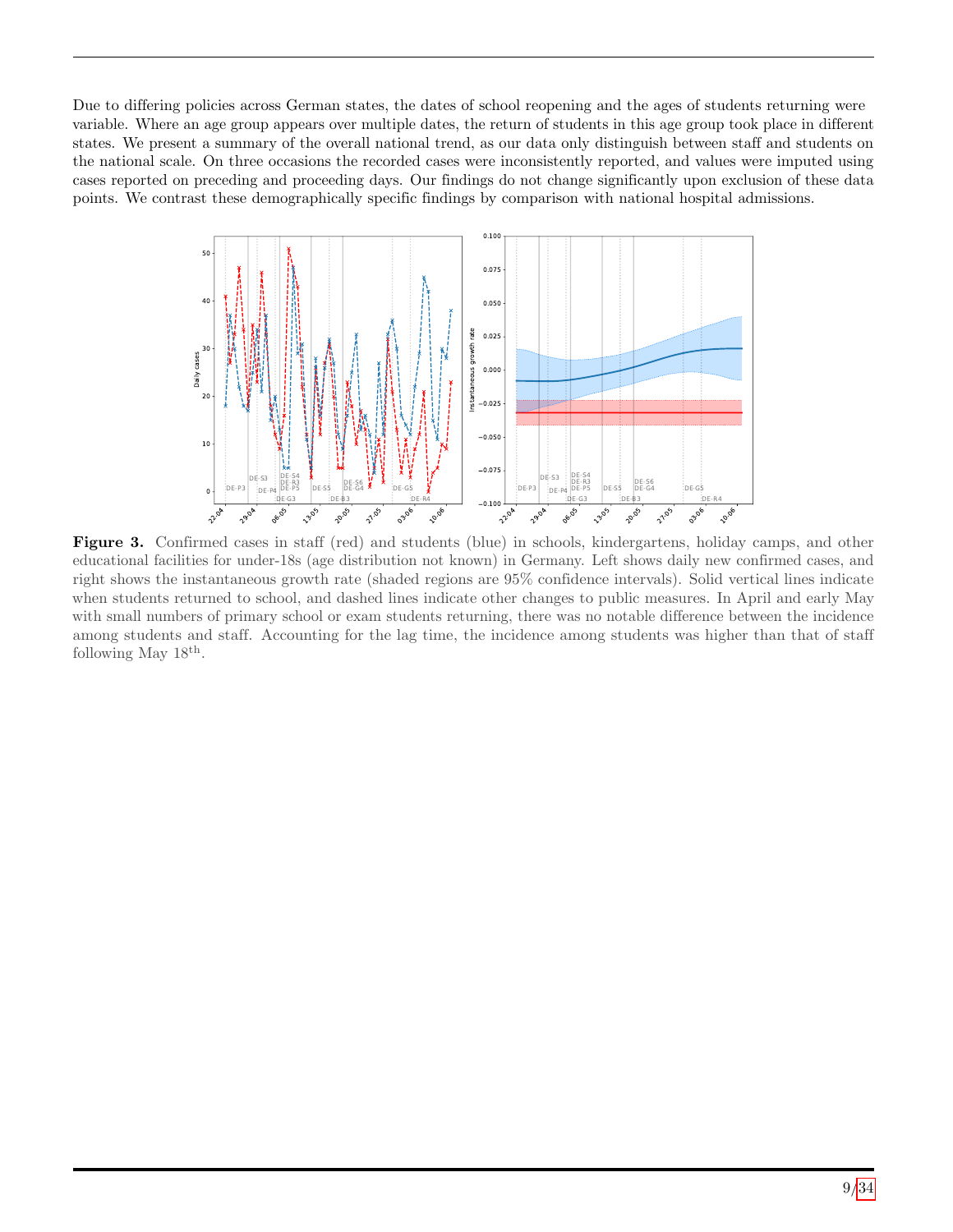<span id="page-9-0"></span>

Figure 4. Daily hospital admissions with COVID-19 in Germany, excluding those working in education, front-line healthcare workers, carers, catering, and hospitality, thus representing transmission in the general, average-exposure population. Left shows daily admissions, and right shows the instantaneous growth rate (shaded regions are 95% confidence intervals). The continuing decline in admissions suggests that the return of younger (and exam) students did not present a statistically significant impact on the general hospitalised population.

It is worth bearing in mind that hospital admissions lag further behind than confirmed cases. Additionally, since very few young people have been hospitalised, an additional generation time of 6 days [\[27\]](#page-15-13) may need to be added to this lag to account for students infecting older age groups.

The spike in daily cases observed around May 7-8<sup>th</sup> (Figure [3,](#page-8-0) left) may be a result of increased presentation for testing following a national announcement of school reopening on May 4th (allowing for testing delay), or increased community transmission following reopening of other parts of society which was subsequently contained. Overall the incidence among staff decreased, which is supported by the growth rate among staff being negative. The incidence among students first decreased, and subsequently increased with a predominantly positive growth rate from the end of May (Figure [3,](#page-8-0) right).

The stable, low, values of the incidence and growth rate until the middle of May indicate that the return of final year and year 4 students either a) did not significantly increase transmission in schools or the community, or b) did increase transmission, but this was mitigated due to safety protocols of prevention and monitoring. This observed effect is quite a strong signal as the daily case counts remain low even across a background of increased community transmission from late April onward with, for example, shops reopening. It is therefore reasonable to conclude that these age groups do not strongly increase transmission in a setting of effective social distancing.

However, the impact of most students returning to school from late May was different. In this time period, the incidence among staff qualitatively agreed with the national trend in hospitalisations (Figure [4\)](#page-9-0), i.e. staff did not immediately appear to be at greater risk following the return of more students. In contrast, the growth rate in student cases increased following May 18th. The constant staff growth rate, and the small effect of the return of (mostly) younger years, suggests that the increased incidence may be due to a) increased transmission among older students, b) low feasibility of effective physical distancing in venues at full capacity, or c) a combination of these.

#### Denmark

Schools reopened alongside the following key interventions sourced from [\[28\]](#page-15-14):

- 08/04 7-day ban on gatherings of over 10 people (DK-G5).
- 14/04 Partial return of employees to work (DK-P2).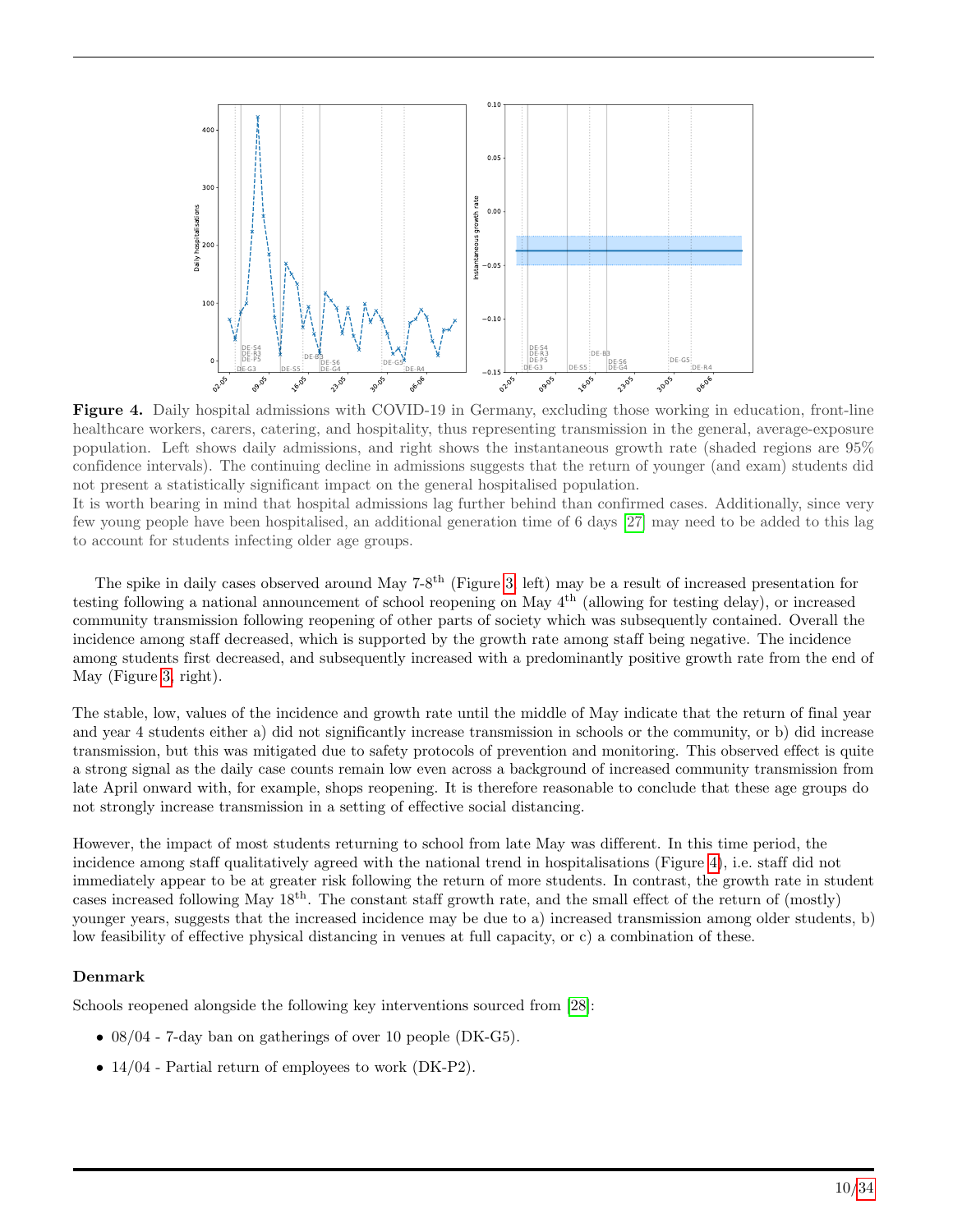- 15/04 Return of nursery, kindergarten, Year 0-5 primary school, and final year exam students (ages 0-12, 18-19) (DK-S3).
- 20/04 Partial reopening of retail and small business (DK-R2).
- 21/04 Assemblies limited to 500 people (DK-G6).
- 11/05 Full reopening of shopping and retail (DK-R3).
- 18/05 Return of Year 6-10 secondary school students (ages 12-16), and examinations requiring physical attendance (DK-S4); restaurants and cafés reopen (DK-R4); reopening of houses of worship (DK-P3).
- 21/05 Reopening of leisure and cultural facilities (DK-P4).
- 25/05 Relaxation of border restrictions with Nordic countries and Germany (DK-B2).
- <span id="page-10-0"></span>• 27/05 - Return of secondary school students (ages 16-18) and adult education (DK-S5).



Figure 5. Daily hospitalisations with COVID-19 in Denmark. Admissions are shown left, and right shows the instantaneous growth rate (shaded regions are 95% confidence intervals). A longer lag time of 10-14 days is in effect from infection to hospitalisation [\[18\]](#page-15-4), with a further 6 days' generation time [\[27\]](#page-15-13) to account for subsequent infection generations due to the low hospitalisation rate among children. Solid vertical lines indicate when students returned to school, and dashed lines indicate other interventions.

There is no significant observable increase in the growth rate of hospital admissions following school reopening to younger years, even bearing in mind the subsequent reopening of some businesses (Figure [5\)](#page-10-0). The low growth rate and small relative number of admissions suggests that the return of younger years to school with social distancing did not contribute significantly to community transmission. The subsequent reopening stage on May 18<sup>th</sup> also did not have a significant impact on hospital admissions, which we verify using confirmed cases (see Supplementary Material S5, School reopening analyses).

These findings are further supported by a lower proportion of adults testing positive for COVID-19 among those working with children aged 0-16 than those working with students aged 16 or over (see Supplementary Material, S5) [\[29\]](#page-15-15). However, these numbers alone do not distinguish between infection acquired from students and infection acquired elsewhere.

#### Norway

The following events are possible confounders in the data, and key dates for school reopening sourced from [\[28\]](#page-15-14):

• 01/04 - Exceptions made to entry restrictions (NO-B4).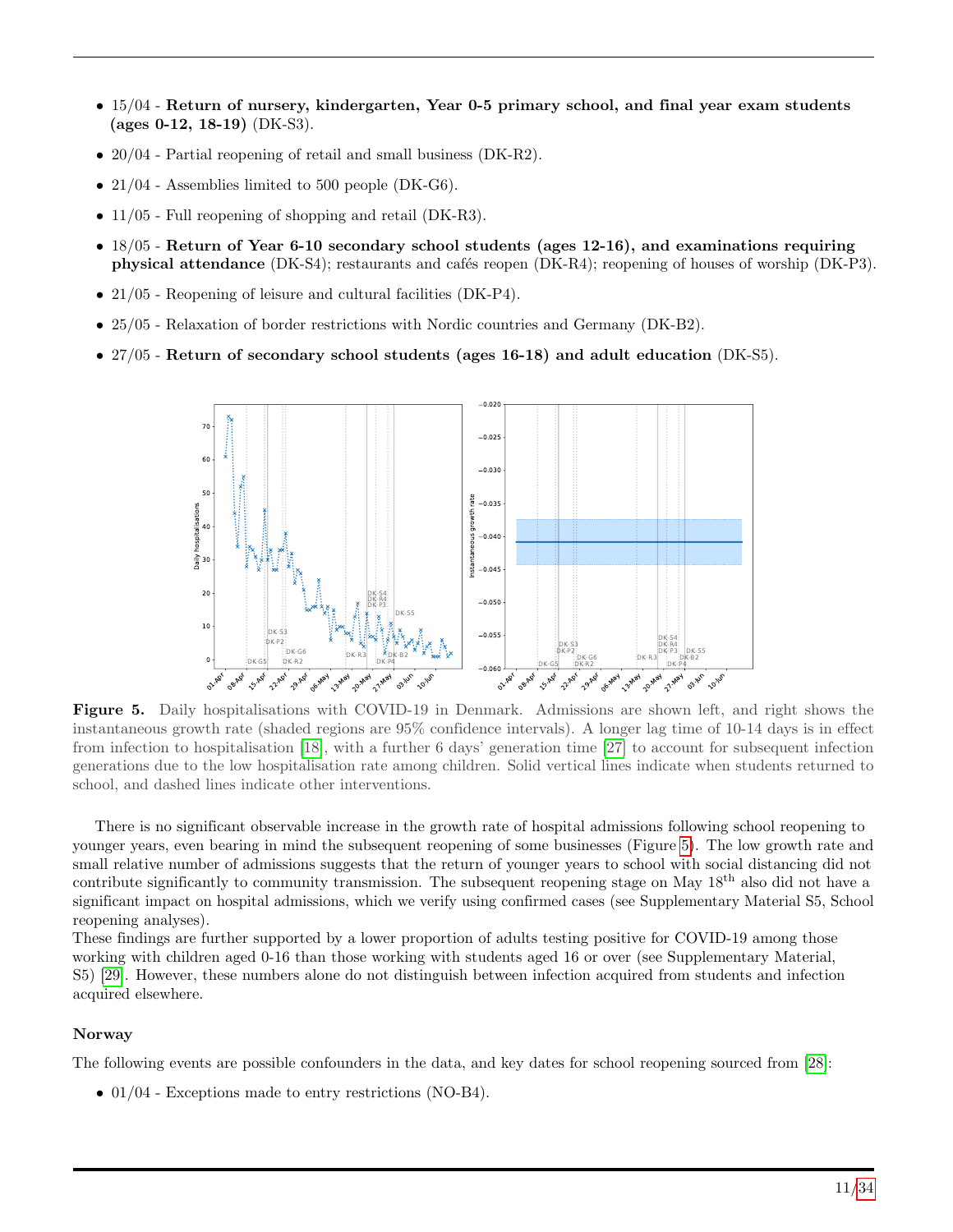- 08/08 Easing of entry restrictions from EEA workers (NO-B5).
- 20/04 Return of kindergarten students (ages 1-5) (NO-S2); travel to cabins allowed (NO-G5).
- 27/04 Return of Year 1-4 (ages 6-10) and final year students (ages 18-19), vocational training, and higher education requiring physical attendance (NO-S3); partial reopening of retail and small business (NO-R1).
- 07/05 Events, and some public sports and leisure facilities open, but limited to 50 people (NO-P1); group size for social gatherings increased from 5 to 20 people (NO-G6).
- $\bullet$  11/05 Return of students aged 10-18 this week (NO-S4); reopening of bingo halls and driving schools (NO-P2).
- <span id="page-11-0"></span>• 12/05 - Easing on entry restrictions (NO-B6).



Figure 6. Daily confirmed cases in Norway. The left panel shows new cases, and the right panel shows the instantaneous growth rate (shaded regions are 95% confidence intervals). Solid vertical lines indicate when students returned to school, and dashed lines indicate other interventions.

There is no notable change in the growth rate, even following the return of students in May (Figure [6\)](#page-11-0). The consistently negative growth rate and small number of cases indicate that the return of most students to school (with social distancing) did not contribute significantly to community transmission. However, this effect is likely conditional on high levels of testing, with very low community transmission.

# Discussion

Decoupling the effect of school closure, and subsequent reopening, from other interventions is not straightforward. This work does not claim to have achieved this; however, the consistency of the signal across regions with different intervention timelines suggests a distinct effect of school closure on the subsequent growth in cases. The consistently lower post-intervention growth rates in German states when compared to the modelled scenarios with no interventions (see Table [1\)](#page-4-0) suggests that school closures contributed to reducing the epidemic growth rate. School interventions were typically followed by a response in the data approximately 7 days later (corresponding to approximately 1.2 generations). Table [1](#page-4-0) shows that this lag time was comparable across states which closed schools at different times. High school students sitting their final examinations under social distancing does not appear to have significantly impacted case numbers. Sweden implemented partial school closures which affected students aged 16 or above. However, there is no evidence to suggest that this intervention affects the later daily incidence within the expected time frame. These findings are consistent with earlier works suggesting that school closure in isolation is insufficient to prevent the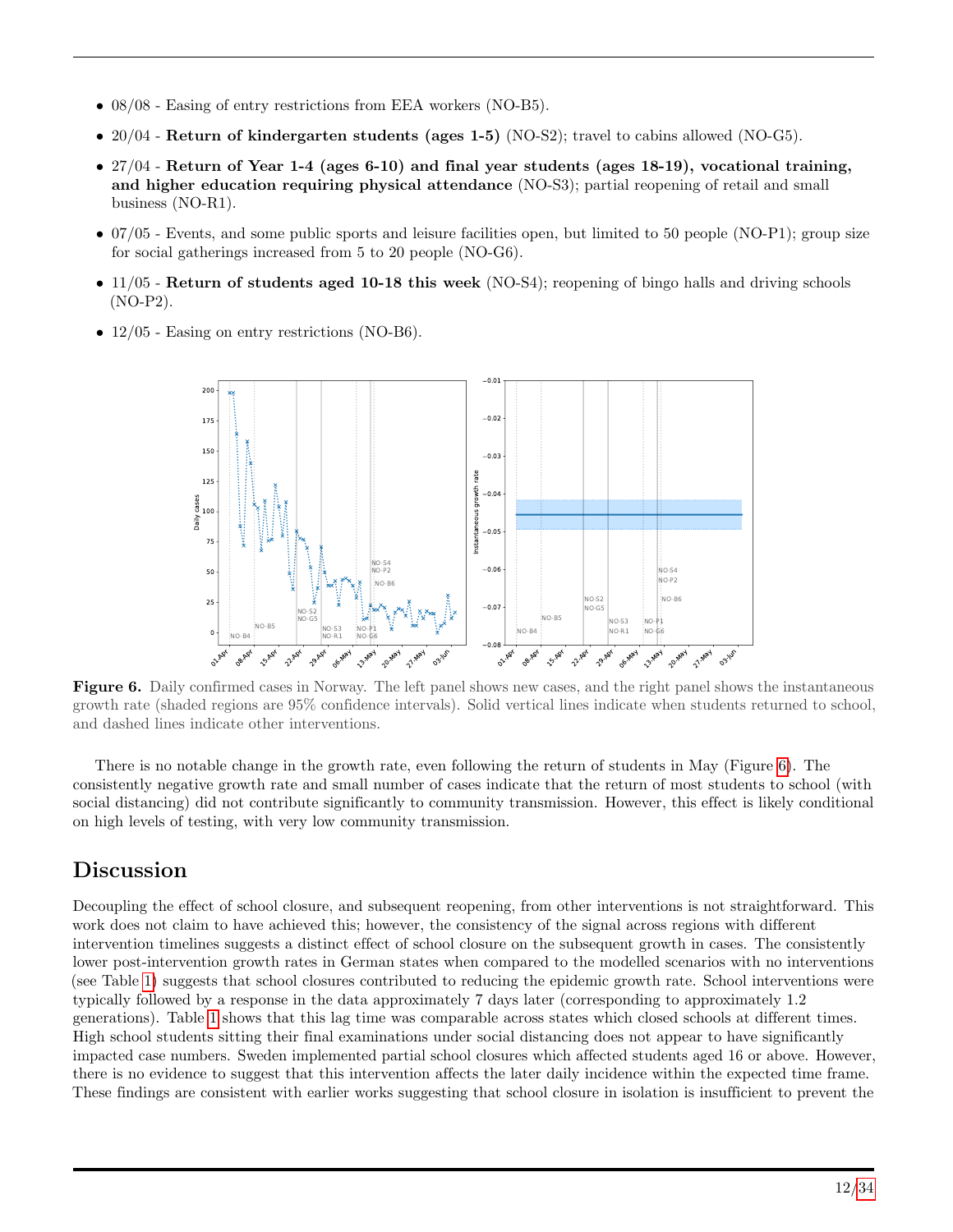spread of COVID-19  $[6, 8, 11]$  $[6, 8, 11]$  $[6, 8, 11]$ . The evidence for the impact of school closures on growth rates in Norway and Denmark is more limited. While there was a reduction in growth rate of hospitalised cases after school closures, it has not been possible to link this effect with school closures.

While school closures are often among the first implemented control measures, school reopenings are typically staggered with other eased restrictions, often with a small initial cohort of returning students. Since, to our knowledge, no stringent restrictions were introduced to compensate for the additional transmission risk due to school reopening, a lack of signal in the growth rate after reopening would be indicative that schools do not contribute substantially to community transmission. From our analysis, the reopening of schools to younger year groups and exam students in Germany, Denmark and Norway has not resulted in a significant increase in the growth rate. The return of all students (up to age 16 in Denmark) does not appear to have increased transmission in Denmark and Norway. However, the added return of most (primarily older) students in Germany has increased transmission among students, but not staff. It is unclear whether older students transmit more, or if physical distancing is practically unfeasible in classrooms at high capacity. The distinction between the impact of younger and older students is echoed in other modelling studies [\[14,](#page-15-1) [15\]](#page-15-16). Although our findings cannot be interpreted as causal links between individual interventions and changes in national case numbers, they represent a realistic assessment of the effects of school reopening in their natural context of wider societal interventions.

Our findings are not without limitations. The presence (or lack) of signals in the data following school interventions are limited by the reliability of the available data. We have worked with hospital admissions data, as they are less affected by variable testing, while bearing in mind that hospitalisations only affect a subset of the infected population. Where these data were unavailable, we have considered confirmed cases while monitoring the degree of testing in place to ensure such numbers were indicative.

The GP regression method allows one to account for differences between the simulated epidemic trajectories from the ODE model and the observed cases. However, the fact that closures occurred very early on in the epidemic means that the GP method often had to be trained on a limited number of data points. Since the instantaneous growth rate relies on the derivative of splines, it is subject to increased error at the boundaries of the data. However, the observed signals are qualitatively robust to this limitation. Due to the noisiness of some data streams from relatively low incidence following mass quarantine, the values of the instantaneous growth rate should be

taken as a quantification of the trend in incidence rather than the true value on any given day.

The data have generally not made it possible to account for inevitable geographic variability, the age distribution of those studied, and their occupation (i.e. likelihood of exposure to infected individuals) in our analyses. The analysis of German school reopening, particularly the comparison of staff and student infections, warns against the reliability of using national-level data to understand the immediate effects or impact on a single population. Rather, such impact may only become visible in national data in subsequent generations. We must therefore be concerned not only with the lag time from intervention to a signal in the data, e.g. 7 days in Germany, but also with the following generation of infections.

Our analysis is restricted to countries with high monitoring and intervention efficacy (including but not limited to high testing, tracing, and adherence to isolation), hence great care should be taken when translating our findings on the impact of school reopening to other nations. For instance, continued low incidence following the return of younger students does not imply that such a measure is inherently safe, but may rather be a result of the successful implementation of a complete system of monitoring and interventions jointly with low daily incidence, as observed in Denmark and Norway. In many instances, the students were spread over more classrooms, with greater levels of physical distancing from each other and teachers, conditions which are not always practically feasible. Caution is warranted surrounding the return of older students, in particular regarding the likely increased number of crowded classrooms, as well as their added impact to community transmission. The correlation with community transmission is particularly clear in Germany, with confirmed cases increasing among students, and the halted decay in

hospital admissions on the national level. While all three countries seem to be effectively managing transmission, the volatility of new German hospital admissions warns that a failure in control, or a sudden spike in cases, will likely have a stronger effect in Germany than it would have in Denmark or Norway. Key to this observation is the aforementioned delay before which the ripple effects of school reopening will travel from students to the general population.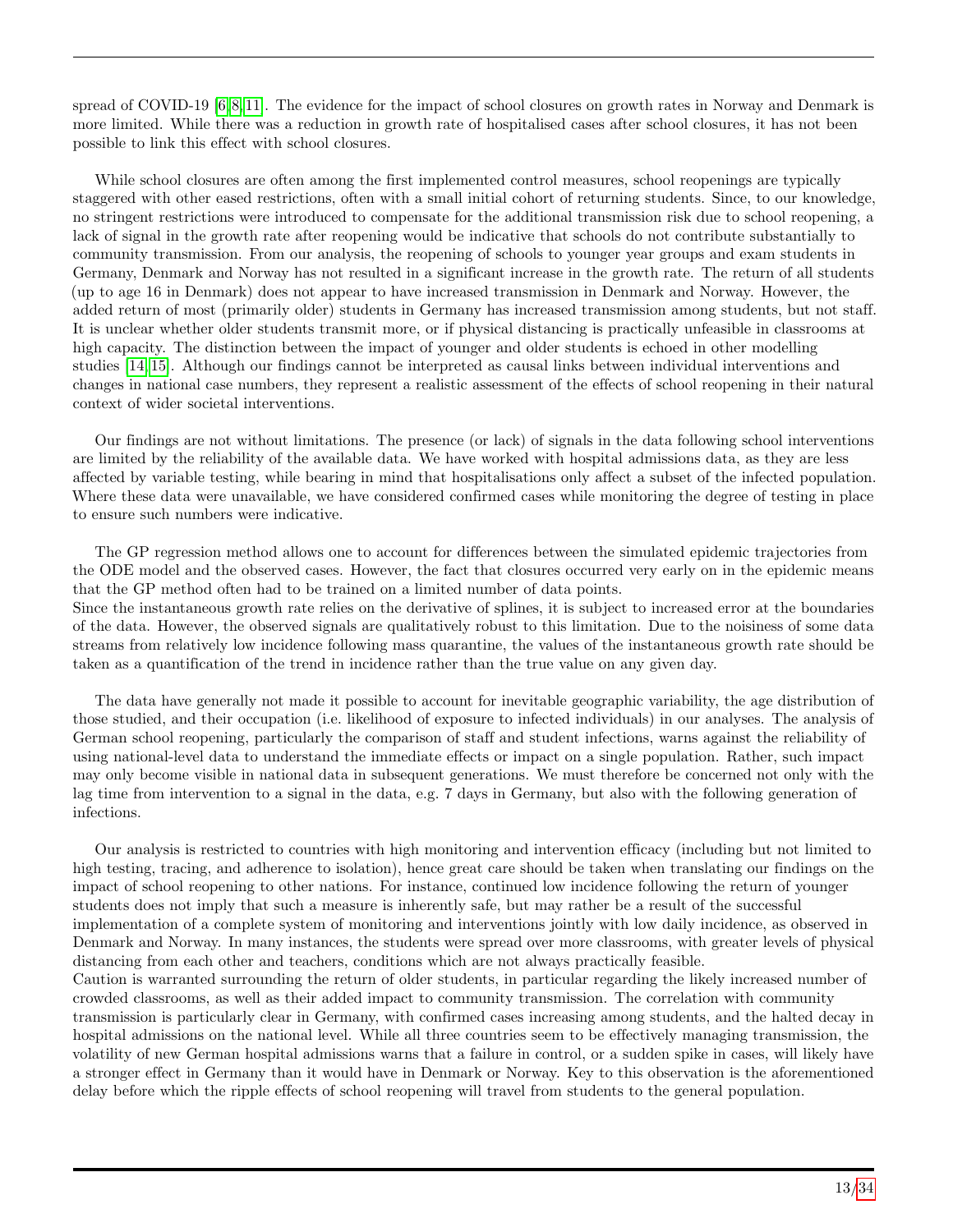Furthermore, we highlight that the tenuous balance (net zero growth in June) in Germany exists despite a swift and robust test and trace infrastructure and school-level stratified monitoring. We question the possibility of an equally effective reopening in countries with a monitoring process reliant on national-level incidence data. The swiftness and effectiveness of targeted interventions become increasingly crucial as the daily incidence increases, due to the correspondingly greater challenges presented in managing the localised outbreaks across e.g. reopened schools.

Policy-makers should carefully consider their nations' respective capacities and associated effectiveness of infection management before considering a partial or full reopening of schools. Our findings suggest a small, strategically chosen, proportion of students to return in the first instance, with dedicated testing and monitoring of cases among staff and students (over time scales where the effect can be assessed). Any significant return of students to schools, particularly in countries with a high incidence, should not be considered unless an infrastructure is in place which would be able to swiftly identify and isolate most new cases as they appear [\[16\]](#page-15-2). Such a strategy may not be feasible if the community incidence is too high.

When used in conjunction with household transmission models, and knowledge of the length of immunity associated with SARS-CoV-2, our findings may be used to inform age-targeted vaccine allocation protocols.

## Authors' contributions

JS modelled school closure from early data. HS analysed school reopening from late data. SG, LP, JS and HS drafted the manuscript. SG implemented the Gaussian process model. All authors contributed to the writing of the manuscript.

## Funding

HS and LP are funded by the Wellcome Trust and the Royal Society (grant 202562/Z/16/Z). FS is funded by the CIHR 2019 Novel Coronavirus (COVID-19) rapid research program. LP and FS are also supported by the UKRI through the JUNIPER modelling consortium (grant number MR/V038613/1). SG was supported by the Medical Research Council (Unit programme number MC UU 00002/11). JS and TF are funded through the Department for Health and Social Care grant in aid funding to Public Health England.

## Acknowledgements

We gratefully acknowledge Thomas House, Ian Hall and Pantelis Samartsidis for useful discussions and contribution to the methodology. In particular we acknowledge the work of Ian Hall in developing the GAM approach with a day-of-week effect.

## Competing interests

The authors declare no competing interests.

## Data accessibility

All data used in the production of this work, including the relevant scripts, can be found in the electronic supplementary material and online at https://github.com/HelenaStage/COVIDschools.

## Ethical approval

This study does not require ethical approval, as the only data used are publicly available.

# References

<span id="page-13-0"></span>1. Ping Ing Lee, Ya Li Hu, Po Yen Chen, Yhu Chering Huang, and Po Ren Hsueh. Are children less susceptible to COVID-19? Journal of Microbiology, Immunology and Infection, 53(3):371, 2020.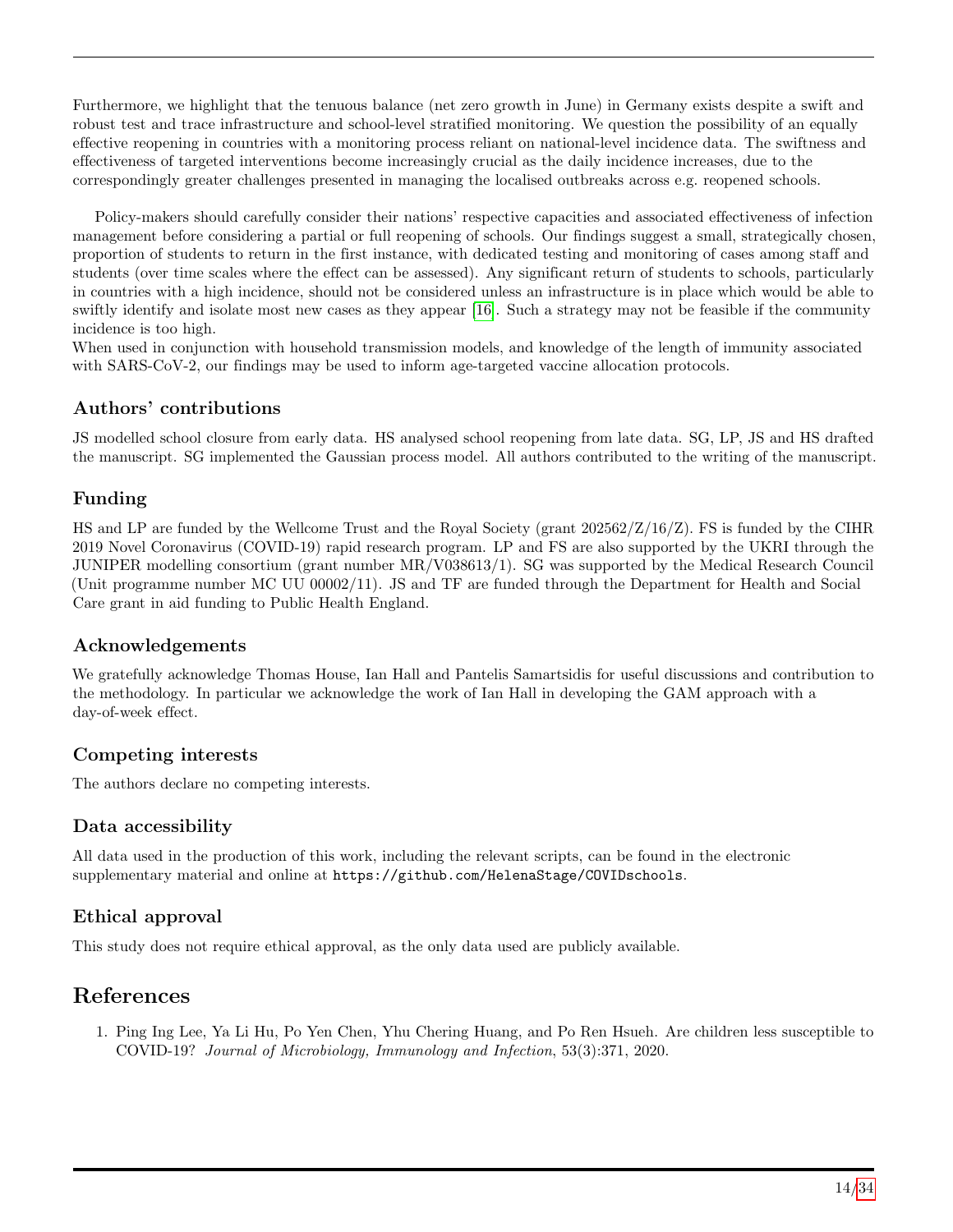- <span id="page-14-0"></span>2. Jonas F. Ludvigsson. Systematic review of COVID-19 in children shows milder cases and a better prognosis than adults. Acta Paediatrica, International Journal of Paediatrics, 109(6):1088–1095, June 2020.
- <span id="page-14-1"></span>3. Joël Mossong, Niel Hens, Mark Jit, Philippe Beutels, Kari Auranen, Rafael Mikolajczyk, Marco Massari, Stefania Salmaso, Gianpaolo Scalia Tomba, Jacco Wallinga, Janneke Heijne, Malgorzata Sadkowska-Todys, Magdalena Rosinska, and W. John Edmunds. Social contacts and mixing patterns relevant to the spread of infectious diseases. PLoS Medicine, 5(3):0381–0391, March 2008.
- <span id="page-14-2"></span>4. Thomas House, Marc Baguelin, Albert Jan van Hoek, Peter J White, Zia Sadique, Ken Eames, Jonathan M Read, Niel Hens, Alessia Melegaro, W John Edmunds, and Matt J Keeling. Modelling the impact of local reactive school closures on critical care provision during an influenza pandemic. Proceedings of the Royal Society B: Biological Sciences, 278(1719):2753–2760, 2011.
- <span id="page-14-3"></span>5. Simon Cauchemez, Alain Jacques Valleron, Pierre Yves Boëlle, Antoine Flahault, and Neil M Ferguson. Estimating the impact of school closure on influenza transmission from Sentinel data. Nature, 452(7188):750–754, 2008.
- <span id="page-14-4"></span>6. Russell M Viner, Simon J Russell, Helen Croker, Jessica Packer, Joseph Ward, Claire Stansfield, Oliver Mytton, Chris Bonell, and Robert Booy. School closure and management practices during coronavirus outbreaks including COVID-19: a rapid systematic review. The Lancet Child & Adolescent Health,  $4(5):397-404$ , May 2020.
- <span id="page-14-5"></span>7. Seth Flaxman, Swapnil Mishra, Axel Gandy, H. Juliette T. Unwin, Thomas A. Mellan, Helen Coupland, Charles Whittaker, Harrison Zhu, Tresnia Berah, Jeffrey W. Eaton, Mélodie Monod, Pablo N. Perez-Guzman, Nora Schmit, Lucia Cilloni, Kylie E.C. Ainslie, Marc Baguelin, Adhiratha Boonyasiri, Olivia Boyd, Lorenzo Cattarino, Laura V. Cooper, Zulma Cucunubá, Gina Cuomo-Dannenburg, Amy Dighe, Bimandra Djaafara, Ilaria Dorigatti, Sabine L. van Elsland, Richard G. FitzJohn, Katy A.M. Gaythorpe, Lily Geidelberg, Nicholas C. Grassly, William D. Green, Timothy Hallett, Arran Hamlet, Wes Hinsley, Ben Jeffrey, Edward Knock, Daniel J. Laydon, Gemma Nedjati-Gilani, Pierre Nouvellet, Kris V. Parag, Igor Siveroni, Hayley A. Thompson, Robert Verity, Erik Volz, Caroline E. Walters, Haowei Wang, Yuanrong Wang, Oliver J. Watson, Peter Winskill, Xiaoyue Xi, Patrick Gt Walker, Azra C. Ghani, Christl A. Donnelly, Steven M. Riley, Michaela A.C. Vollmer, Neil M. Ferguson, Lucy C. Okell, and Samir Bhatt. Estimating the effects of non-pharmaceutical interventions on COVID-19 in Europe. Nature, 2020.
- <span id="page-14-6"></span>8. Xiaohui Chen and Ziyi Qiu. Scenario analysis of non-pharmaceutical interventions on global COVID-19 transmissions. arXiv, 2020.
- <span id="page-14-7"></span>9. Nicholas G Davies, Petra Klepac, Yang Liu, Kiesha Prem, Mark Jit, CMMID COVID-19 working group, and Rosalind M Eggo. Age-dependent effects in the transmission and control of COVID-19 epidemics. Nature medicine, 2020.
- <span id="page-14-8"></span>10. D. F. Gudbjartsson, A. Helgason, H. Jonsson, O. T. Magnusson, P. Melsted, G. L. Norddahl, J. Saemundsdottir, A. Sigurdsson, P. Sulem, A. B. Agustsdottir, B. Eiriksdottir, R. Fridriksdottir, E. E. Gardarsdottir, G. Georgsson, O. S. Gretarsdottir, K. R. Gudmundsson, T. R. Gunnarsdottir, A. Gylfason, H. Holm, B. O. Jensson, A. Jonasdottir, F. Jonsson, K. S. Josefsdottir, T. Kristjansson, D. N. Magnusdottir, L. le Roux, G. Sigmundsdottir, G. Sveinbjornsson, K. E. Sveinsdottir, M. Sveinsdottir, E. A. Thorarensen, B. Thorbjornsson, A. Löve, G. Masson, I. Jonsdottir, A. D. Möller, T. Gudnason, K. G. Kristinsson, U. Thorsteinsdottir, and
- K. Stefansson. Spread of SARS-CoV-2 in the Icelandic population. New England Journal of Medicine, 382(24):2302–2315, 2020.
- <span id="page-14-9"></span>11. Juanjuan Zhang, Maria Litvinova, Yuxia Liang, Yan Wang, Wei Wang, Shanlu Zhao, Qianhui Wu, Stefano Merler, Cécile Viboud, Alessandro Vespignani, Marco Ajelli, and Hongjie Yu. Changes in contact patterns shape the dynamics of the COVID-19 outbreak in China. Science, 368(6498):1481–1486, 2020.
- 12. Jan Markus Brauner, Sören Mindermann, Mrinank Sharma, Anna B Stephenson, Tomáš Gavenčiak, David Johnston, John Salvatier, Gavin Leech, Tamay Besiroglu, George Altman, Hong Ge, Vladimir Mikulik, Meghan Hartwick, Yee Whye Teh, Leonid Chindelevitch, Yarin Gal, and Jan Kulveit. The effectiveness and perceived burden of nonpharmaceutical interventions against COVID-19 transmission: a modelling study with 41 countries. medRxiv, 2020.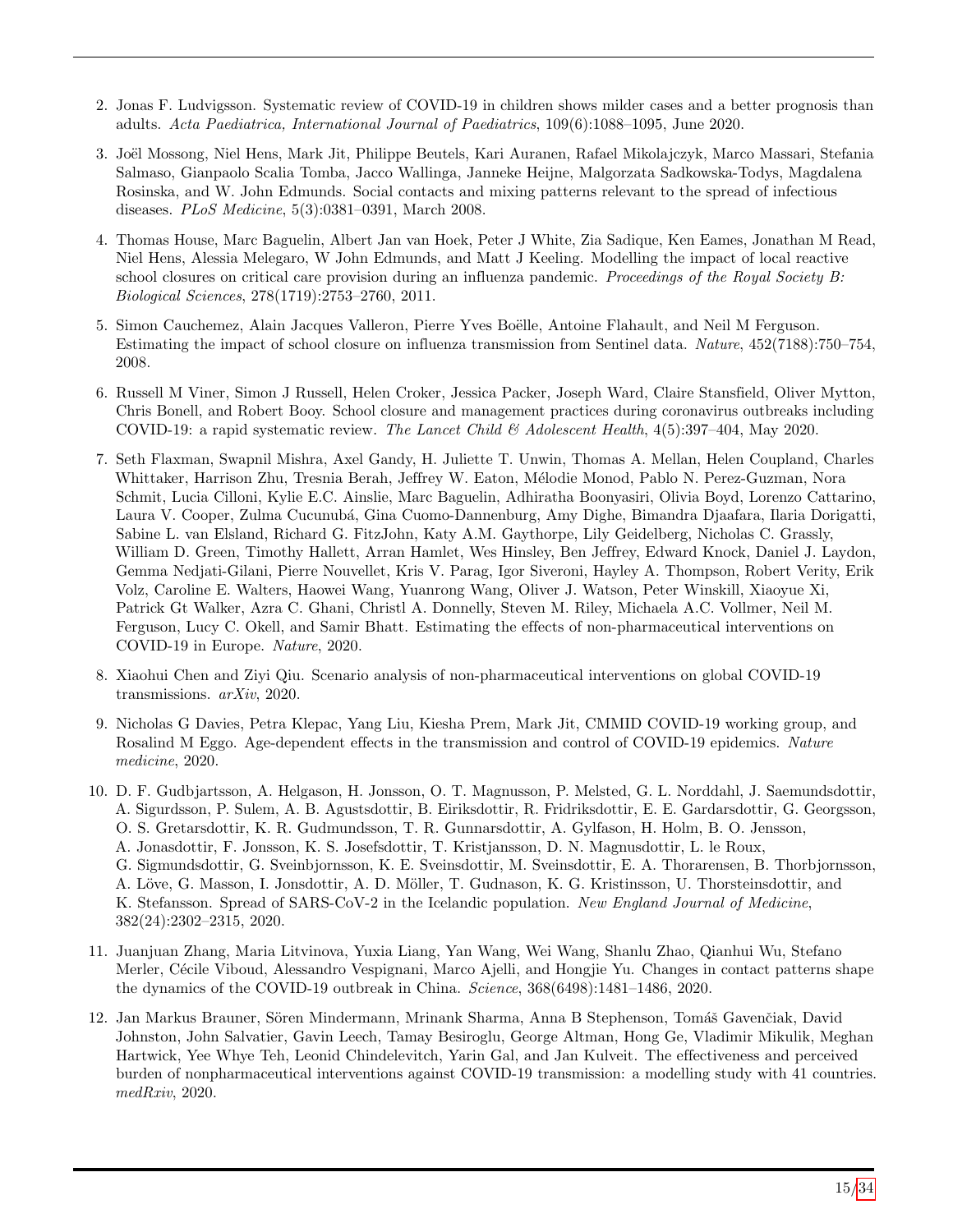- <span id="page-15-0"></span>13. Nicolas Banholzer, Eva van Weenen, Bernhard Kratzwald, Arne Seeliger, Daniel Tschernutter, Pierluigi Bottrighi, Alberto Cenedese, Joan Puig Salles, Werner Vach, and Stefan Feuerriegel. Impact of non-pharmaceutical interventions on documented cases of COVID-19. medRxiv, 2020.
- <span id="page-15-1"></span>14. Laura Di Domenico, Giulia Pullano, Chiara E. Sabbatini, Pierre-Yves Boëlle, and Colizza Vittoria. Expected impact of reopening schools after lockdown on COVID-19 epidemic in Ile-de-France. medRxiv, 2020.
- <span id="page-15-16"></span>15. Matt J Keeling, Michael J Tildesley, Benjamin D Atkins, Bridget Penman, Emma Southall, Glen Guyver-Fletcher, Alex Holmes, Hector McKimm, Erin E Gorsich, Edward M Hill, and Louise Dyson. The impact of school reopening on the spread of COVID-19 in England. medRxiv, 2020.
- <span id="page-15-2"></span>16. Jasmina Panovska-Griffiths, Cliff C. Kerr, Robyn M. Stuart, Dina Mistry, Daniel J. Klein, Russell M. Viner, and Chris Bonell. Determining the optimal strategy for reopening schools, the impact of test and trace interventions, and the risk of occurrence of a second COVID-19 epidemic wave in the UK: a modelling study. The Lancet Child and Adolescent Health, 4(11):817–827, November 2020.
- <span id="page-15-3"></span>17. European Centre for Disease Prevention and Control. COVID-19 situation update for the EU/EEA and the UK, as of 20 June 2020. <https://www.ecdc.europa.eu/en/cases-2019-ncov-eueea>, June 2020.
- <span id="page-15-4"></span>18. Statens Serum Institut. Ekspertrapport af den 6. maj 2020. Technical report, Statens Serum Institut, 2020.
- <span id="page-15-5"></span>19. Norwegian Institute of Public Health. Koronavirus-modellering ved FHI. <https://www.fhi.no/sv/smittsomme-sykdommer/corona/koronavirus-modellering>, June 2020.
- <span id="page-15-6"></span>20. Jenni Brynjarsdóttir and Anthony Ohagan. Learning about physical parameters: The importance of model discrepancy. Inverse Problems, 30(11), 2014.
- <span id="page-15-7"></span>21. Chon Lok Lei, Sanmitra Ghosh, Dominic G. Whittaker, Yasser Aboelkassem, Kylie A. Beattie, Chris D. Cantwell, Tammo Delhaas, Charles Houston, Gustavo Montes Novaes, Alexander V. Panfilov, Pras Pathmanathan, Marina Riabiz, Rodrigo Weber Dos Santos, John Walmsley, Keith Worden, Gary R. Mirams, and Richard D. Wilkinson. Considering discrepancy when calibrating a mechanistic electrophysiology model. Philosophical transactions. Series A, Mathematical, physical, and engineering sciences, 378(2173):20190349, 2020.
- <span id="page-15-8"></span>22. Lorenzo Pellis, Francesca Scarabel, Helena B. Stage, Christopher E. Overton, Lauren H. K. Chappell, Katrina A. Lythgoe, Elizabeth Fearon, Emma Bennett, Jacob Curran-Sebastian, Rajenki Das, Martyn Fyles, Hugo Lewkowicz, Xiaoxi Pang, Bindu Vekaria, Luke Webb, Thomas House, and Ian Hall. Challenges in control of Covid-19: short doubling time and long delay to effect of interventions.  $medRxiv$ , page  $2020.04.12.20059972$ , March 2020.
- <span id="page-15-9"></span>23. Public Health England. pygom 0.1.6. <https://github.com/PublicHealthEngland/pygom>, 2020.
- <span id="page-15-10"></span>24. John Salvatier, Thomas V. Wiecki, and Christopher Fonnesbeck. Probabilistic programming in Python using PyMC3. PeerJ Computer Science, 2016(4):e55, April 2016.
- <span id="page-15-11"></span>25. Simon N. Wood. Mixed GAM Computation Vehicle with Automatic Smoothness Estimation. <https://cran.r-project.org/web/packages/mgcv/>, 2019.
- <span id="page-15-12"></span>26. Jonas Dehning, Johannes Zierenberg, F. Paul Spitzner, Michael Wibral, Joao Pinheiro Neto, Michael Wilczek, and Viola Priesemann. Inferring change points in the spread of COVID-19 reveals the effectiveness of interventions. Science, 369(6500), 2020.
- <span id="page-15-13"></span>27. Luca Ferretti, Chris Wymant, Michelle Kendall, Lele Zhao, Anel Nurtay, Lucie Abeler-Dörner, Michael Parker, David Bonsall, and Christophe Fraser. Quantifying SARS-CoV-2 transmission suggests epidemic control with digital contact tracing. Science, 368(6491), 2020.
- <span id="page-15-14"></span>28. World Health Organization. Tracking Public Health and Social Measures. <https://www.who.int/emergencies/diseases/novel-coronavirus-2019/phsm>, 2020.
- <span id="page-15-15"></span>29. Danish National Health Data Authority. COVID-19 og ansatte indenfor institutioner og undervisning. <https://files.ssi.dk/COVID-19-ansatte-institutioner-og-undervisning-uge23-kks8>, June 2020.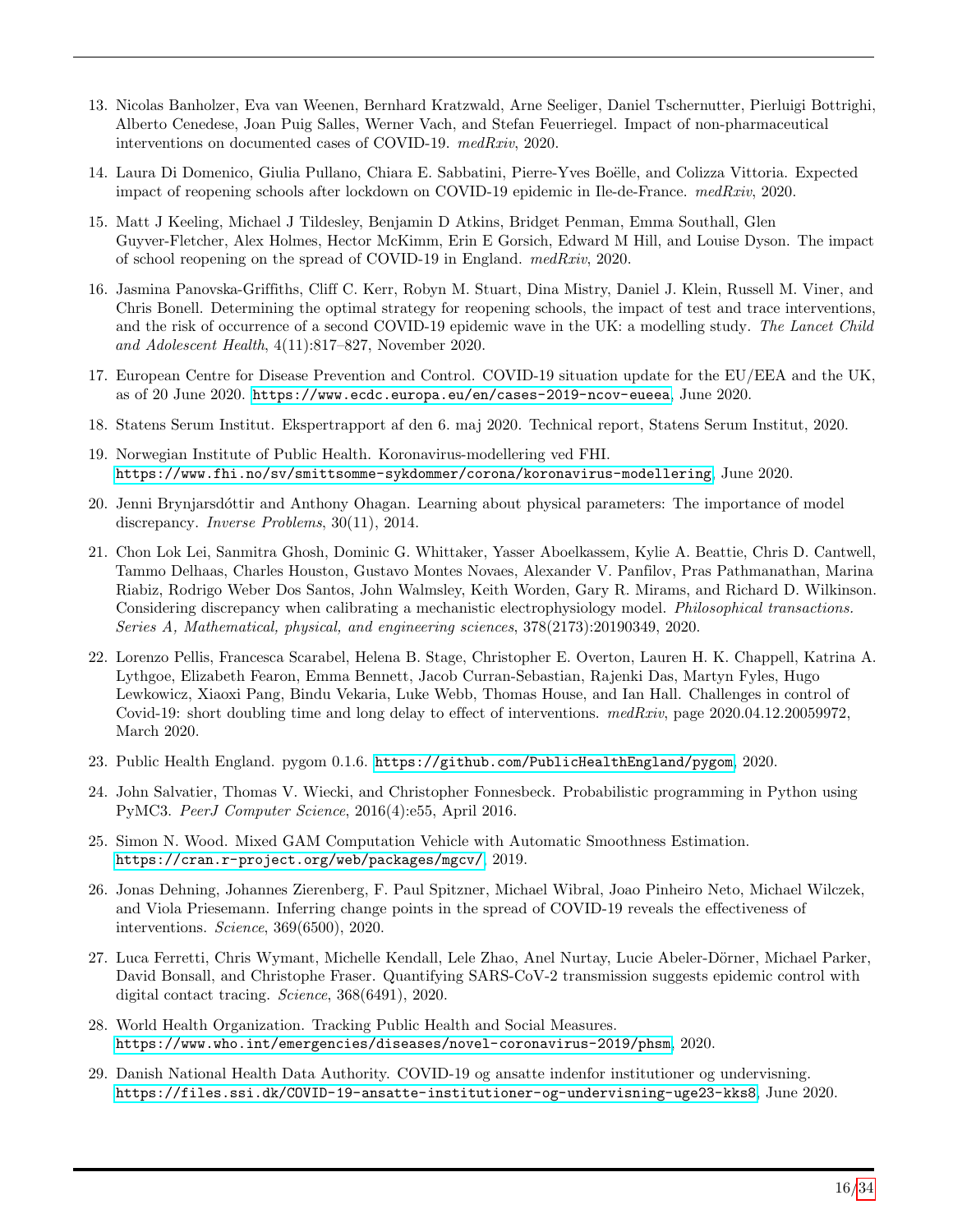- <span id="page-16-0"></span>30. Statens Serum Institut. Overvågning af COVID-19. [https:](https://www.ssi.dk/sygdomme-beredskab-og-forskning/sygdomsovervaagning/c/covid19-overvaagning) [//www.ssi.dk/sygdomme-beredskab-og-forskning/sygdomsovervaagning/c/covid19-overvaagning](https://www.ssi.dk/sygdomme-beredskab-og-forskning/sygdomsovervaagning/c/covid19-overvaagning), June 2020.
- <span id="page-16-1"></span>31. Robert Koch Institute. Daily Situation Reports on COVID-19. [https://www.rki.de/DE/Content/InfAZ/N/](https://www.rki.de/DE/Content/InfAZ/N/Neuartiges_Coronavirus/Situationsberichte/Gesamt.html?nn=13490888) [Neuartiges\\_Coronavirus/Situationsberichte/Gesamt.html?nn=13490888](https://www.rki.de/DE/Content/InfAZ/N/Neuartiges_Coronavirus/Situationsberichte/Gesamt.html?nn=13490888), June 2020.
- <span id="page-16-2"></span>32. Robert Koch Institute. COVID-19: Fallzahlen in Deutschland und weltweit. [https://www.rki.de/DE/Content/InfAZ/N/Neuartiges\\_Coronavirus/Fallzahlen.html](https://www.rki.de/DE/Content/InfAZ/N/Neuartiges_Coronavirus/Fallzahlen.html), April 2020.
- <span id="page-16-3"></span>33. Norwegian Institute of Public Health. Dagsrapport og statistikk om koronavirus og covid-19. [https://www.fhi.no/sv/smittsomme-sykdommer/corona/dags--og-ukerapporter/](https://www.fhi.no/sv/smittsomme-sykdommer/corona/dags--og-ukerapporter/dags--og-ukerapporter-om-koronavirus/#mer-covid19-statistikk) [dags--og-ukerapporter-om-koronavirus/#mer-covid19-statistikk](https://www.fhi.no/sv/smittsomme-sykdommer/corona/dags--og-ukerapporter/dags--og-ukerapporter-om-koronavirus/#mer-covid19-statistikk), June 2020.
- <span id="page-16-4"></span>34. The Public Health Agency of Sweden. Bekräftade fall i Sverige – daglig uppdatering. [https://www.folkhalsomyndigheten.se/smittskydd-beredskap/utbrott/aktuella-utbrott/covid-19/](https://www.folkhalsomyndigheten.se/smittskydd-beredskap/utbrott/aktuella-utbrott/covid-19/bekraftade-fall-i-sverige) [bekraftade-fall-i-sverige](https://www.folkhalsomyndigheten.se/smittskydd-beredskap/utbrott/aktuella-utbrott/covid-19/bekraftade-fall-i-sverige), June 2020.
- <span id="page-16-5"></span>35. C.E. Rasmussen and C.K.I. Williams. Gaussian processes for machine learning. MIT Press, 2006.
- <span id="page-16-6"></span>36. Federal Statistical Office of Germany. Population by federal states. [https://www.destatis.de/DE/Themen/Gesellschaft-Umwelt/Bevoelkerung/Bevoelkerungsstand/](https://www.destatis.de/DE/Themen/Gesellschaft-Umwelt/Bevoelkerung/Bevoelkerungsstand/Tabellen/bevoelkerung-nichtdeutsch-laender.html) [Tabellen/bevoelkerung-nichtdeutsch-laender.html](https://www.destatis.de/DE/Themen/Gesellschaft-Umwelt/Bevoelkerung/Bevoelkerungsstand/Tabellen/bevoelkerung-nichtdeutsch-laender.html), June 2019.
- 37. Statistics Denmark. Population in Denmark. [https://www.dst.dk/en/Statistik/emner/](https://www.dst.dk/en/Statistik/emner/befolkning-og-valg/befolkning-og-befolkningsfremskrivning/folketal) [befolkning-og-valg/befolkning-og-befolkningsfremskrivning/folketal](https://www.dst.dk/en/Statistik/emner/befolkning-og-valg/befolkning-og-befolkningsfremskrivning/folketal), March 2020.
- 38. Statistics Norway. Key figures for the Population. <https://www.ssb.no/en/befolkning/nokkeltall/population>, January 2018.
- <span id="page-16-7"></span>39. Statistics Sweden. Population Statistics. [https://www.scb.se/en/finding-statistics/](https://www.scb.se/en/finding-statistics/statistics-by-subject-area/population/population-composition/population-statistics/) [statistics-by-subject-area/population/population-composition/population-statistics/](https://www.scb.se/en/finding-statistics/statistics-by-subject-area/population/population-composition/population-statistics/), May 2020.
- <span id="page-16-8"></span>40. Tina Toni, David Welch, Natalja Strelkowa, Andreas Ipsen, and Michael P.H Stumpf. Approximate Bayesian computation scheme for parameter inference and model selection in dynamical systems. Journal of The Royal Society Interface, 6(31):187–202, 2009.
- <span id="page-16-9"></span>41. Matthew D Hoffman and Andrew Gelman. The No-U-Turn sampler: adaptively setting path lengths in Hamiltonian Monte Carlo. Journal of Machine Learning Research, 15(1):1593–1623, 2014.
- <span id="page-16-10"></span>42. M. Filippone and M. Girolami. Pseudo-marginal bayesian inference for gaussian processes. IEEE Transactions on Pattern Analysis and Machine Intelligence, 36(11):2214–2226, 2014.
- <span id="page-16-11"></span>43. Andrew Gelman, Aleks Jakulin, Maria Grazia Pittau, Yu-Sung Su, et al. A weakly informative default prior distribution for logistic and other regression models. The annals of applied statistics, 2(4):1360–1383, 2008.
- <span id="page-16-12"></span>44. Andrew Gelman et al. Prior distributions for variance parameters in hierarchical models (comment on article by browne and draper). Bayesian analysis, 1(3):515–534, 2006.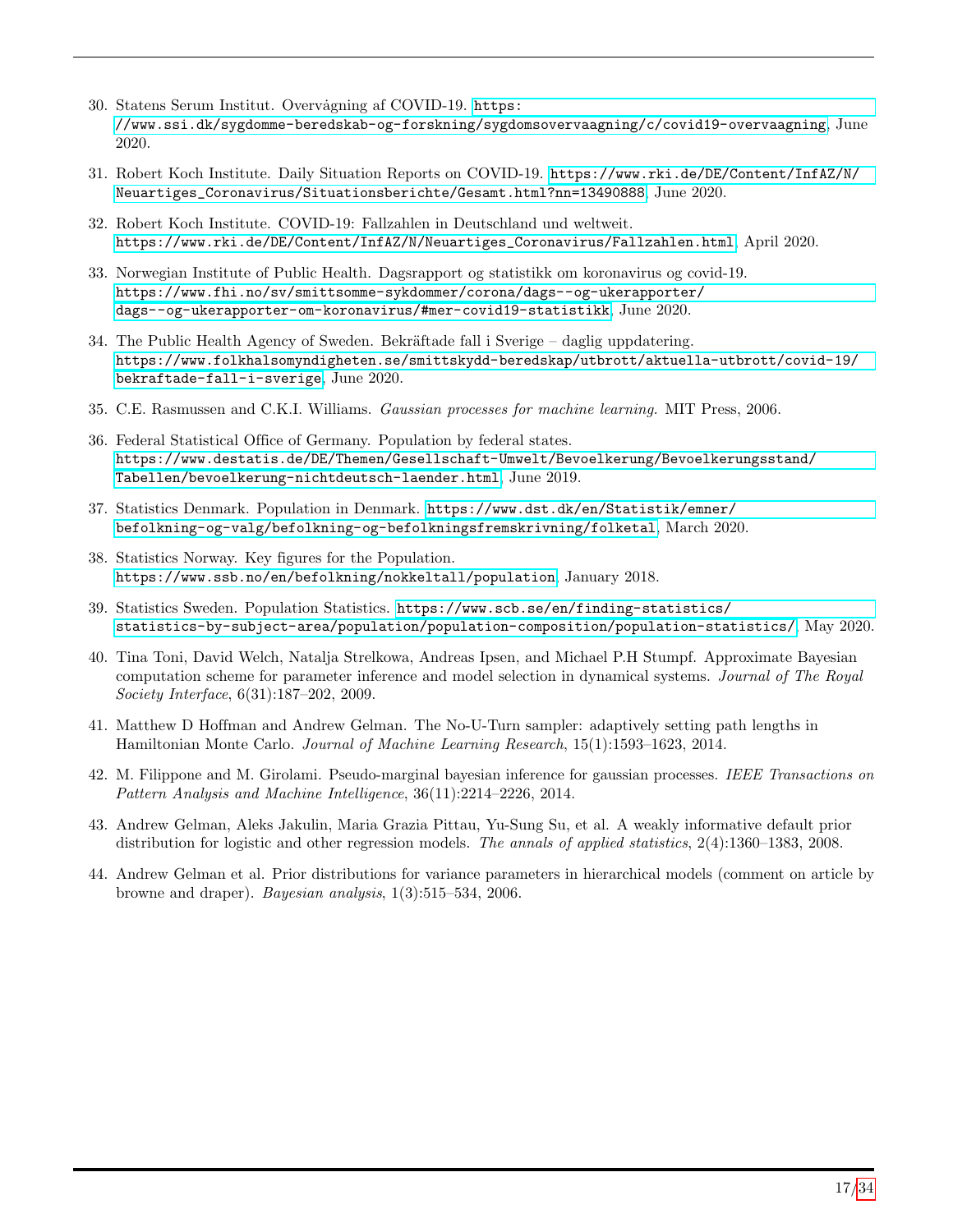# Supplementary Material

# S1 Data availability

The data streams used to carry out the analysis of this work for each country can be found in the following sources:

- Denmark: daily tests, hospital admissions (used for school closure and reopening), and confirmed cases (used for school reopening) from the National Serum Institute [\[30\]](#page-16-0). Sentinel survey among educational staff is from [\[29\]](#page-15-15).
- Germany: daily (and weekly) tests, hospital admissions (used for school reopening), and confirmed cases (state-level used for school closure, and separated by staff and students used for school reopening) from the Robert Koch Institute [\[31,](#page-16-1) [32\]](#page-16-2).
- Norway: daily tests, hospital admissions (used for school closure), and confirmed cases (used for school reopening) from the Norwegian Institute of Public Health [\[33\]](#page-16-3).
- Sweden: weekly tests, and confirmed cases (used for school closure) from the Public Health Agency of Sweden [\[34\]](#page-16-4).

Note that some of these sources are updated over time, so that the numbers used in these analyses may not correspond exactly to those reported at the time of reading. Where we suspect this to be the case, our analysed data are enclosed with the relevant scripts.

In the main manuscript and the analyses below, we highlight key interventions and measures concurrent with school closures and reopening. A comprehensive overview of these can be found in [\[28\]](#page-15-14) and sources therein.

All data sources present their own biases, even beyond whether someone is suspected or confirmed as being infected with COVID-19. The available tools, procedures, and protocols for identifying and reporting cases have all changed over the course of this pandemic.

Hospitalisations only capture those cases sick enough that they require medical attention, and is thus a biased representation of transmission towards the elderly and those with underlying health conditions. Furthermore, there are differences in reporting due to personal judgements from individual doctors and nurses. For example, the correct classification of nosocomial cases has been unclear in many cases. Similar challenges arise for patients admitted to hospital for a different treatment, but who also happened to be infected with SARS-CoV-2 with mild symptoms. Confirmed cases are strongly biased by testing; both the availability of the tests, their logistical deployment, and the laboratory capacity to analyse them. Further biases are present in the populations these are offered to: front-line healthcare staff, essential workers, care home residents, etc. This is further complicated if the allocation to various groups changes over time. Another bias in the data is what makes the general public eligible for a test: the number and severity of symptoms, their age, known recent contacts, and so on. If tests are only offered to symptomatic cases, the results will be biased away from younger people, as we know they are disproportionately likely to be asymptomatic or only mildly symptomatic.

# S2 Numerical methods

## S2.1 Overview of the method for counterfactual projection

We adopt a two-step approach for generating the counterfactual projection. The first step consists in fitting a simple SEIR-type ODE-based compartmental model, using Approximate Bayesian Computation (ABC). Because we assume a constant transmission parameter, with the possible exception of a transient initial phase when the initial numbers propagate through the compartments, the model trajectories are characterised by exponential growth and cannot account for the impact of interventions prior to school closure (potentially deviating from exponential growth), nor for weekend effects. Therefore, in a second post-processing step we use a posterior sample of these trajectories as inputs to a Bayesian regression model that is in turn fitted to the same data. This post-processing step captures at least part of the discrepancy between the data and the smooth simulated ODE trajectories.

For this regression model, we use a latent Gaussian process (GP) with a Negative Binomial likelihood. The choice of the Negative Binomial likelihood is dictated by the overdispersion inherent in the noisy incidence data, and hence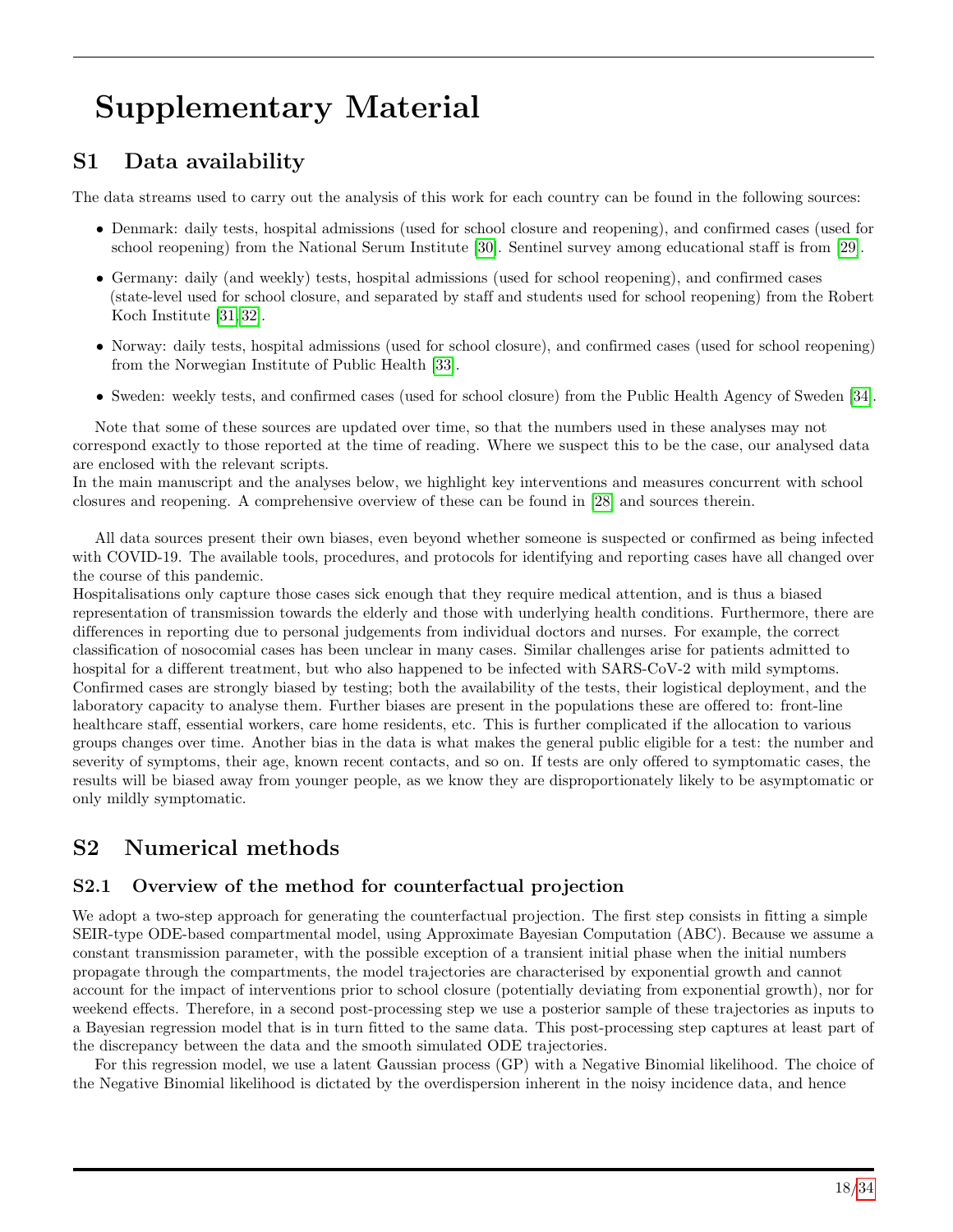<span id="page-18-0"></span>

Figure S1. A cartoon illustration of the various steps that constitute our method for drawing counterfactual projections of an unmitigated epidemic.

captures the aleatoric uncertainty in the observational noise. The use of Gaussian processes allows us to specify priors on function spaces [\[35\]](#page-16-5) for the Bayesian regression. The use of a Bayesian framework guarantees that not only a best fitting map linking the ODE trajectories and the data is used, but the entire posterior distribution of possible maps is explored. This properly quantifies and propagates both the uncertainty in the random observational noise, captured by the Negative Binomial likelihood, and the uncertainty in how well we are able to learn the structural discrepancy between the ODE trajectories and the data, which in this work is mainly due to weekend effects and possible systematic deviation from pure exponential growth before school closure can have any effect (most visible in the case of Rhineland-Palatinate, Figures [1](#page-6-0) and [S3\)](#page-23-0).

Once the GP is trained from the ODE trajectories and the data on the fitting interval (in the main results, up to 5 days after school closure, but sensitivity to this choice is explored in Table [S2\)](#page-23-1), the same ODE trajectories past the end of the fitting interval are used by the GP to generate the counterfactual. In doing so, we assume that both the structural discrepancy between the ODE trajectories learnt by the GP and the overdispersion in the Negative Binomial observational noise remain unchanged within the counterfactual horizon.

Figure [S1](#page-18-0) presents an illustration of the various steps that constitute our method. Further details of the method are described in detail in the following sections.

### S2.2 The compartmental ODE model

The compartmental model used to generate sample trajectories is outlined in Figure [S2.](#page-19-0) Multiple compartments have been used for the exposed (E) populations to model an Erlang-distributed incubation period compatible with available estimates of the mean and standard deviation of its duration  $[22]$ . The early infection compartment  $I_0$  splits into detected  $(I_d)$  and undetected  $(I_u)$  infectious populations. The same model is used for hospitalisations, with hospitalisations taking the place of  $I_d$ , and non-hospitalised cases taking  $I_u$ . A higher variability, possibly country-dependent, in the time from onset of symptoms to detection/hospitalisation [\[22\]](#page-15-8), and limited knowledge on the duration of the infectious period and non-modelled pathways of hospitalised cases suggest a single compartment (i.e. exponential holding time) for these states is a reasonable and parsimonious choice.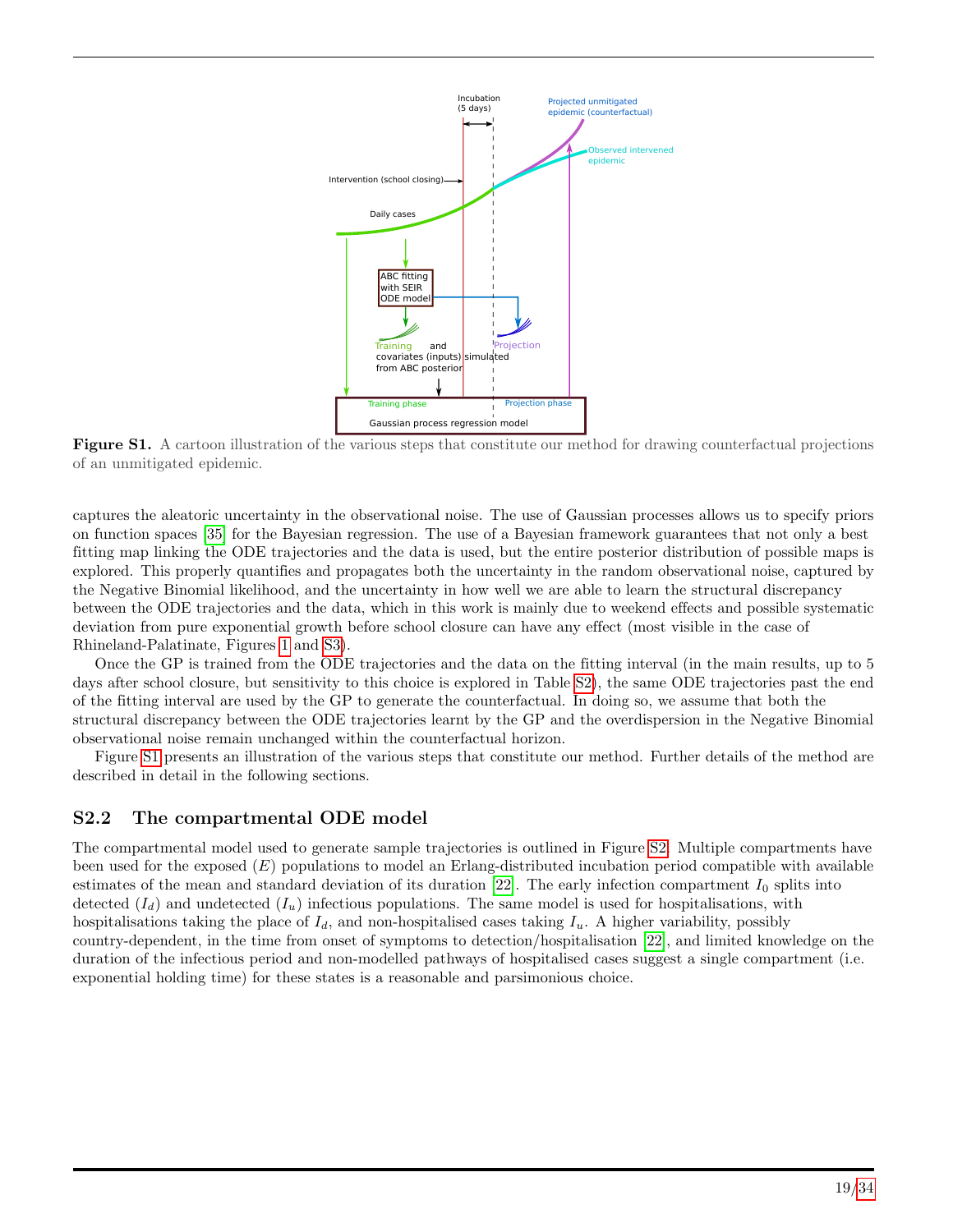<span id="page-19-1"></span>

| Parameter        | Interpretation                                        | Value                          | <b>Priors</b>               |
|------------------|-------------------------------------------------------|--------------------------------|-----------------------------|
| $N_0$            | Population                                            | Various                        | N/A                         |
| β                | Transmission rate                                     | Inferred in ABC fitting        | $0.25 \leq \beta \leq 4$    |
| $\alpha$         | Rate of transition through latent period              | $1/4.8 \text{ days}^{-1}$ [22] | N/A                         |
| $\boldsymbol{k}$ | Proportion of infectious individuals who are detected | Inferred in ABC fitting        | $0 \leq k \leq 1$           |
| $\gamma$         | Rate of transition through infectious period          | Inferred in ABC fitting        | $0.05 < \gamma < 1$         |
| $\delta_d$       | Rate of removal of detected infectious individuals    | Inferred in ABC fitting        | $0.03 \leq \delta_d \leq 1$ |
| $\delta_u$       | Rate of removal of undetected infectious individuals  | Inferred in ABC fitting        | $0.03 \leq \delta_u \leq 1$ |

<span id="page-19-0"></span>Table S1. A summary of the parameters used in the ODE model. The only parameters not inferred are the rate of transition through the latent period,  $\alpha$ , and the population,  $N_0$ . Population data are taken from various official sources [\[36–](#page-16-6)[39\]](#page-16-7). The priors for the respective parameters are chosen as uniform distribution with ranges furnished in the last column.



**Figure S2.** The epidemic model used to simulate cases. The model uses multiple exposed compartments  $(E_0, E_1, E_2)$ to account for an Erlang-distributed incubation period.

Denoting by  $I = I_0 + I_d + I_u$ , the model equations read

$$
\frac{dS}{dt} = -\beta S \frac{I}{N_0} \tag{S1}
$$

$$
\frac{dE_0}{dt} = \beta S \frac{I}{N_0} - 3\alpha E_0 \tag{S2}
$$

$$
\frac{dE_1}{dt} = 3\alpha (E_0 - E_1) \tag{S3}
$$

$$
\frac{dE_2}{dt} = 3\alpha (E_1 - E_2) \tag{S4}
$$

$$
\frac{dI_0}{dt} = 3\alpha E_2 - \gamma I_0 \tag{S5}
$$

$$
\frac{dI_d}{dt} = k\gamma I_0 - \delta_d I_d \tag{S6}
$$

$$
\frac{dI_u}{dt} = (1 - k)\gamma I_0 - \delta_u I_u \tag{S7}
$$

$$
\frac{dR}{dt} = \delta_d I_d + \delta_u I_u \tag{S8}
$$

The data for Germany are only available starting from the 4<sup>th</sup> of March, by which time, most states had already seen a number of cases. As such, we have inferred the initial values for states  $\Phi = \{E_0(0), E_1(0), E_2(0), I_0(0), I_d(0), I_u(0)\}\$ . For consistency the same initial conditions have been fitted for Sweden, Denmark and Norway.

Denoting the daily symptomatic case count as  $D(t)$ , we set the priors on the initial states  $\Phi_i \in \Phi$ ,  $i = 1, ..., 6$ , as  $D(0)/4 \leq \Phi_i \leq 4 \cdot D(0)$  for all *i*.

We denote the unknown parameter vector of the model as:  $\boldsymbol{\theta} = (\beta, \gamma, k, \delta_d, \delta_u; \Phi)$ . The parameter  $\alpha$  is not estimated in this method, and is instead taken from the mean incubation period [\[22\]](#page-15-8) to be  $\alpha = 1/4.8 \text{ days}^{-1}$ . The interpretations of these parameters are provided in Table [S1.](#page-19-1)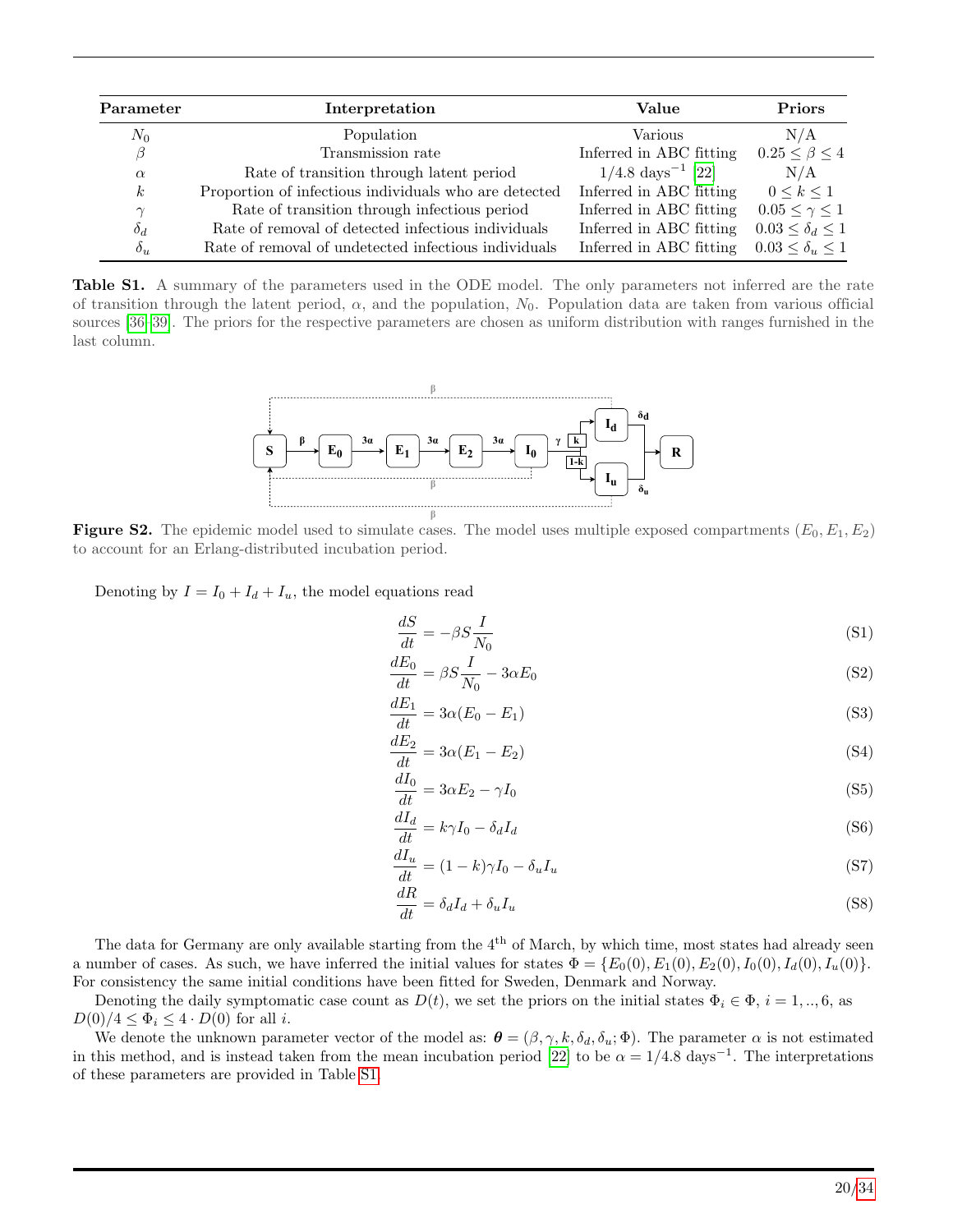#### S2.3 Step 1: Approximate Bayesian Computation for fitting the ODE

We used the Approximate Bayesian Computation (ABC) method to carry out Bayesian inference for estimating the ODE parameters, which we describe next. We denote by  $y(t)$  the daily cases observed on day t and we regard them as the noisy observation corresponding to the unobserved true number of symptomatic cases  $D(t)$  on the same day. Having put a prior distribution  $\pi(\theta)$  (see Table [S1](#page-19-1) for a description of the priors) on the parameter vector we can obtain the posterior distribution, using the Bayes' theorem as:

$$
p(\theta|\mathbf{y}) \propto \pi(\theta)p(\mathbf{y}|\mathbf{D}^{\theta},\theta),\tag{S9}
$$

where  $p(\mathbf{y}|\mathbf{D}^{\theta}, \theta)$  is the likelihood term. The vectors  $\mathbf{y} = [y(1), \ldots, y(T)]$  and  $\mathbf{D}^{\theta} = [D(1), \ldots, D(T)]$  denote the observed data and corresponding simulation from the model for a period of  $t = 1, \ldots, T$  days, given the parameters  $\theta$ .

In ABC the likelihood is replaced by a distance function  $d(\bm{y}, D^{\theta})$ , between the data,  $\bm{y}$ , and the model simulation,  $\mathbf{D}^{\theta}$ . The ABC posterior given by

$$
p_{\epsilon}(\theta|\mathbf{y}) := p(\theta|\mathbb{1}\{d(\mathbf{y}, \mathbf{D}^{\theta}) \le \epsilon\}),\tag{S10}
$$

which depends upon a user defined tolerance threshold  $\epsilon$ . We can obtain the exact posterior when  $\epsilon \to 0$ .  $\mathbb{1}(\cdot)$  denotes the indicator function. Rather than using a single tolerance threshold, we used the ABC-SMC [\[40\]](#page-16-8) algorithm that generates a sequence of intermediate distributions, each corresponding to a decreasing tolerance threshold. The final distribution in the sequence is the desired ABC posterior.

We employ a Negative Binomial probability mass function to calculate the probability of observing the data when the unobserved true values are given by the simulated trajectories. That is, for each day  $t$  in a set of  $T$  data points used for the fit, given the observed value  $y(t) \in \mathbf{y}$  and the modelled value  $\hat{y}(t) \in \mathbf{D}^{\theta}$ , the probability mass function is given by:

$$
P(y(t); \hat{y}(t), k) = \frac{\Gamma(k + y(t))}{\Gamma(k)y(t)!} \left(\frac{k}{k + \hat{y}(t)}\right)^k \left(\frac{\hat{y}(t)}{k + \hat{y}(t)}\right)^{y(t)},
$$
\n(S11)

where  $k$  is the over-dispersion parameter, which is also estimated from the data set. The distance function is then defined as:

$$
d(\mathbf{y}, \mathbf{C}^{\theta}) = -\sum_{t=1}^{T} \ln(P(y(t); \hat{y}(t), k)).
$$
\n(S12)

#### S2.3.1 Generating covariates for the GP regression

After obtaining the posterior distribution we generate simulated epidemic curves  $C_{pre} := [D^{\theta^*}(1), \ldots, D^{\theta^*}(T)],$  by solving the compartmental model using samples from the ABC posterior  $\theta^* \sim p_{\epsilon}(\theta | y)$  for the period up to 5 days after school closures. Similarly, we generate posterior predictive trajectories  $C_{post}$  for the post-intervention period of  $T^*$ days. This completes the first step of our method. We then select  $M = 15$  simulated epidemic curves  $(C_{pre}, C_{post})$ evenly distributed over the Bayesian credible interval of the posterior predictive distribution of  $(C_{pre}, C_{post})$ , to be used as the respective training and projection covariates for the GP regression which constitutes the second step of our method. Essentially, with these M covariates we are simply summarising the posterior predictive distribution at each time point. Note that these  $M$  summaries are not treated as random variables but as fixed covariates. Testing of the method with different numbers of covariates  $(M = 5, M = 40 \text{ and } M = 150)$  has lead to qualitatively and quantitatively similar results, suggesting the method is robust to the choice of M.

#### S2.4 Step 2: Learning discrepancy using GP regression

In order to generate the unmitigated epidemic, the counterfactual, we first learn a map  $C_{pre} \rightarrow y$ , that represents the discrepancy as a nonlinear function. To achieve this we model the case data y prior to the intervention using a hierarchical latent variable formulation of GP regression with discrete outcomes. At the first level of this hierarchy we model each data-point  $y(t)$ , independently, using a Negative Binomial distribution given by

$$
y(t) \sim \text{NegBin}(\mu(t), \eta),\tag{S13}
$$

where  $\eta$  is a dispersion parameter such that  $\mathbb{E}[y(t)] = \mu(t)$  and  $\text{Var}[\mathbf{y}(t)] = \mu(t)(1 + \mu(t)/\eta)$ . The mean  $\mu = [\mu(1), \ldots, \mu(T)]$  is in turn driven by a latent Gaussian process as:

<span id="page-20-0"></span>
$$
\log \mu \sim \mathcal{GP}(C_{pre}\beta + b, \kappa(C_{pre}, C_{pre}'; \phi)),
$$
\n<sup>(S14)</sup>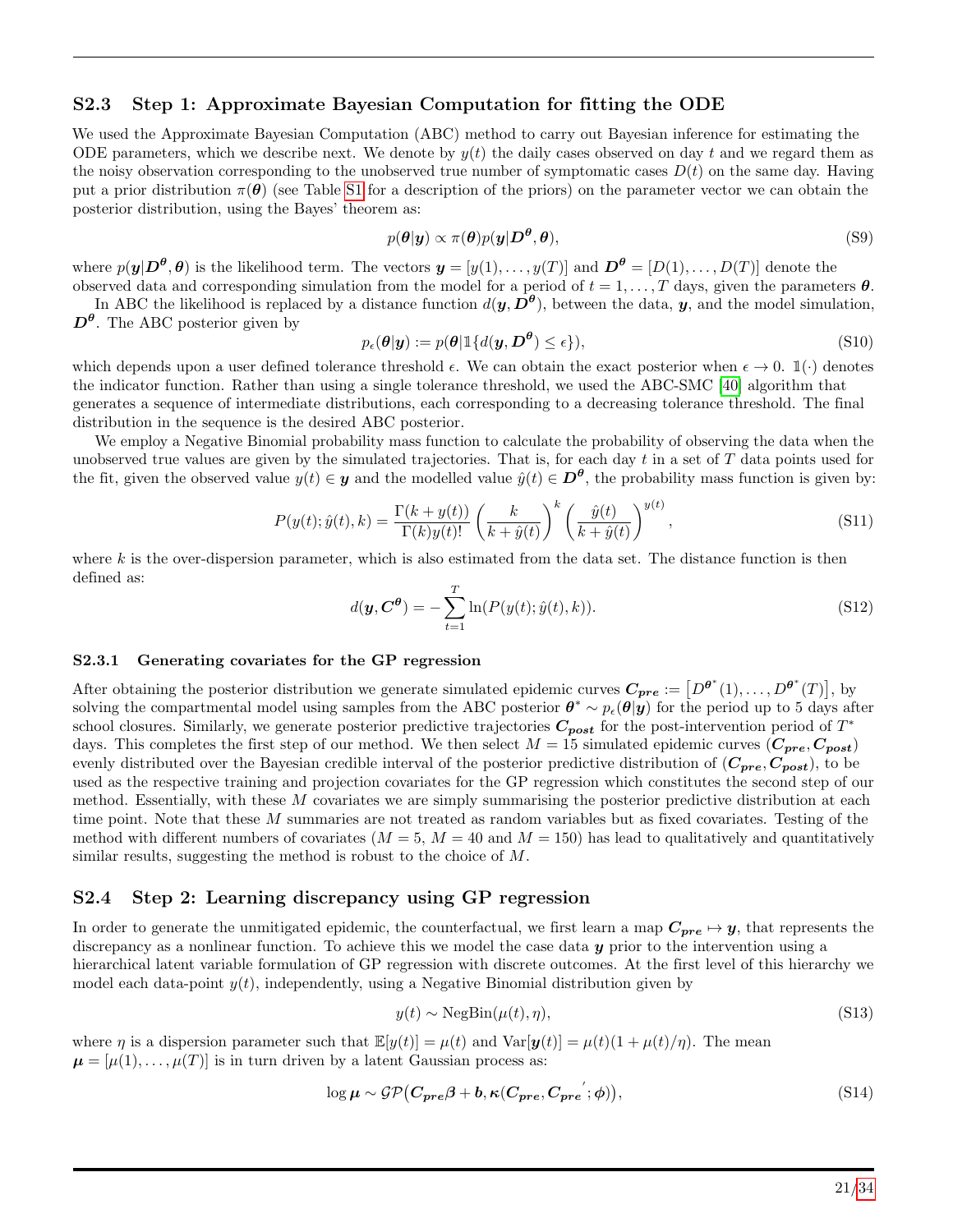where we have used a linear regression form to describe the mean function of the GP with coefficients  $\beta$ , and M-dimensional vector, and intercept term  $\bm{b}$ , a T-dimensional vector with elements set to  $\bm{b}$ . This ensures that the GP, while extrapolating further away from the training data, follows the ODE predictions.  $\kappa(C_{pre}, C_{pre}; \phi)$  is the covariance function (also known as covariance kernel) parameterised by  $\phi$ , the details of which are described in the next section.

#### S2.4.1 Capturing the weekend effect

Gaussian processes are considered to be a prior on function spaces [\[35\]](#page-16-5). The prior knowledge about a function modelled by the GP is generally introduced through the covariance function. For our problem we expect the function  $\log \mu$  to be a smooth yet periodic function. The periodicity assumption is introduced to cater for the weekend effect. To design such a prior we first introduce a new categorical day-of-week covariate  $W_{pre} = (w(1), \ldots, w(T)), w(t) \in \{1, \ldots, 7\}$ , that indicates the day of a week for the T consecutive training days, and  $W_{post}$  for the forecasting days. We then replace the covariance of the GP, in Equation [\(S14\)](#page-20-0), with the sum of two separate covariances:

$$
\kappa(C_{pre}, C_{pre}^{'}, W_{pre}, W_{pre}; \phi_1, \phi_2) = \kappa_1(C_{pre}, C_{pre}^{'}; \phi_1) + \kappa_2(W_{pre}, W_{pre}^{'}; \phi_2),
$$
\n(S15)

based on these different covariates, and having individual parameters  $\phi_1, \phi_2$ . By choosing valid covariance kernels components  $\kappa_1$  and  $\kappa_2$ , it is ensured that we produce a valid overall covariance kernel  $\kappa$ .

For the first component we chose the Matern kernel [\[35\]](#page-16-5) given by

<span id="page-21-0"></span>
$$
\kappa_1(\mathbf{C_{pre}}, \mathbf{C_{pre}}'; \phi_1) = \alpha_1^2 \left( 1 + \sum_{j=1}^M \frac{\sqrt{3(C_{pre_j} - C'_{pre_j})^2}}{\rho_j} \right) \left( \sum_{j=1}^M \exp\left[ -\frac{\sqrt{3(C_{pre_j} - C'_{pre_j})^2}}{\rho_j} \right] \right), \tag{S16}
$$

where M is the number of covariates, that is the number of simulated trajectories  $C_{pre}$  generated using the ABC posterior as described previously. The parameter  $\rho_j$  quantifies the characteristic length scale along the  $j^{\text{th}}$  covariate and  $\alpha_1$  denotes the marginal variance of the GP prior. Together they constitute the parameter vector  $\phi_1 = [\alpha_1, \beta_1, \dots, \beta_M]$ (note that  $\rho_i$  is distinct from the quantity  $\rho(t)$  used to estimate the instantaneous growth rate for school reopening).

For the second component, we chose the exponentiated quadratic kernel:

$$
\kappa_2(\mathbf{W_{pre}}, \mathbf{W_{pre}}'; \boldsymbol{\phi}_2) = \alpha_2^2 \exp\left(-\frac{\|\mathbf{W_{pre}} - \mathbf{W_{pre}}'\|^2}{2\rho^2}\right),\tag{S17}
$$

where  $\phi_2 = (\alpha_2, \rho)$  are the covariance parameters.

#### S2.4.2 Estimation of the GP parameters using MCMC

The latent GP represents the second level in the hierarchy and finally we place priors  $p(\beta, b, \phi_1, \phi_2)$  on all the parameters to completely specify the generative model. Thus, the likelihood corresponding to all T observations is given by

$$
p(\mathbf{y}|\mathbf{C_{pre}}, \mathbf{W_{pre}}, \beta, b, \phi_1, \phi_2, \eta) = \Big(\prod_{t=1}^{T} \text{NegBin}(e^{\mu(t)}, \eta)\Big) \mathcal{N}(\mu; \mathbf{C_{pre}}\beta + \mathbf{b}, \Sigma_{TT}),\tag{S18}
$$

where  $\Sigma_{TT}$  represents the covariance function (Eq. [\(S16\)](#page-21-0)) evaluated on all  $T \times T$  pairs of the covariates  $C_{pre}$  and  $W_{pre}$ :

$$
\Sigma_{TT} = \begin{pmatrix} \kappa(C_{pre}^1, C_{pre}^1, W_{pre}^1, W_{pre}^1; \phi_1, \phi_2) & \dots & \kappa(C_{pre}^1, C_{pre}^T, W_{pre}^1, W_{pre}^T; \phi_1, \phi_2) \\ \vdots & \ddots & \vdots \\ \kappa(C_{pre}^T, C_{pre}^T, W_{pre}^T, W_{pre}^1; \phi_1, \phi_2) & \dots & \kappa(C_{pre}^T, C_{pre}^T, W_{pre}^T, W_{pre}^T; \phi_1, \phi_2) \end{pmatrix} . \tag{S19}
$$

We then combine the likelihood with the priors to obtain the posterior distribution of the parameters given by

$$
p(\boldsymbol{\beta}, b, \boldsymbol{\phi}_1, \boldsymbol{\phi}_2, \eta | \mathbf{y}) \propto p(\mathbf{y} | \mathbf{C_{pre}, W_{pre}} \boldsymbol{\beta}, b, \boldsymbol{\phi}_1, \boldsymbol{\phi}_2) p(\boldsymbol{\beta}, b, \boldsymbol{\phi}_1, \boldsymbol{\phi}_2, \eta).
$$
 (S20)

We used MCMC, applying the No-U-Turn (NUTS) [\[41\]](#page-16-9) algorithm provided by the PyMC3 package, to sample from this posterior. Note that to apply MCMC we need to sample the latent Gaussian process for the mean  $\mu$ . It is well known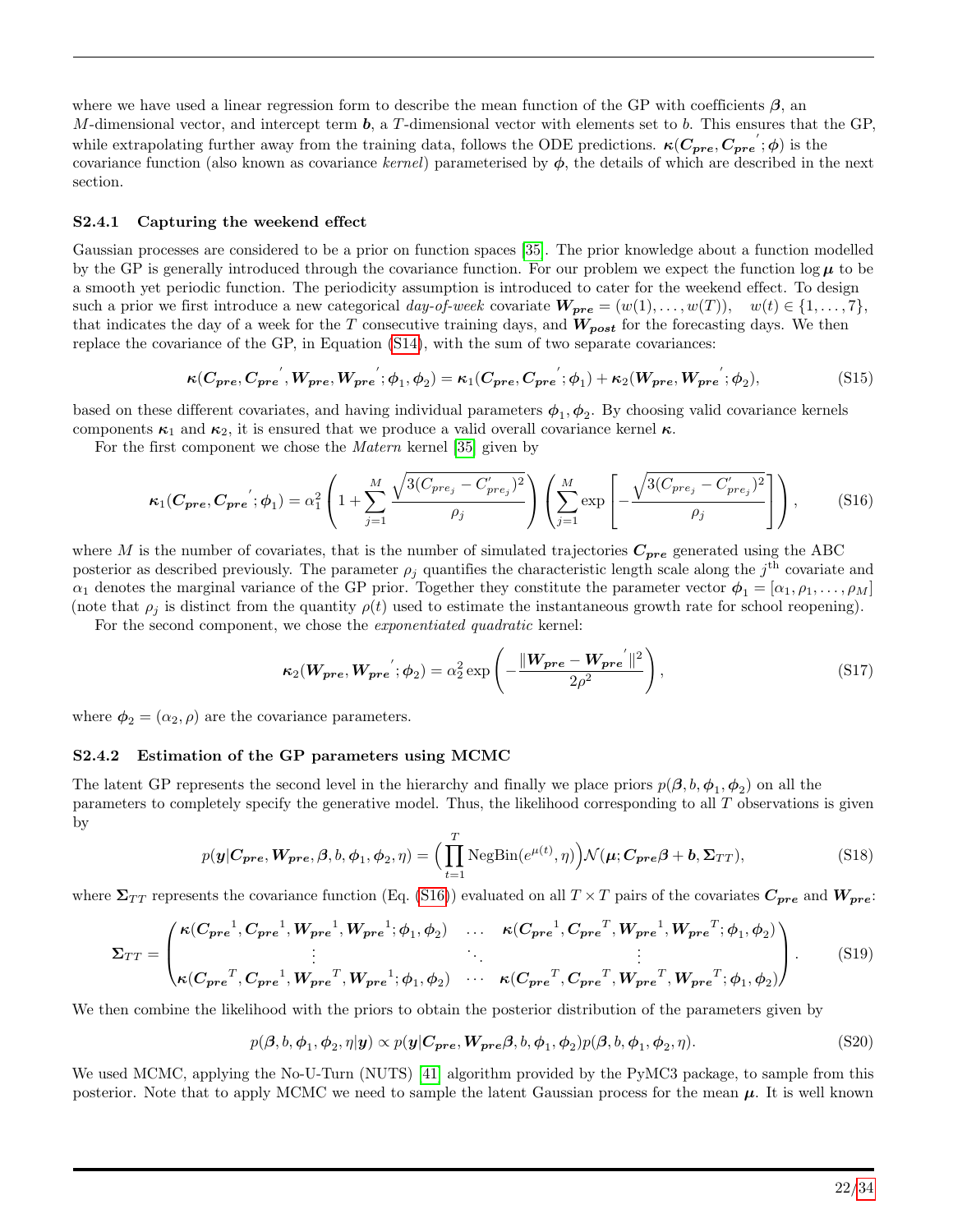(see [\[42\]](#page-16-10)) that sampling both the GP parameters  $\phi_1, \phi_2$  as well as the latent GP itself drastically reduces the efficiency of the MCMC algorithm and poor mixing is observed. For this reason a non-centred reparameterisation is used which gives the GP sample as:

$$
\mu = C_{pre}\beta + b + L_{TT}\epsilon,
$$
\n(S21)

where,  $L_{TT}$  is obtained through the Cholesky decomposition of  $\Sigma_{TT}$  and  $\epsilon \in \mathbb{R}^T$  is a sample from the standard Normal density  $\mathcal{N}(\mathbf{0}, I)$  (*I* being the identity matrix).

#### S2.4.3 Projecting the counterfactual

Having estimated the posterior  $p(\beta, b, \phi_1, \phi_2 | y)$  we can obtain the posterior predictive distribution of the daily cases, in the case of no intervention,  $y^* = [y^*(1), \ldots, y^*(T^*)]$ , where  $T^*$  is the number of days we want to project after the intervention date. This distribution is given by

<span id="page-22-0"></span>
$$
p(\boldsymbol{y}^*|\boldsymbol{C_{pre}},\boldsymbol{C_{post}},\boldsymbol{W_{pre}},\boldsymbol{W_{post}},\boldsymbol{y}) = \int \Big(\prod_{t=1}^{T^*} \text{NegBin}(e^{\mu(t)},\eta)\Big) \mathcal{N}(\boldsymbol{\mu};\boldsymbol{m},\boldsymbol{V}) p(\boldsymbol{\beta},\boldsymbol{b},\boldsymbol{\phi}_1,\boldsymbol{\phi}_2 | \boldsymbol{y}) d\boldsymbol{\mu} d\boldsymbol{\beta} d\boldsymbol{b} d\boldsymbol{\phi}_1 d\boldsymbol{\phi}_2 d\eta, \quad (S22)
$$

where the posterior mean  $m$  and variance V of the GP is given by [\[35\]](#page-16-5):

$$
m = (C_{post}\beta + b) + \Sigma_{T^*T}\Sigma_{TT}^{-1}(y - C_{pre}\beta - b)
$$
  
\n
$$
V = \Sigma_{T^*T^*} - \Sigma_{T^*T}\Sigma_{TT}^{-1}\Sigma_{TT^*}.
$$
\n(S23)

 $\Sigma_{T^*T}$  and  $\Sigma_{TT^*}$  denote the  $T^* \times T$  and  $T \times T^*$  matrices of covariance function evaluations between the training (pre-intervention)  $C_{pre}$ ,  $W_{pre}$  and projection (post-intervention)  $C_{post}$ ,  $W_{post}$  covariates:

$$
\Sigma_{T^*T} = \begin{pmatrix}\n\kappa(C_{post}^1, C_{pre}^1, W_{post}^1, W_{pre}^1; \phi_1, \phi_2) & \dots & \kappa(C_{post}^1, C_{pre}^T, W_{post}^1, W_{pre}^T; \phi_1, \phi_2) \\
\vdots & \vdots & \vdots \\
\kappa(C_{post}^T, C_{pre}^1, W_{post}^T, W_{pre}^1; \phi_1, \phi_2) & \dots & \kappa(C_{post}^T, C_{pre}^T, W_{post}^T, W_{pre}^T; \phi_1, \phi_2)\n\end{pmatrix}, (S24)
$$
\n
$$
\Sigma_{TT^*} = \begin{pmatrix}\n\kappa(C_{pre}^1, C_{post}^1, W_{pre}^1, W_{post}^1; \phi_1, \phi_2) & \dots & \kappa(C_{pre}^1, C_{post}^T, W_{post}^T, W_{post}^T; \phi_1, \phi_2) \\
\vdots & \vdots & \ddots & \vdots \\
\kappa(C_{pre}^T, C_{post}^1, W_{pre}^T, W_{post}^1; \phi_1, \phi_2) & \dots & \kappa(C_{pre}^T, C_{post}^T, W_{pre}^T, W_{post}^T; \phi_1, \phi_2)\n\end{pmatrix}, (S25)
$$
\nand  $\Sigma$  is the convergence subtated at the projection inputs  $C$ , only

and  $\Sigma_{T^*T^*}$  is the covariance evaluated at the projection inputs  $C_{post}$  only:

$$
\Sigma_{T^*T^*} = \begin{pmatrix} \kappa(C_{post}^{-1}, C_{post}^{-1}, W_{post}^{-1}, W_{post}^{-1}; \phi_1, \phi_2) & \dots & \kappa(C_{post}^{-1}, C_{post}^{-T^*}, W_{post}^{-1}, W_{post}^{-T^*}; \phi_1, \phi_2) \\ \vdots & \ddots & \vdots \\ \kappa(C_{post}^{-T^*}, C_{post}^{-1}, W_{post}^{-T^*}, W_{post}^{-1}; \phi_1, \phi_2) & \dots & \kappa(C_{post}^{-T^*}, C_{post}^{-T^*}, W_{post}^{-T^*}; \phi_1, \phi_2) \end{pmatrix} .
$$
\n(S26)

We use Monte Carlo integration, using the samples of  $\beta$ ,  $b$ ,  $\phi_1$ ,  $\phi_2$ ,  $\eta$  obtained through MCMC and samples of  $\mu$ generated using the aforementioned reparameterisation, to implicitly evaluate the desired posterior predictive distribution, given by Eq. [\(S22\)](#page-22-0), and subsequently the counterfactual epidemic projections.

#### S2.5 Priors for the GP and MCMC details

For each of the coefficients  $\beta$  and the intercept b parameters we chose a Student's t-distribution with 5 degrees of freedom. The mean is set to 0 and the standard deviation is set to 1. This was done following the recommendations in [\[43\]](#page-16-11) for choosing priors for regression (since we modelled the GP's mean function using a linear regression form).

We used a half-Cauchy prior with scale set to 5 for the marginal variances  $\alpha_1, \alpha_2$ , following recommendations in [\[44\]](#page-16-12). For each characteristic length scale parameter we have placed a  $Gamma(2, 1)$  prior.

For the dispersion parameter,  $\eta$ , of the negative binomial we placed a Gamma $(2, 0.5)$  prior.

We have also used a logarithmic transform of  $C_{pre}, C_{post}$  before passing them to the GP.

We ran NUTS with 2 chains for a total 1000 iterations, where we discarded the first 500 iterations as burnin (warmup). We set a target acceptance rate of 0.98 for NUTS during the warmup phase iterations. As with the SEIR model fit, the GP model is trained with data up to 5 days after school closure.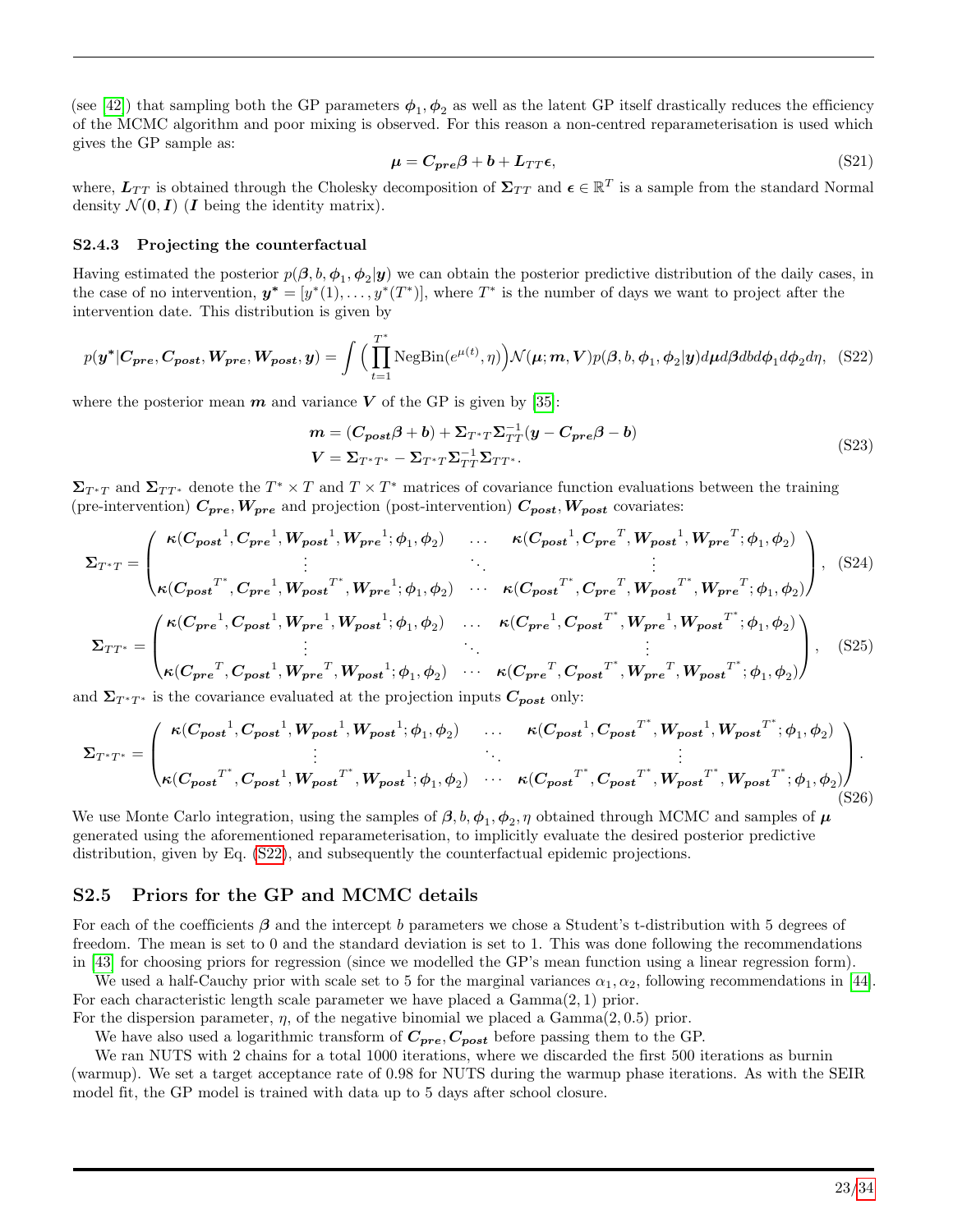## S2.6 Projection comparison: the benefit of using the GP

Figure [S3](#page-23-0) shows the sample regression outputs in two German states, plotted alongside the mean and 95% credible intervals of the ABC posterior projections (simulations from the fitted ODE model) used as covariates in the GP model. In both cases, the ODE model fails to capture the change in growth rate, as well as the weekend effect (which is visibly more pronounced in one state than the other). The post-processing with the GP regression compensates for this failure by learning the discrepancy as a function mapping the ODE simulation to the observations.

<span id="page-23-0"></span>

(a) Gaussian Process and ABC fit for Rhineland-Palatinate. (b) Gaussian process and ABC fit for Hesse.

Figure S3. In (a) the ABC fitting process failed to account for a change in growth rate in the observed data directly before intervention. The GP method, however, is able to capture this change in the training period and adapt the projection accordingly. Similarly, in (b) the GP model is able to pick up both the slight change in growth rate and the strong weekend effect in the data, factors which are not addressed by the ABC fitting process.

### S2.7 Sensitivity of the lag time to the training period

Due to the noisiness of the data, our findings will inevitably be sensitive to the number of data points which we include in any analysis we do. This is most apparent in the fitting and training periods of the ABC and GP, which in this work extend to 5 days past school closure. This duration is chosen as it is the mean incubation period for SARS-CoV-2 [\[22\]](#page-15-8), and thus we would not expect any signal during those days to be strongly attributable to school closures. Five days is thus our *minimal lag time*, which acts as an input to our models. While a full sensitivity analysis of our modelling choices is beyond the scope of our investigation, we include some choice illustrations of the effects of changing this minimal lag time in Table [S2:](#page-23-1)

<span id="page-23-1"></span>

| <b>State</b>           | Minimal lag<br>time of 4 days | Minimal lag<br>time of 5 days<br>(in manuscript) | Minimal lag<br>time of 6 days |
|------------------------|-------------------------------|--------------------------------------------------|-------------------------------|
| Baden-Württemberg      | 6                             | 8                                                | 8                             |
| Bavaria                | 12                            | 8                                                | 12                            |
| <b>Berlin</b>          | 5                             |                                                  |                               |
| <b>Hesse</b>           | 6                             | 7                                                | 7                             |
| Lower Saxony           | 6                             | 7                                                | 7                             |
| North Rhine-Westphalia | 6                             | 6                                                | 7                             |
| Rhineland-Palatinate   | 5                             |                                                  |                               |

Table S2. Lag times (in days) for different German states using various minimal lag times for the ABC fit and GP training period. The standard choice employed in the findings of the manuscript is 5 days.

In general, we note that a shorter minimal lag time gives a faster response in the data, and consequently a shorter lag time. This is not surprising, as we allow for a greater attribution of effects to school closures which may be the result of earlier interventions. Reassuringly, we find that extending the minimal lag time by a day, thereby further limiting the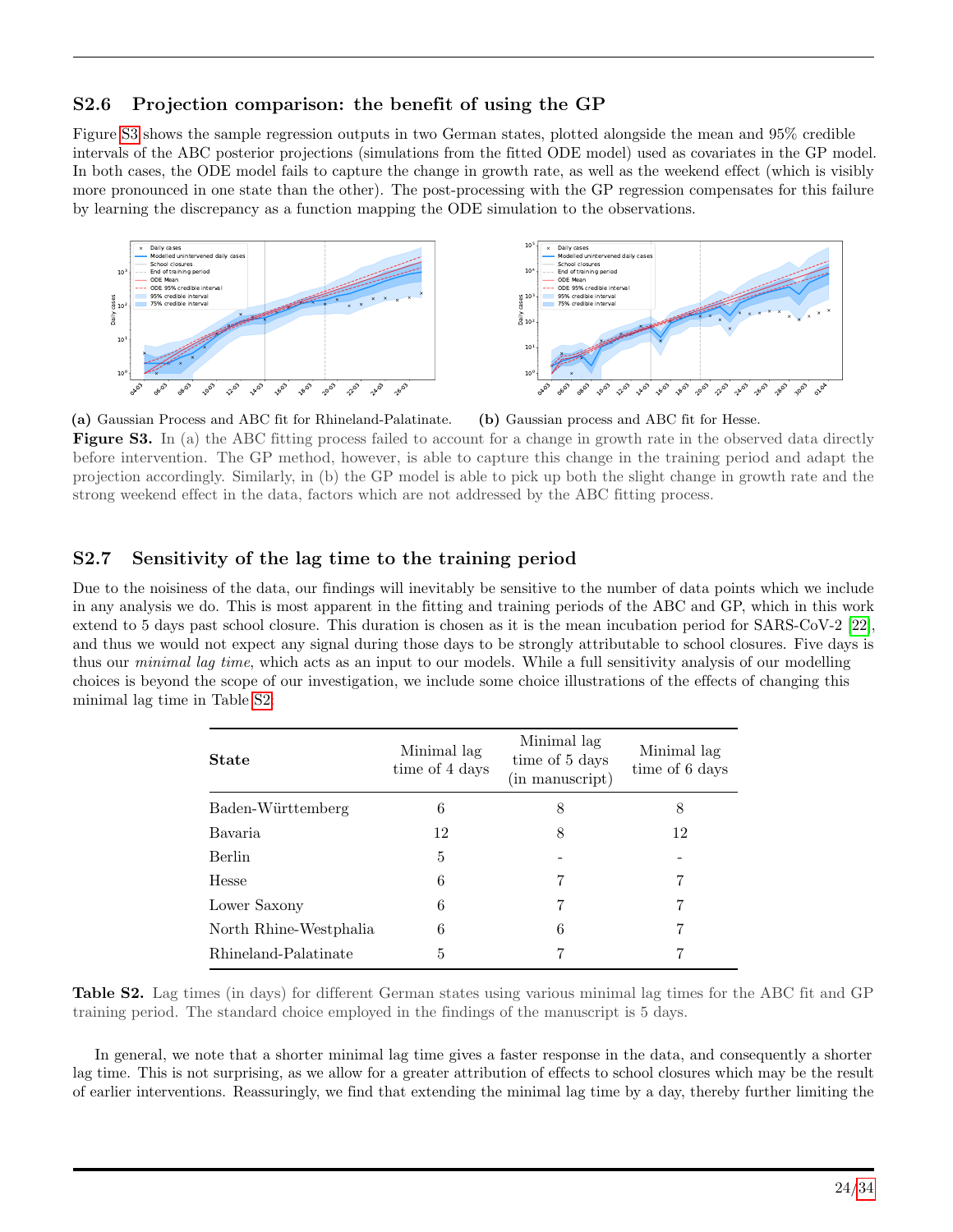attribution of any response to school closures, does not significantly change the lag time. This alleviates some concern that 5 days, being solely the mean of a distribution of incubation times, is insufficient for the method to adequately capture the pre-intervention trajectory. Expanding the sensitivity analysis to even longer minimal lag times is not meaningful: most lag times in the manuscript are 7 days, and by training the GP up until this point, any resulting lag times would likely be forced to be even longer. This amounts to forcing a signal, rather than searching for possible variability in the signal within a reasonably expected range. The effect of this can be seen in North Rhine-Westphalia.

In Berlin, we find that a shorter minimal lag time of 4 days does allow for a deviation to be seen already on the fifth day when comparing the projected and observed trajectories. Inspection of Figure [S11](#page-29-0) shows that there is a very gradual approach to the peak, which explains why more data points' signal needs to be attributed to school closures before a lag time can be determined.

We encounter a similar limitation with Bavaria. In Figure [S10,](#page-29-1) the data points from the  $22<sup>nd</sup>$  to at least the  $25<sup>th</sup>$  of March are very close to the boundary of the 75% credible intervals of the GP. Although a visual inspection confirms that an 8 day lag time is consistent with a change in the data, small changes to the minimal lag can bring those observed points to fall just inside the boundary. When a 12 day lag time is analysed for Bavaria the relative reduction in the growth rate is 72%, which is consistent with the other German states. The effect of interventions is consistently impacted in the state: either a smaller reduction the growth rate is seen compared to other states, or a similar reduction is obtained, but after a longer duration of time.

# S3 Testing data

## S3.1 Testing data for Germany

Figure [S4](#page-24-0) shows the number of tests carried out per day in German medical laboratories, along with the positive test ratio over the same period. This is not equivalent to the total number of tests carried out in Germany, as not all laboratories provided this type of data; however, it can be used as an indication of general testing trends. There is a weekend effect occurring in the testing data for Germany, with lower relative testing occurring on March  $7<sup>th</sup>-9<sup>th</sup>$ ,  $14<sup>th</sup>$ -16<sup>th</sup> and  $21<sup>st</sup>$ -23<sup>rd</sup>. No corresponding change is seen in the positive test ratio, indicating that case numbers were likely consistent across these periods. As such, any fall in confirmed cases over these periods can likely be attributed to reduced testing, rather than a response to intervention. Ignoring the weekend effect, the number of tests carried out across the period between March 17<sup>th</sup> and 27<sup>th</sup> was fairly stable. As most school closures in Germany occurred on March 16<sup>th</sup>, we can expect the confirmed cases over this period to provide a reasonable representation of the underlying epidemic.

<span id="page-24-0"></span>

Figure S4. Daily testing from a subset of German testing laboratories during March. Weekends are highlighted in grey. There is a periodic drop in testing occurring on weekends, particularly evident on Sundays. These drops do not coincide with any changes to the positive test ratio.

Daily testing data for Germany are not available after March. As such, it will be necessary to consider the weekly testing totals, which are made available through the RKI. Figure [S5](#page-25-0) shows the weekly testing numbers for Germany, along with the weekly positive test ratio. Note that weekly testing data for Germany are released every Wednesday.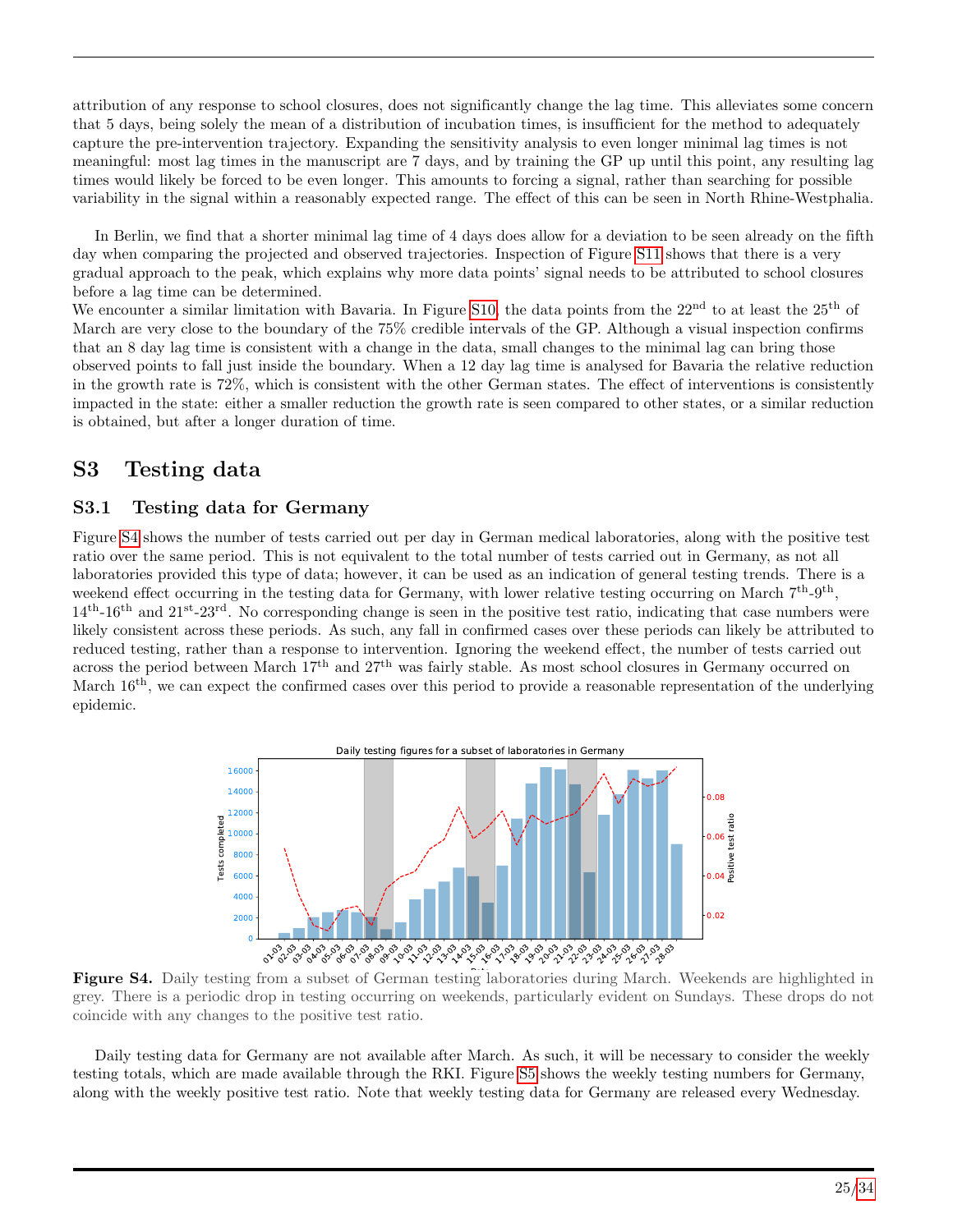<span id="page-25-0"></span>

Figure S5. Weekly testing in Germany remained consistent from March 18<sup>th</sup>, however the weekend effect (see Figure [S4\)](#page-24-0) was likely present across the entire period. There were no abrupt changes in the positive test ratio.

## S3.2 Testing data for Scandinavia

Both Denmark and Norway saw a similar weekend effect in testing numbers, with midweek testing figures roughly 50% higher than weekend figures in Denmark, and almost three times higher in Norway. The weekly testing figures for Denmark and Norway are shown in Figure [S6](#page-25-1) and [S7](#page-26-0) respectively.

Denmark displays two clear increases in testing capacity between March 23<sup>rd</sup> and 30<sup>th</sup> and again between April 13<sup>th</sup> and 20th. The increase in late March, combined with a relatively high positive test ratio, indicates that confirmed cases during this period might not be a suitable metric.

<span id="page-25-1"></span>Similarly in Norway there was a large increase in testing in the week commencing March  $16^{th}$ , very close to the date of school closures. As such, for both Norway and Denmark it will be necessary to consider hospitalisations as a metric for assessing the dynamics of the epidemic.



Figure S6. Weekly testing in Denmark was not consistent across the period of this investigation, and so confirmed cases up to April 20th cannot be relied upon to provide a reliable representation of the underlying epidemic.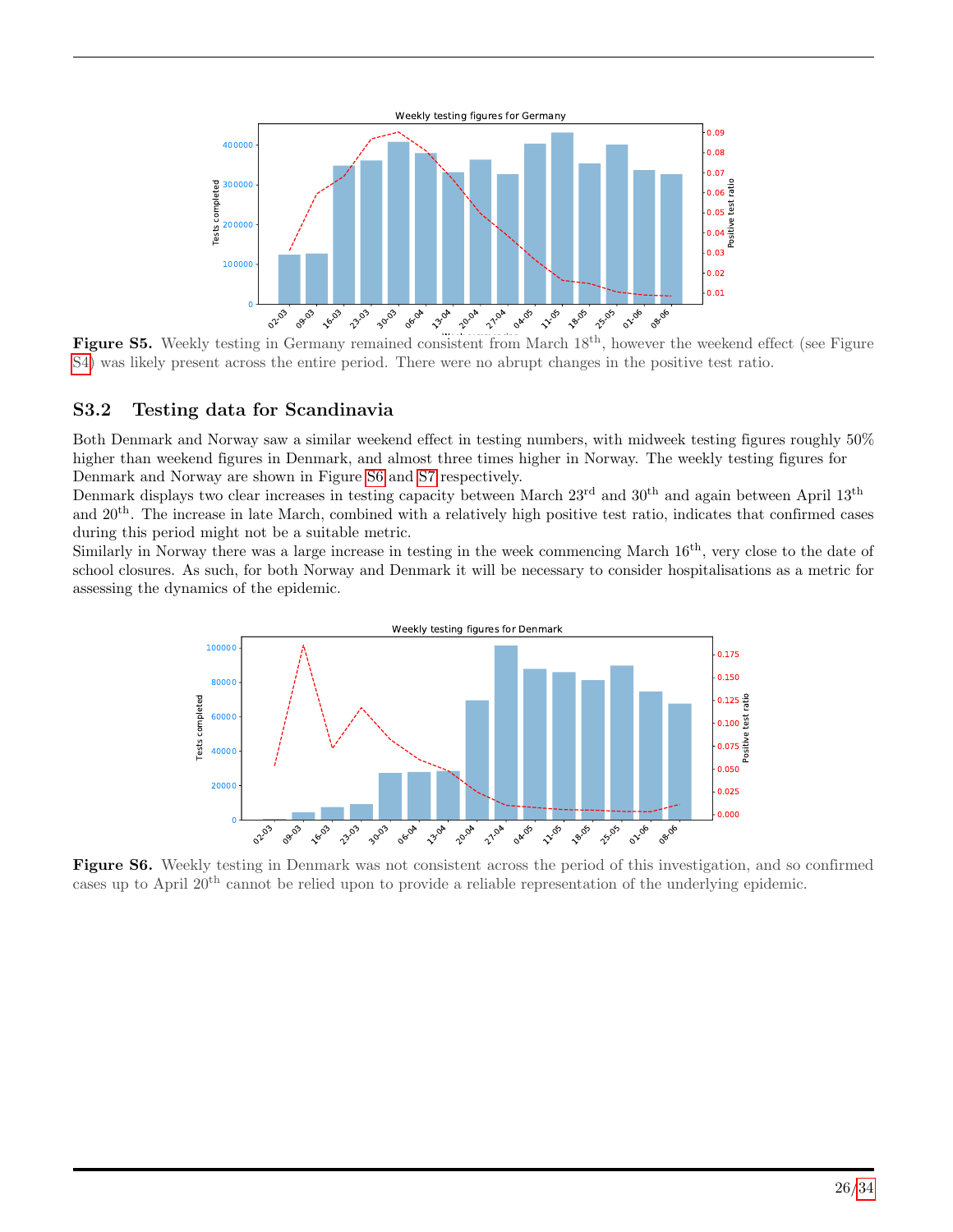<span id="page-26-0"></span>

Figure S7. Norway saw inconsistent testing during March, making confirmed cases an inappropriate metric for assessing school closures. More consistent testing was apparent in April and May.

<span id="page-26-1"></span>The weekly testing figures for Sweden are highlighted in Figure [S8,](#page-26-1) along with the positive test ratio for the same period. Testing rates around the time of school closures (March 18th) were generally increasing, with a large increase occurring during the week beginning March  $30<sup>th</sup>$ . This increase was accompanied by an increase in positive test ratio, indicating an increasing capability to identify and test infected individuals, or a change in testing policy. As a result, it will not be possible to attribute any change in the increase in case numbers after March  $30<sup>th</sup>$  solely to the effect of interventions.



Figure S8. Reported weekly tests carried out in Sweden. These numbers rose throughout March and April.

Despite the changes in testing rates around the time of school closures, Sweden is still able to provide very useful insight. The decision by the Swedish government to (a) leave schools open to all students under the age of 16 and (b) do so with a background of limited social interventions is useful for partially decoupling the effect of school closures from other controls.

# S4 School closure analyses

We present the equivalent of Table [1](#page-4-0) in the manuscript, but expressed via the doubling time  $(\ln(2)/g_{\text{row}})$  rate).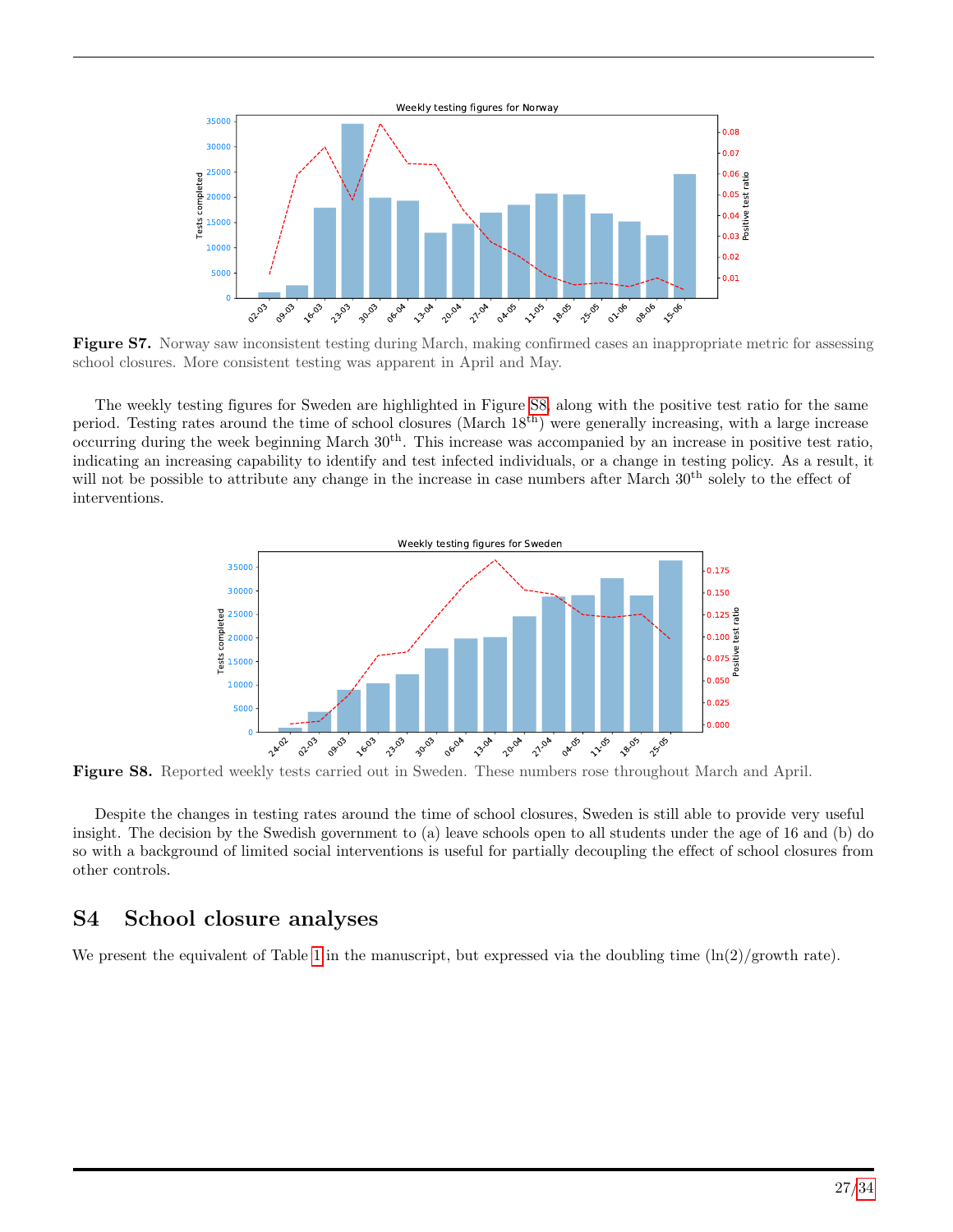| <b>State</b>           | Lag time<br>(days) | Pre-response<br>doubling time<br>$\rm (days)$ | Modelled<br>post-response<br>doubling time (days) | Observed<br>post-response<br>doubling time (days) |
|------------------------|--------------------|-----------------------------------------------|---------------------------------------------------|---------------------------------------------------|
| Baden-Württemberg      | 8                  | 4.9<br>$(3.8 - 6.6)$                          | 4.2<br>$(3.7 - 4.7)$                              | 13.5<br>$(7.7 - 51.9)$                            |
| Bavaria.               | 8                  | 3.2<br>$(2.7 - 3.9)$                          | $3.2\phantom{0}$<br>$(3.1 - 3.3)$                 | 6.3<br>$(4.7 - 9.6)$                              |
| <b>Berlin</b>          | $\rightarrow$      | 4.8<br>$(3.7 - 6.7)$                          |                                                   |                                                   |
| Hesse                  | 7                  | 2.8<br>$(2.3 - 3.6)$                          | 2.5<br>$(2.4 - 2.6)$                              | 10.3<br>$(5.9 - 40.0)$                            |
| Lower Saxony           |                    | 3.1<br>$(2.6 - 3.9)$                          | 3.0<br>$(2.8 - 3.3)$                              | 10.0<br>$(6.5 - 21.9)$                            |
| North Rhine-Westphalia | 6                  | 3.6<br>$(3.0 - 4.4)$                          | 3.4<br>$(3.3 - 3.5)$                              | 11.3<br>$(7.2 - 26.3)$                            |
| Rhineland-Palatinate   |                    | 2.7<br>$(2.2 - 3.4)$                          | 3.0<br>$(2.7 - 3.3)$                              | 16.0<br>$(8.1 - 1188.4)$                          |

Table S3. Comparison of estimated lag time and pre- and post-intervention doubling times in different German states. <sup>∗</sup>The peak in daily incidence is reached before a response is seen in the data. A lag time which may be attributable to school closures therefore cannot be determined.

In Figure [S9](#page-28-0) we compare states which closed schools at different times to examine the robustness of the response time being associated with school closures, and not a fixture particular to a certain day. The comparison between states with different dates of school closure is limited to Baden-Württemberg and North Rhine-Westphalia for a number of reasons. Firstly, under the hypothesis that the effectiveness of interventions, or the timing of a response, would depend on the community prevalence, we are limited to comparing Baden-W¨urttemberg with Bavaria, and North Rhine-Westphalia. However, Bavaria imposed stay-at-home orders and held local elections on different dates than the rest of the analysed states. In order to fix as many other factors as possible to be constants, we are left only with the comparison between Baden-W¨urttemberg and North Rhine-Westphalia.

A similar comparison using Berlin, which also closed schools on the  $17<sup>th</sup>$  of March was not possible, due to the lack of a lag time resulting from the analysis. Furthermore, Berlin had a different timeline of interventions than other states, making for an unjust comparison.

We shift the cases in Baden-Württemberg back in time by three days, so as to coincide the dates of effective school closure (March  $14^{th}$  and  $17^{th}$ ). Further, to aid comparison we rescale the cases in Baden-Württemberg by a multiplicative constant (approximately 0.76), so that the cases in both states are identical on the day of school closure. We note that the pure exponential growth rate is unchanged by these transformations. The profiles of the data can now be compared.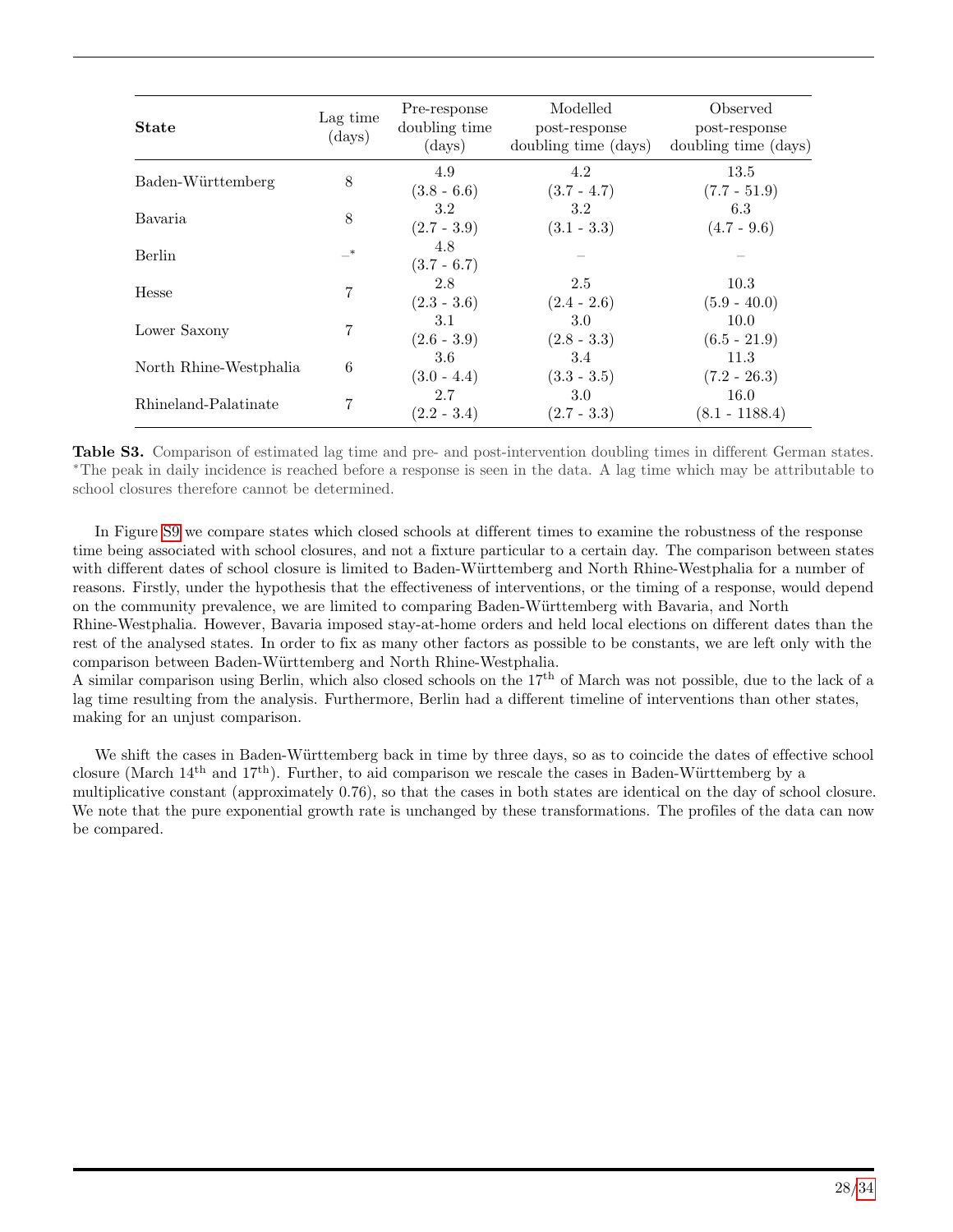<span id="page-28-0"></span>

Figure S9. Daily cases for Baden-Württemberg and North Rhine-Westphalia when corrected for the three-day shift in school closure between the two. The effective day of school closure in both states is shown by the solid grey line. The smoothed trajectory, obtained via a GAM analysis, is shown by the solid lines with the shaded regions representing the 95% confidence intervals. The data for North Rhine-Westphalia are scaled so that the GAM smoothed incidence are identical on the day of closures.

There is very good agreement between the two data streams despite the time difference in the school closure, suggesting comparable underlying transmission in the two states following school closure. Additionally the lag times are comparable between the two states.

The two states appear to be comparable both in terms of the overall cases following school closure, as well as the time taken until a response from an intervention can be observed in the data. While the lag times are not identical, sensitivity analysis (see Table [S2\)](#page-23-1) suggests that these lag times overlap. Furthermore, it is reassuring that there does not seem to be a fixed date following school closures when a response is seen. Were this the case, we would expect Baden-Württemberg to have a lag time which was 3 days shorter than North Rhine-Westphalia. This suggests a signal in both data sets following school closure. Clearly it would be unrealistic to assume school closures to be wholly responsible for the observed fall in cases, but the above-detailed correlations suggest that they may have partially contributed to the overall effect.

#### Bavaria

Bavaria saw a sustained decrease in epidemic growth rate occurs 8 days after school closures (Figure [S10\)](#page-29-1). Bavaria saw the following interventions around the time of school closures:

- $10/03$  Banned gatherings of more than 1000 people (DE-G1).
- 14/03 School closures (effective date, DE-S1).
- 15/03 Local elections went ahead, with a high turnout (BY-P1). A large number of votes were submitted by post.
- 16/03 State of emergency declared; shut borders with France (FR), Switzerland (CH), Austria (AT), Denmark (DK) and Luxembourg (LU) (DE-B1); closure of non-essential businesses and public services (DE-P1).
- 17/03 Shut borders with EU (DE-B2).
- 21/03 Stay at home orders, with exceptions for essential trips, and banned gatherings of more than 2 people (BY-G1);
- 22/03 Banned all social events and gatherings (DE-P2); closure of non-essential retail and leisure, with exceptions for restaurant takeout (DE-R1).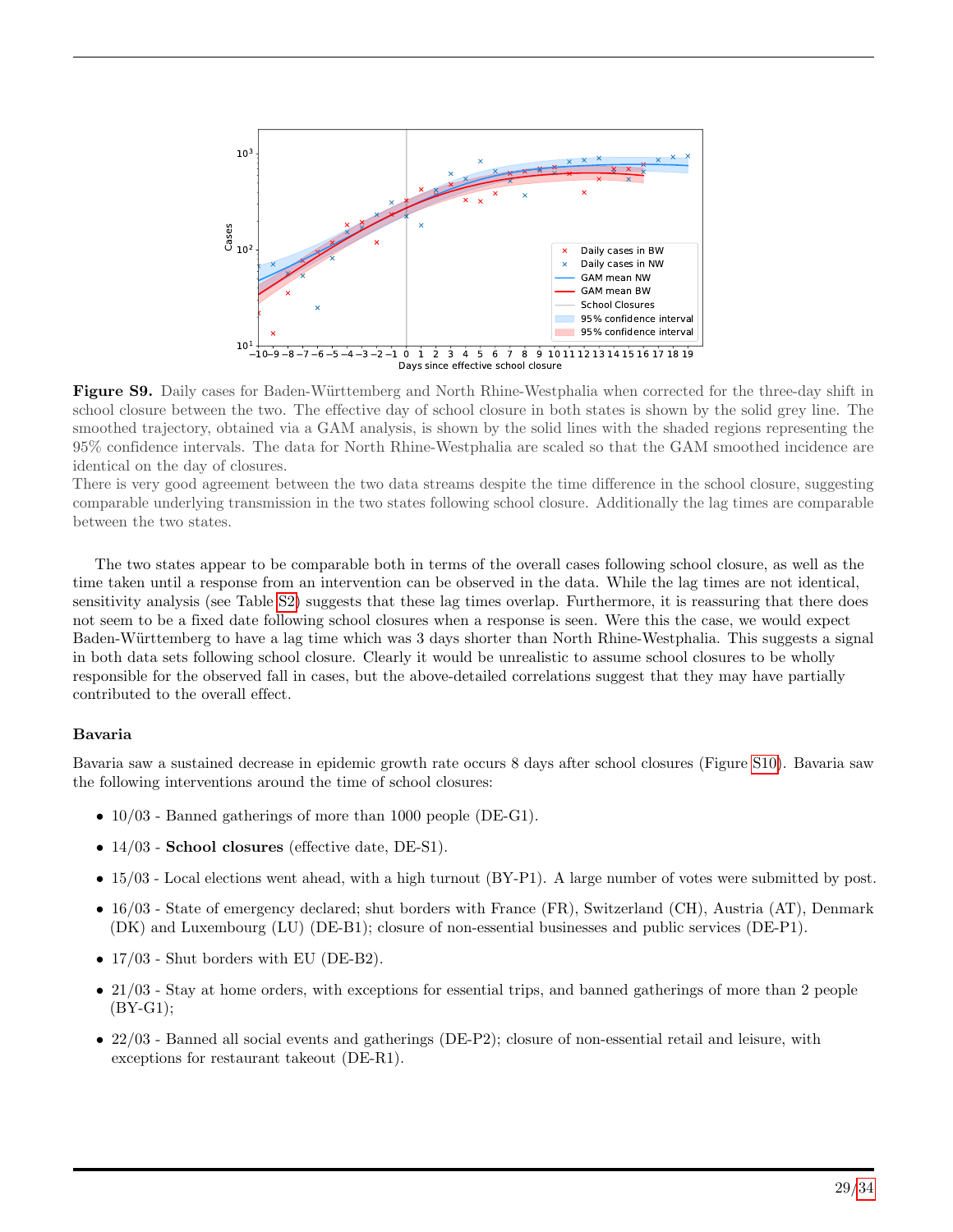<span id="page-29-1"></span>

Figure S10. Modelled and observed cases in Bavaria.

#### Berlin

Berlin did not see a response which may be partially attributable to school closures, as a peak in daily cases was reached before a signal was observed in the data (Figure [S11\)](#page-29-0). This suggests that the subsequent decline in cases in the state was brought about by other interventions. Testing rates throughout this period were consistent, indicating that confirmed cases are likely a good indicator of general trends in the epidemic (Figure [S11\)](#page-29-0).

Berlin saw the following interventions around the time of school closures:

- 10/03 Banned gatherings of more than 1000 people (DE-G1).
- 14/03 Banned events with more than 50 people (BE-G1).
- 16/03 Shut borders with France (FR), Switzerland (CH), Austria (AT), Denmark (DK) and Luxembourg (LU) (DE-B1); closure of non-essential business and public service (DE-P1).
- 17/03 School closures (DE-S2); shut borders with EU (DE-B2).
- <span id="page-29-0"></span>• 22/03 - National stay at home orders, with exceptions for essential trips, and banned gatherings of more than 2 people (DE-G2); banned all social events and gatherings (DE-P2); closure of non-essential retail and leisure, with exceptions for restaurant takeout (DE-R1).



Figure S11. Modelled and observed cases in Berlin.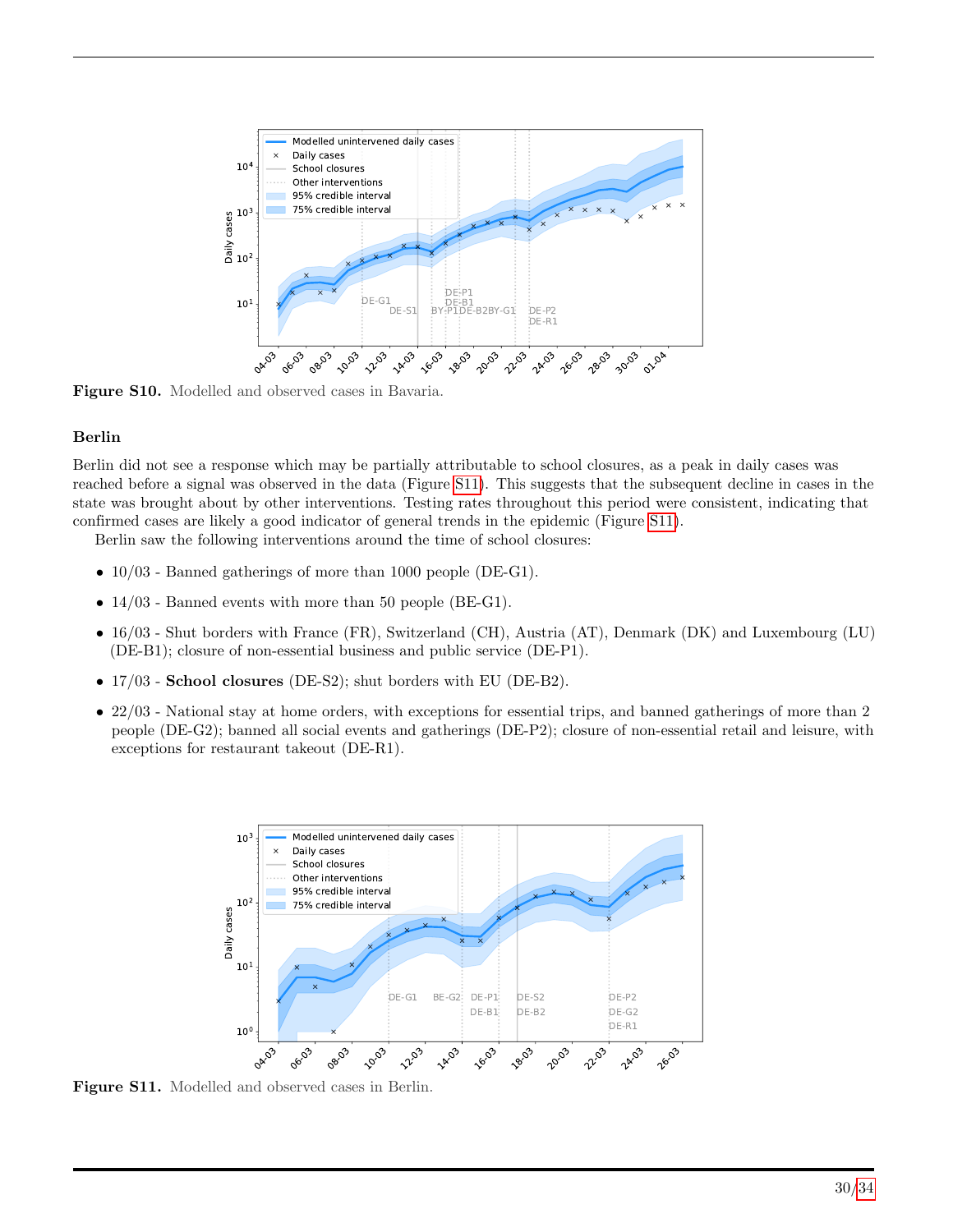### North Rhine-Westphalia

North Rhine-Westphalia saw a sustained drop in epidemic growth rate occurs on the 20<sup>th</sup>, 6 days after school closures (Figure [S12\)](#page-30-0).

- 05/03 Local school closures in Heinsberg.
- $10/03$  Banned gatherings of more than 1000 people (DE-G1).
- 14/03 **School closures** (effective date, DE-S1).
- 16/03 Shut borders with France (FR), Switzerland (CH), Austria (AT), Denmark (DK) and Luxembourg (LU) (DE-B1); closure of non-essential business and public service (DE-P1).
- 17/03 Shut borders with EU (DE-B2).
- <span id="page-30-0"></span>• 22/03 - National stay at home orders, with exceptions for essential trips, and banned gatherings of more than 2 people (DE-G2); banned all social events and gatherings (DE-P2); closure of non-essential retail and leisure, with exceptions for restaurant takeout (DE-R1).



Figure S12. Modelled and observed cases in North Rhine-Westphalia.

### Denmark

Denmark saw a staged closing of schools, with primary school closing on Friday 13th of March, and all other schools following on Monday the  $16<sup>th</sup>$  of March. The effective date of secondary school closures is taken to be Saturday  $14<sup>th</sup>$  of March.

While there is a decrease in growth rate in the period following school closures (Figure [S13\)](#page-31-0), it is not attributable to school closures, as the peak in hospitalisations occurs much sooner than the expected time from infection to hospitalisation (10-14 days).

Denmark saw the following interventions introduced around the same time as school closures:

- 06/03 Recommendation against events with more than 1000 people (DK-G1).
- 11/03 Recommendation against public gatherings of more than 100 people (DK-G2).
- 13/03 School closure for students aged 16 or over (DK-S1); closure of non-essential businesses, public sports or leisure facilities, and cultural institutions (DK-P1); work from home order for non-essential workers, with exceptions for essential travel  $(DK-G3)$ .
- 14/03 School closures (effective date, DK-S2); borders closed (DK-B1).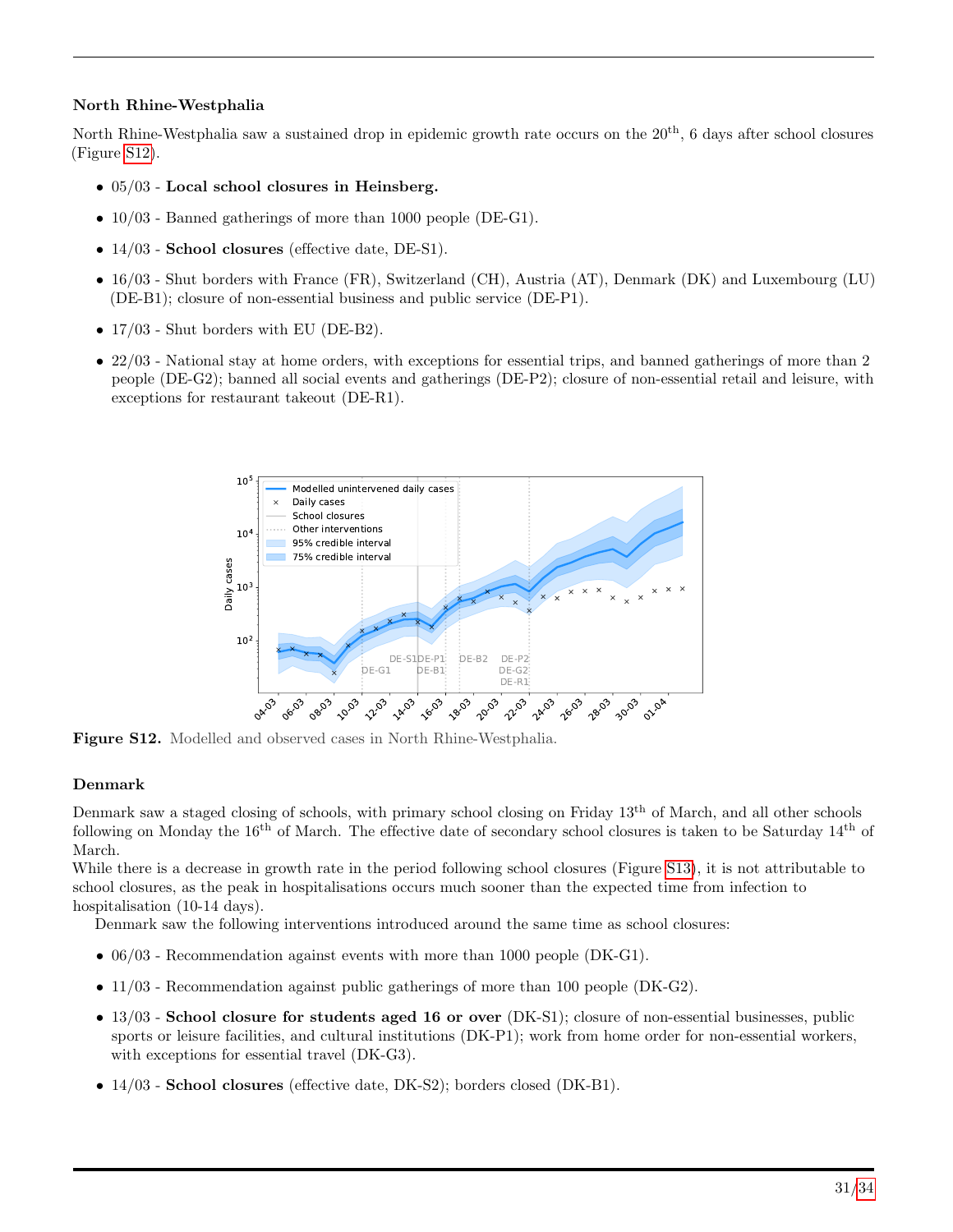<span id="page-31-0"></span>• 18/03 - Banned gatherings of more than 10 people (DK-G4); closed non-essential retail, with exceptions for takeaway and food delivery (DK-R1).



Figure S13. Modelled and observed daily hospitalisations in Denmark. The peak in daily hospitalisations occurs too soon after school closures to suggest that those interventions could have contributed to the observed reduction in the growth rate of cases.

#### Norway

Norway closed schools at the same time as introducing a range of other restrictions on social life. As such it is not possible to attribute the observed change in hospital admissions solely to school closures. It is notable, however, that the observed reduction in hospitalisations is comparable in Denmark and Norway; both countries which simultaneously targeted schools and non-essential businesses.

For completeness, we fit the GP model to daily hospitalisations (Figure [S14\)](#page-32-0). However the short training period for the model resulted in a wide credible interval for this projection. Furthermore, as with Denmark, the proximity of school closures to the point of peak incidence makes it difficult to adequately assess either the lag time or the change in growth rate occurring after closures. As such, it is difficult to draw any firm conclusions from the data.

Norway saw the following interventions introduced around the same time as school closures:

- 08/03 Docking restrictions for large ships (NO-B1).
- 10/03 Flight restrictions (NO-B2); working from home encouraged (NO-G1).
- 11/03 Recommendation against gatherings with more than 500 people (NO-G2).
- 12/03 School closures (NO-S1); closure of non-essential businesses, public leisure facilities, and non-essential retail; essential travel only (NO-G3). Exceptions were made for venues serving food, where social distancing could be observed.
- 14/03 Recommendations against foreign travel (NO-B2).
- 16/03 Border and entry restrictions (NO-B3).
- 24/03 Banned outdoor gatherings of more than 5 people (NO-G4).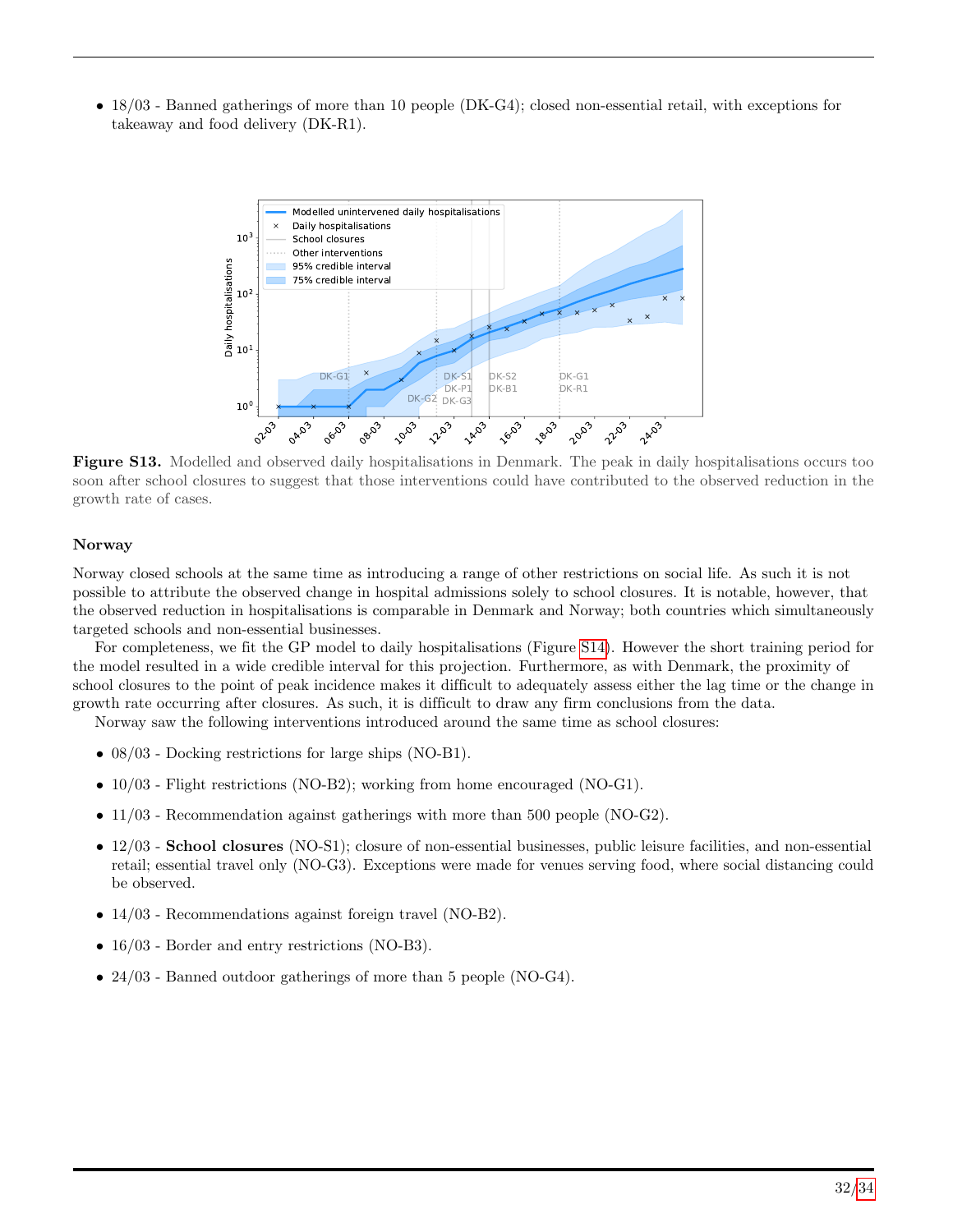<span id="page-32-0"></span>

Figure S14. Modelled and observed hospitalisations in Norway.

# S5 School reopening analyses

We here present results in support of the main results of the paper, but which are not essential to the exposition of our findings.



Figure S15. Reported daily confirmed cases in Denmark. The left panel shows new cases, and the right panel shows the instantaneous growth rate (shaded regions are 95% confidence intervals). Solid vertical lines indicate when students returned to school, and dashed lines indicate other loosened measures. We present these numbers in support of the observations made for daily hospital admissions due to the larger numbers of cases recorded here. These results are not qualitatively different from those obtained from hospitalisation data, but support the conclusions which are harder to draw from that data set due to the longer delay from infection to hospitalisation.

We refrain from interpreting positive cases before early May due the increase in testing from the 20<sup>th</sup> of April.

Sentinel survey information indicates the following for staff in different educational settings. A smaller proportion of staff working with young children have tested positive compared to staff working with older students. However, these numbers alone do not distinguish between infection acquired from the students, and infection acquired elsewhere (Table [S4\)](#page-33-1).